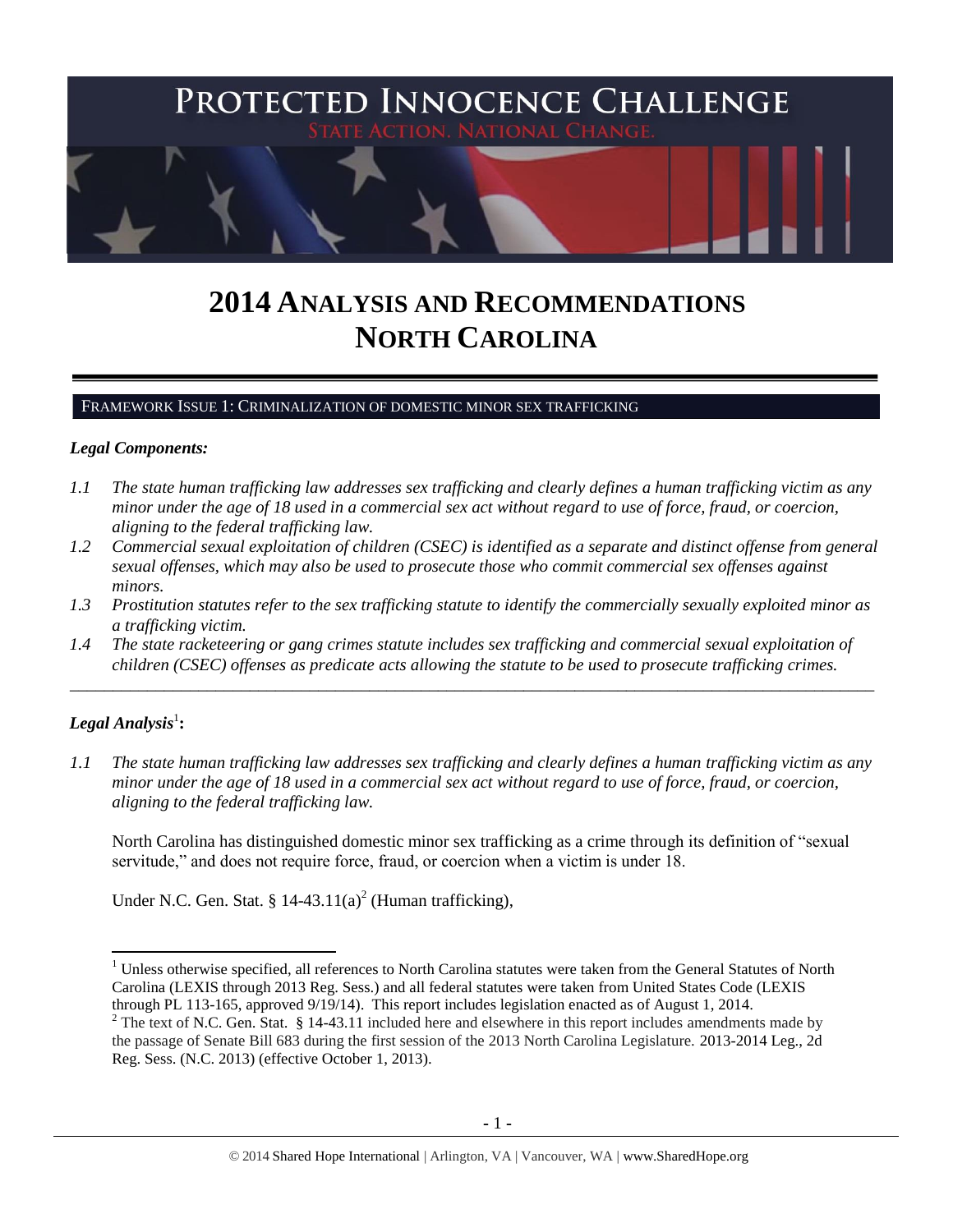A person commits the offense of human trafficking when that person

(i) knowingly or in reckless disregard of the consequences of the action recruits, entices, harbors, transports, provides, or obtains by any means another person with the intent that the other person be held in involuntary servitude or sexual servitude or

<span id="page-1-0"></span>(ii) willfully or in reckless disregard of the consequences of the action causes a minor to be held in involuntary servitude or sexual servitude.

N.C. Gen. Stat. § 14-43.13(a)<sup>3</sup> (Sexual servitude) separately criminalizes "knowingly or in reckless disregard of the consequences of the action subject[ing] or maintain[ing] another in sexual servitude." Pursuant to N.C. Gen. Stat. § 14-43.10(a)(5) (Definitions), "sexual servitude" is defined to include the following:

<span id="page-1-1"></span>a. Any sexual activity as defined in G.S.  $14-190.13<sup>4</sup>$  [Definitions for certain offenses concerning minors] for which anything of value is directly or indirectly given, promised to, or received by any person, which conduct is induced or obtained by coercion or deception or which conduct is induced or obtained from a person under the age of 18 years; or

b. Any sexual activity as defined in G.S. 14-190.13 that is performed or provided by any person, which conduct is induced or obtained by coercion or deception or which conduct is induced or obtained from a person under the age of 18 years.

A violation of N.C. Gen. Stat. § 14-43.11 (Human trafficking), when the victim is an adult, is a Class F felony and carries a presumptive sentence of 13–16 months imprisonment. A violation of N.C. Gen. Stat. § 14-43.13 (Sexual servitude), when the victim is an adult, is a Class D felony and carries a presumptive sentence of 20-25 months imprisonment. If the victim of either N.C. Gen. Stat. § 14-43.11 or § 14-43.13 is a minor, the crime is a Class C felony and carries a presumptive sentence of 58–73 months imprisonment.<sup>5</sup> N.C. Gen. Stat. §§ 14-43.11(b), 14-43.13(b), 15A-1340.17(c).<sup>6</sup>

Any of the following acts:

 $\overline{\phantom{a}}$ 

c. Touching, in an act of apparent sexual stimulation or sexual abuse, of the clothed or unclothed genitals, pubic area, or buttocks of another person or the clothed or unclothed breasts of a human female.

d. An act or condition that depicts torture, physical restraint by being fettered or bound, or flagellation of or by a person clad in undergarments or in revealing or bizarre costume.

e. Excretory functions . . . .

f. The insertion of any part of a person's body, other than the male sexual organ, or of any object into another person's anus or vagina, except when done as part of a recognized medical procedure.

g. The lascivious exhibition of the genitals or pubic area of any person.

<sup>5</sup> The sentences of imprisonment provided throughout this report are based on the assumption that the defendant has no prior felony or misdemeanor convictions, and that there are no aggravating or mitigating factors. A defendant with prior felony or misdemeanor convictions may be subject to a greater minimum sentence of imprisonment pursuant to N.C. Gen. Stat. §§ 15A-1340.14, 15A-1340.21. The presence of aggravating factors, such as where the "defendant involved a person under the age of 16 in the commission of the crime," "the offense is a violation of…[human trafficking and sexual servitude]…and involved multiple victims", or "the offense is a violation of …[human trafficking and sexual servitude]…and the victim suffered serious injury as result of the offense", at least in felony convictions, may subject the defendant to an increased minimum sentence of imprisonment, while the

 $3$  The text of N.C. Gen. Stat. § 14-43.13 included here and elsewhere in this report includes amendments made by the passage of Senate Bill 683 during the first session of the 2013 North Carolina Legislature. 2013-2014 Leg., 2d Reg. Sess. (N.C. 2013) (effective October 1, 2013).

<sup>&</sup>lt;sup>4</sup> "Sexual activity" is defined in N.C. Gen. Stat. § 14-190.13(5) as

a. Masturbation, whether done alone or with another human or an animal.

b. Vaginal, anal, or oral intercourse, whether done with another human or with an animal.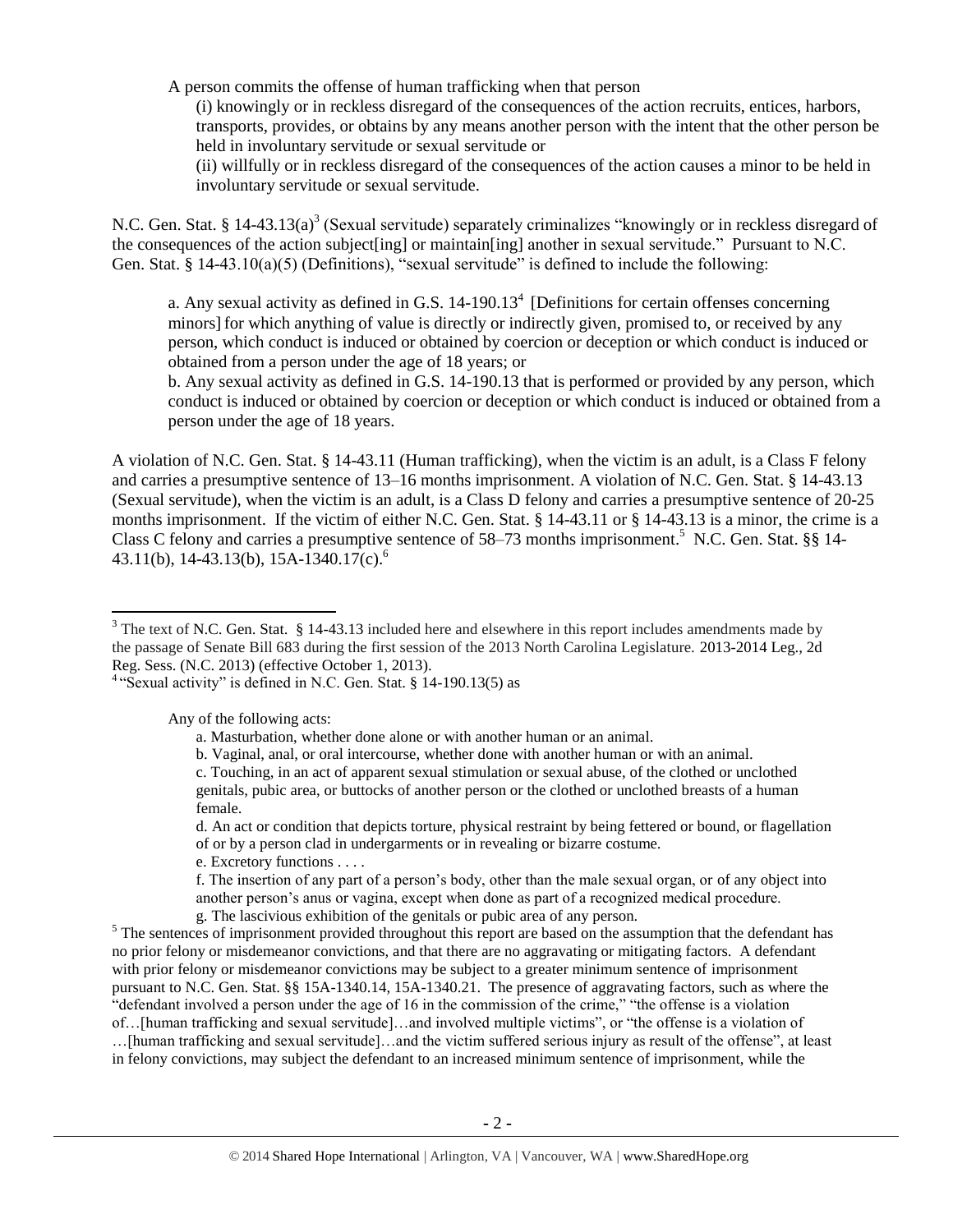Also contained in Article 10A (Human trafficking), N.C. Gen. Stat. § 14-43.14 (Unlawful sale, surrender, or purchase of a minor) makes it a crime when a person,

acting with willful or reckless disregard for the life or safety of a minor, participates in any of the following: the acceptance, solicitation, offer, payment, or transfer of any compensation, in money, property, or other thing of value, at any time, by any person in connection with the unlawful acquisition or transfer of the physical custody of a minor, except as ordered by the court.<sup>7</sup>

Violation of this provision is a Class F felony, which carries a presumptive sentence of 13–16 months imprisonment and a minimum fine of \$5,000, and "[f]or each subsequent violation, a person is guilty of a Class F felony and shall pay a minimum fine of ten thousand dollars (\$10,000)." N.C. Gen. Stat. §§ 14- 43.12(b), 15A 1340.17(c). This offense does not specify the sale, surrender or purchase of a minor for the purpose of engaging the minor in commercial sexual activity, however, pursuant to § 14-43.14(d), "A violation of this section is a lesser included offense of G.S. 14-43.11 [Human trafficking]," which includes trafficking for sexual servitude, indicating the intent that this offense could apply in cases involving sex trafficking of minors. Additionally, N.C. Gen. Stat. § 14-43.14(e) states,

When a person is convicted of a violation of this section, the sentencing court shall consider whether the person is a danger to the community and whether requiring the person to register as a sex offender pursuant to Article 27A of this Chapter would further the purposes of that Article as stated in G.S. 14-208.5. If the sentencing court rules that the person is a danger to the community and that the person shall register, then an order shall be entered requiring the person to register.

*1.2 Commercial sexual exploitation of children (CSEC) is identified as a separate and distinct offense from general sexual offenses, which may also be used to prosecute those who commit commercial sex offenses against minors.*

Several laws treat CSEC separately from non-commercial sex offenses.

 $\overline{\phantom{a}}$ 

<span id="page-2-0"></span>1. N.C. Gen. Stat. § 14-205.1<sup>8</sup> (Solicitation of prostitution) states that "any person who solicits another for the purpose of prostitution is guilty of a Class 1 misdemeanor for a first offense and a Class H felony for a second subsequent offense." Additionally, "any person 18 years of age or older who willfully solicits a

presence of mitigating factors may decrease the sentencing range applicable to a defendant. N.C. Gen. Stat. §§ 15A-1340.16(d)(13), (19a), (19b), (e).

 $6$  Pursuant to N.C. Gen. Stat. § 15A-1340.17(f), "[u]nless provided otherwise in a statute establishing a punishment for a specific crime, for offenders sentenced for a Class B1 through E felony that is a reportable conviction subject to the registration requirement of Article 27A of Chapter 14 of the General Statutes, the maximum term of imprisonment shall be equal to the sum of the minimum term of imprisonment and twenty percent (20%) of the minimum term of imprisonment, rounded to the next highest month, plus 60 additional months."

The text of N.C. Gen. Stat. § 15A-1340.17 included here and elsewhere in this report includes amendments made by the passage of House Bill 92 during the first session of the 2013 North Carolina Legislature. 2013-2014 Leg., 2d Reg. Sess. (N.C. 2013) (effective July 26, 2013).

<sup>&</sup>lt;sup>7</sup> N.C. Gen. Stat. § 14-43.14(a) further provides, "This section does not apply to actions that are ordered by a court, authorized by statute, or otherwise lawful."

<sup>&</sup>lt;sup>8</sup> The text of N.C. Gen. Stat. § 14-205.1 included here and elsewhere in this report includes amendments made by the passage of Senate Bill 683 during the first session of the 2013 North Carolina Legislature. 2013-2014 Leg., 2d Reg. Sess. (N.C. 2013) (effective October 1, 2013).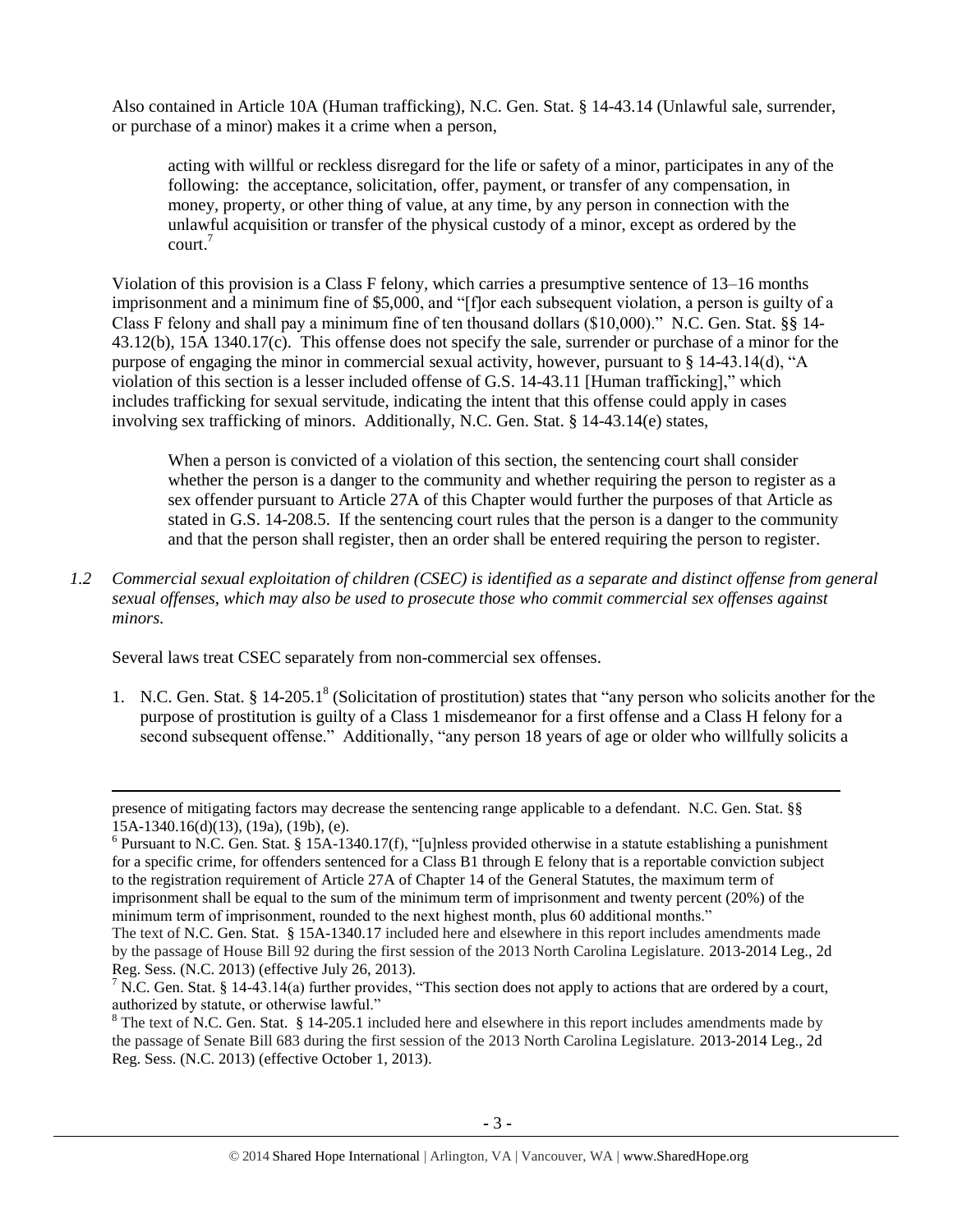minor for the purpose of prostitution is guilty of a Class G felony." N.C. Gen. Stat.  $\S$  14-203(5)<sup>1</sup> (Definitions) defines "prostitution" as

<span id="page-3-1"></span><span id="page-3-0"></span>The performance of, offer of, or agreement to perform vaginal intercourse, any sexual act<sup>9</sup> as defined in G.S. 14–27.1, or any sexual contact<sup>10</sup> as defined in G.S. 14–27.1, for the purpose of sexual arousal or gratification for any money or other consideration.

A Class 1 misdemeanor is punishable by 1–45 days imprisonment. N.C. Gen. Stat. §§ 14-205.1, 15A- $1340.23(c)(2)$ . A Class H felony is punishable by a presumptive sentence of 5–6 months imprisonment and a Class G felony is punishable by a presumptive sentence of 10–13 months imprisonment. N.C. Gen. Stat. §§ 14-205.1, 15A-1340.17(c).

2. N.C. Gen. Stat.  $§14-205.2<sup>11</sup>$  (Patronizing a prostitute) provides that

(a) Any person who willfully performs any of the following acts with a person not his or her spouse commits the offense of patronizing a prostitute:

<span id="page-3-2"></span>(1) Engages in vaginal intercourse, any sexual act<sup>12</sup> as defined in G.S. 14–27.1, or any sexual contact<sup>13</sup> as defined in G.S. 14–27.1, for the purpose of sexual arousal or gratification with a prostitute.

(2) Enters or remains in a place of prostitution with intent to engage in vaginal intercourse, any sexual act as defined in G.S.14–27.1, or any sexual contact as defined in G.S. 14–27.1, for the purpose of sexual arousal or gratification.

A violation of N.C. Gen. Stat. § 14-205.2 is a Class F felony "if the defendant is 18 years of age or older and the prostitute is a minor." A Class F felony is punishable by a presumptive sentence of 13– 16 months imprisonment. N.C. Gen. Stat. §§ 14-205.2, 15A-1340.17(c).

3. N.C. Gen. Stat.  $§14-205.3^{14}$  (Promoting prostitution) states that

(b) Any person who willfully performs any of the following acts commits the offense of promoting prostitution of a minor or mentally disabled person:

<span id="page-3-4"></span><span id="page-3-3"></span>(1) Advances prostitution as defined in G.S.  $14-203$ ,<sup>15</sup> where a minor or severely or profoundly mentally disabled person engaged in prostitution, or any person engaged in

 $\overline{a}$ 

<sup>9</sup> N.C. Gen. Stat. § 14-27.1(4) (Definitions) defines "sexual act" to include "cunnilingus, fellatio, analingus, or anal intercourse, but does not include vaginal intercourse. Sexual act also means the penetration, however slight, by any object into the genital or anal opening of another person's body: provided that it shall be an affirmative defense that the penetration was for accepted medical purposes."

 $10$  N.C. Gen. Stat. § 14-27.1(5) (Definitions) defines "sexual contact" to mean

<sup>(</sup>i) touching the sexual organ, anus, breast, groin, or buttocks of any person,

<sup>(</sup>ii) a person touching another person with their own sexual organ, anus, breast, groin, or buttocks, or

<sup>(</sup>iii) a person ejaculating, emitting, or placing semen, urine, or feces upon any part of another person. <sup>11</sup> The text of N.C. Gen. Stat. § 14-205.2 included here and elsewhere in this report includes amendments made by the passage of Senate Bill 683 during the first session of the 2013 North Carolina Legislature. 2013-2014 Leg., 2d

Reg. Sess. (N.C. 2013) (effective October 1, 2013).

<sup>12</sup> *See supra* note [9.](#page-3-0)

<sup>13</sup> *See supra* note [10.](#page-3-1)

<sup>&</sup>lt;sup>14</sup> The text of N.C. Gen. Stat. § 14-205.3 included here and elsewhere in this report includes amendments made by the passage of Senate Bill 683 during the first session of the 2013 North Carolina Legislature. 2013-2014 Leg., 2d Reg. Sess. (N.C. 2013) (effective October 1, 2013).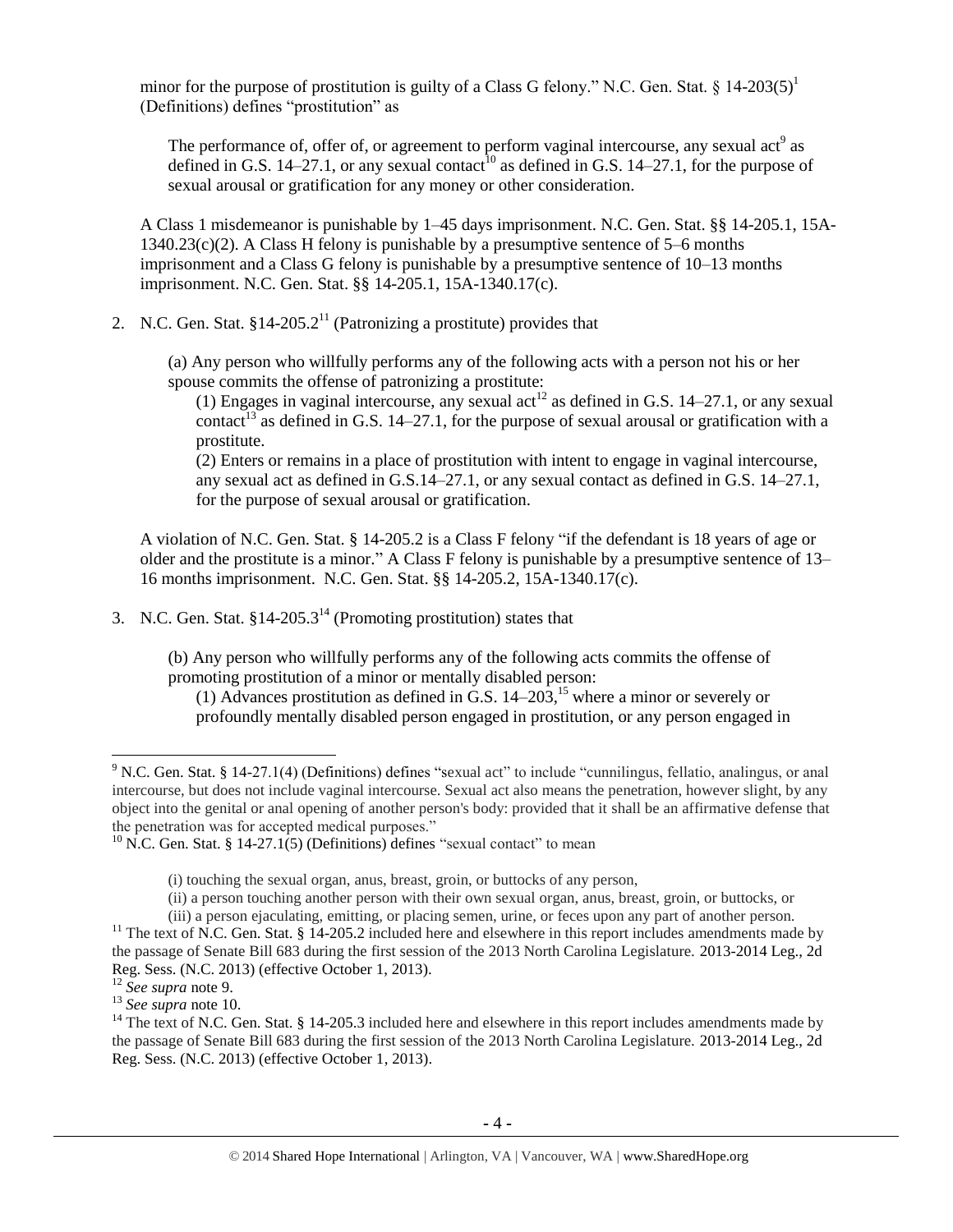prostitution in the place of prostitution is a minor or is severely or profoundly mentally disabled at the time of the offense.

(2) Profits from prostitution by any means where the prostitute is a minor or is severely or profoundly mentally disabled at the time of the offense.

(3) Confines a minor or a severely or profoundly mentally disabled person against the person's will by the infliction or threat of imminent infliction of great bodily harm, permanent disability, or disfigurement or by administering to the minor or severely or profoundly mentally disabled person, without the person's consent or by threat or deception and for other than medical purposes, any alcoholic intoxicant or a drug as defined in Article 5 of Chapter 90 of the General Statutes (North Carolina Controlled Substances Act) and does any of the following:

a. Compels the minor or severely or profoundly mentally disabled person to engage in prostitution.

b. Arranges a situation in which the minor or severely or profoundly mentally disabled person may practice prostitution.

c. Profits from prostitution by the minor or severely or profoundly mentally disabled person.

Generally, a violation of N.C. Gen. Stat.  $\S 14-205.3(b)(1)$  or (2) is a class D felony which is punishable by a presumptive sentence of 20–25 months imprisonment. However, a violation of N.C. Gen. Stat. §14-205.2(b)(3) is a Class C felony and carries a presumptive sentence of 58–73 months imprisonment. N.C. Gen. Stat. §§ 14-205.3(c), (d), 15A-1340.17(c).

4. N.C. Gen. Stat. § 14-190.16(a) (First degree sexual exploitation of a minor) makes it an offense if a person, while "knowing the character or content of the material or performance,"

(1) Uses, employs, induces, coerces, encourages, or facilitates a minor to engage in or assist others to engage in sexual activity for a live performance or for the purpose of producing material that contains a visual representation depicting this activity; or

(2) Permits a minor under his custody or control to engage in sexual activity for a live performance or for the purpose of producing material that contains a visual representation depicting this activity; or

<sup>15</sup> N.C. Gen. Stat. § 14-203(1) (Definitions) defines "advancing prostitution" to include

a. Soliciting for a prostitute by performing any of the following acts when acting as other than a prostitute or a patron of a prostitute:

1. Soliciting another for the purpose of prostitution.

 $\overline{\phantom{a}}$ 

- 2. Arranging or offering to arrange a meeting of persons for the purpose of prostitution.
- 3. Directing another to a place knowing the direction is for the purpose of prostitution.

4. Using the Internet, including any social media Web site, to solicit another for the purpose of prostitution.

b. Keeping a place of prostitution by controlling or exercising control over the use of any place that could offer seclusion or shelter for the practice of prostitution and performing any of the following acts when acting as other than a prostitute or a patron of a prostitute:

1. Knowingly granting or permitting the use of the place for the purpose of prostitution.

2. Granting or permitting the use of the place under circumstances from which the person should reasonably know that the place is used or is to be used for purposes of prostitution.

3. Permitting the continued use of the place after becoming aware of facts or circumstances from which the person

should know that the place is being used for the purpose of prostitution.

The text of N.C. Gen. Stat. § 14-203 included here and elsewhere in this report includes amendments made by the passage of Senate Bill 683 during the first session of the 2013 North Carolina Legislature. 2013-2014 Leg., 2d Reg. Sess. (N.C. 2013) (effective October 1, 2013).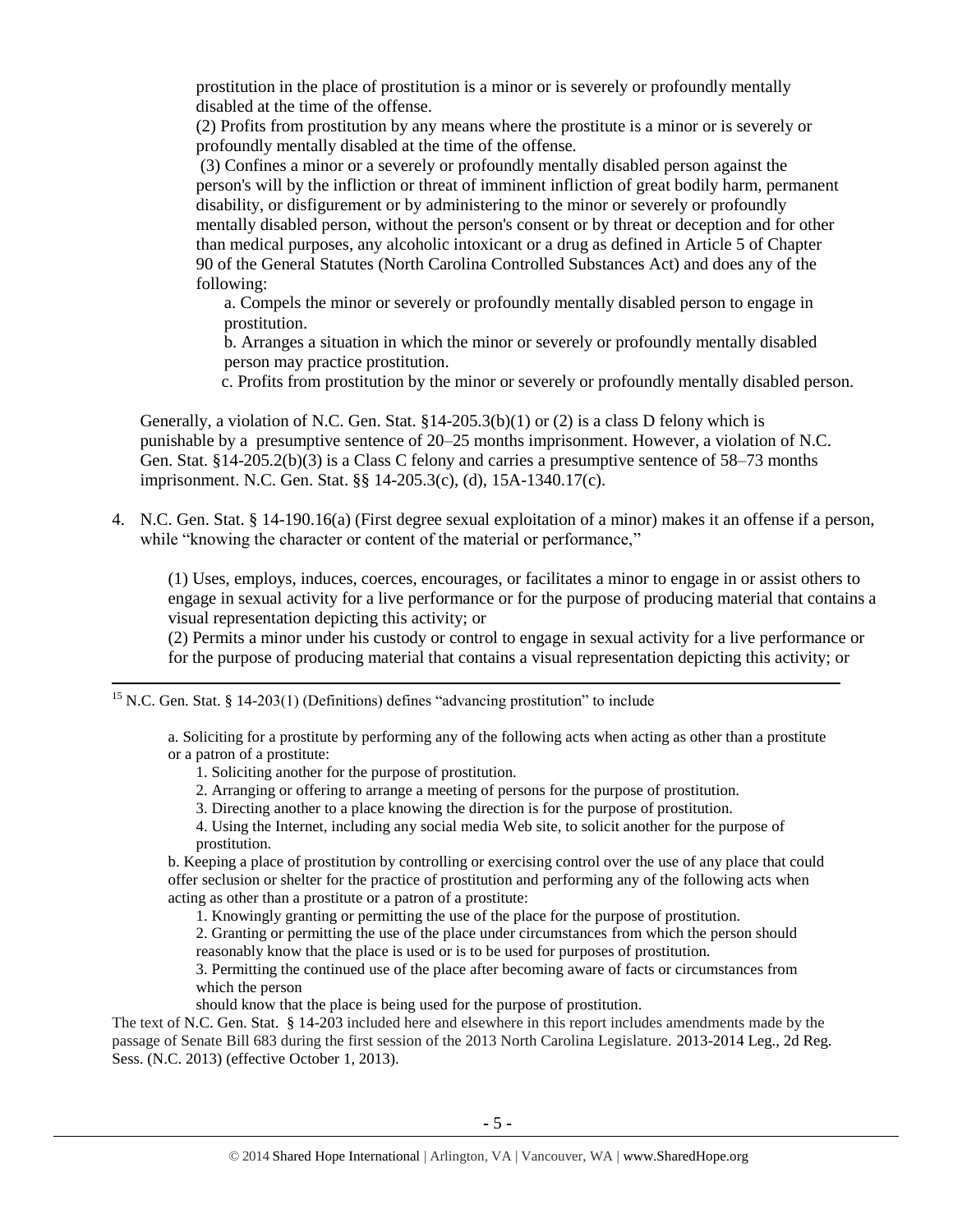(3) Transports or finances the transportation of a minor through or across this State with the intent that the minor engage in sexual activity for a live performance or for the purpose of producing material that contains a visual representation depicting this activity; or

(4) Records, photographs, films, develops, or duplicates for sale or pecuniary gain material that contains a visual representation depicting a minor engaged in sexual activity.

First degree sexual exploitation of a minor is a Class C felony, which carries a sentence of 58–73 months imprisonment. N.C. Gen. Stat. §§ 14-190.16(d), 15A-1340.17(c).

5. N.C. Gen. Stat. § 14-190.17 (Second degree sexual exploitation of a minor) makes it an offense if a person, "knowing the character or content of the material,"

(1) Records, photographs, films, develops, or duplicates material that contains a visual representation of a minor engaged in sexual activity; or

(2) Distributes, transports, exhibits, receives, sells, purchases, exchanges, or solicits material that contains a visual representation of a minor engaged in sexual activity.

Second degree sexual exploitation of a minor is a Class E felony, which carries a sentence of 20–25 months imprisonment. N.C. Gen. Stat. §§ 14-190.17(d), 15A-1340.17(c).

6. N.C. Gen. Stat. § 14-190.6 (Employing or permitting minor to assist in offense under Article) makes it a crime if any person 18 or older "intentionally, in any manner, hires, employs, uses or permits any minor under the age of 16 years to do or assist in doing any act or thing constituting an offense under this Article [Offenses against Public Morality and Decency] and involving any material, act or thing he knows or reasonably should know to be obscene within the meaning of G.S. 14-190.1 [Obscene literature and exhibitions] . . . . "<sup>16</sup> A violation of N.C. Gen. Stat. § 14-190.6 is a Class I felony, which carries a presumptive sentence of 4–6 months imprisonment. N.C. Gen. Stat. §§ 14-190.6, 15A-1340.17(c).

Certain non-commercial sexual offenses against children also may be applicable in cases of commercial sexual exploitation of a child. These include the following statutes:

1. N.C. Gen. Stat. § 14-39(a) (Kidnapping) states in part,

 $\overline{\phantom{a}}$ 

(a) Any person who shall unlawfully confine, restrain, or remove from one place to another, any other person 16 years of age or over without the consent of such person, or any other person under the age of 16 years without the consent of a parent or legal custodian of such person, shall be guilty of kidnapping if such confinement, restraint or removal is for the purpose of:

. . . . (5) Trafficking another person with the intent that the other person be held in involuntary servitude or sexual servitude in violation of G.S. 14-43.11 [Human trafficking].

(6) Subjecting or maintaining such other person for sexual servitude in violation of G.S. 14-43.13 [Sexual servitude].

<sup>&</sup>lt;sup>16</sup> Material is "obscene" if all of the following apply: "(1) The material depicts or describes in a patently offensive way sexual conduct specifically defined by subsection (c) of this section; and (2) The average person applying contemporary community standards relating to the depiction or description of sexual matters would find that the material taken as a whole appeals to the prurient interest in sex; and (3) The material lacks serious literary, artistic, political, or scientific value; and (4) The material as used is not protected or privileged under the Constitution of the United States or the Constitution of North Carolina." N.C. Gen. Stat. §14-190.1(b).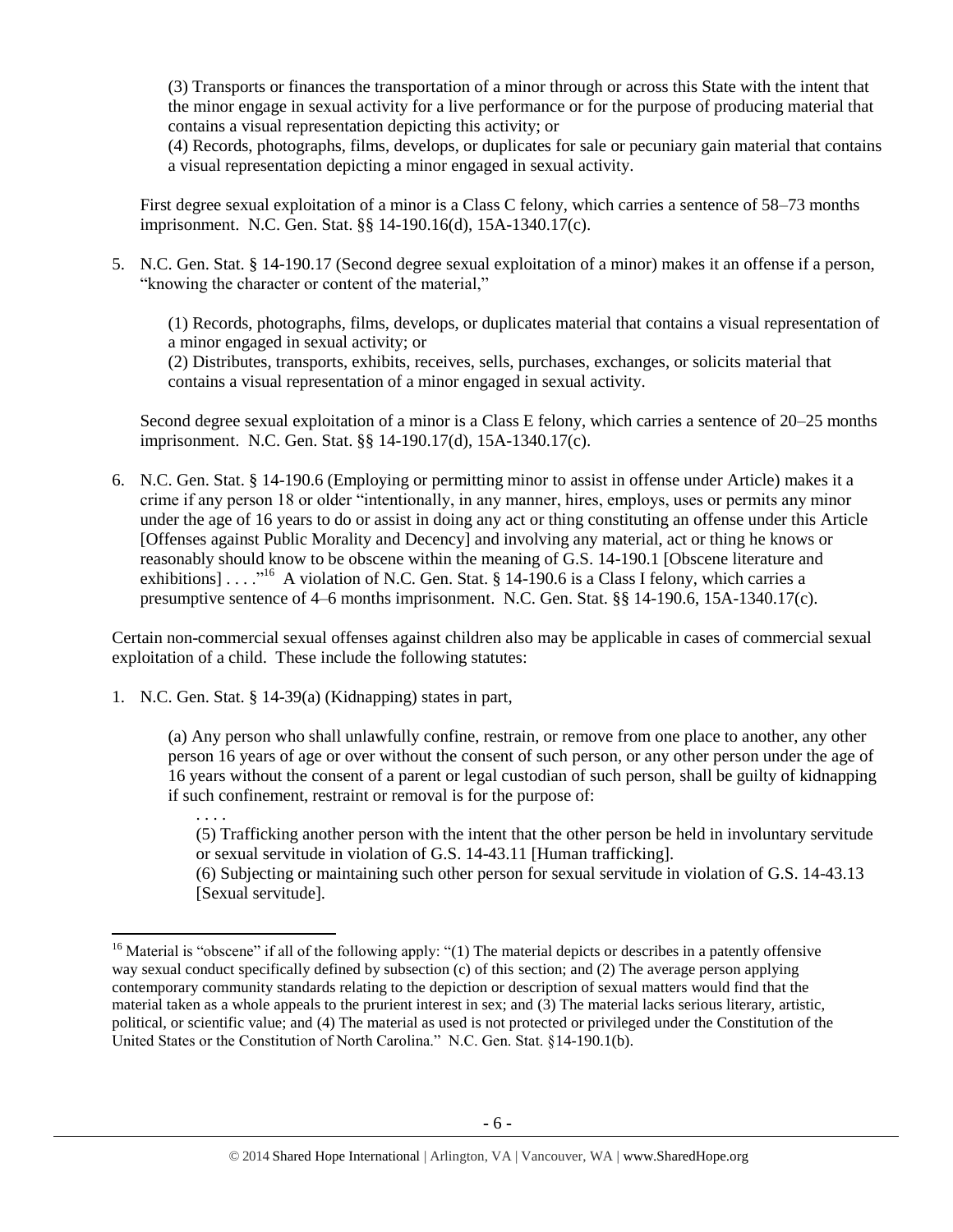Kidnapping is a Class C felony where "the person kidnapped either was not released by the defendant in a safe place or had been seriously injured or sexually assaulted," which carries a presumptive sentence of 58– 73 months imprisonment. N.C. Gen. Stat. §§ 14-39(b), 15A-1340.17(c). Where "the person kidnapped was released in a safe place by the defendant and had not been seriously injured or sexually assaulted, the offense is kidnapping in the second degree and is punishable as a Class E felony," which carries a presumptive sentence of 20–25 months imprisonment. N.C. Gen. Stat. §§ 14-39(b), 15A-1340.17(c).

2. N.C. Gen. Stat. § 14-202.3(a) (Solicitation of child by computer or certain other electronic devices to commit an unlawful sex act) criminalizes the solicitation of a child by a computer by stating,

A person is guilty of solicitation of a child by a computer if the person is 16 years of age or older and the person knowingly, with the intent to commit an unlawful sex act, entices, advises, coerces, orders, or commands, by means of a computer or any other device capable of electronic data storage or transmission, a child who is less than 16 years of age and at least five years younger than the defendant, or a person the defendant believes to be a child who is less than 16 years of age and who the defendant believes to be at least five years younger than the defendant, to meet with the defendant or any other person for the purpose of committing an unlawful sex act. . . .

Violation of N.C. Gen. Stat. § 14-202.3 is generally a Class H felony, which carries a presumptive sentence of 5–6 months imprisonment; however, if the defendant actually appears at the intended meeting location, the violation is a Class G felony carrying a presumptive sentence of 10–13 months imprisonment. N.C. Gen. Stat. §§ 14-202.3(c), 15A-1340.17(c).

- 3. N.C. Gen. Stat. § 14-27.2(a) (First-degree rape) states in part, "(a) A person is guilty of rape in the first degree if the person engages in vaginal intercourse: (1) With a victim who is a child under the age of 13 years and the defendant is at least 12 years old and is at least four years older than the victim; . . . ." A violation of N.C. Gen. Stat. § 14-27.2 is a Class B1 felony carrying a presumptive sentence of 192–240 months imprisonment. N.C. Gen. Stat. §§ 14-27.2(b), 15A-1340.17(c).
- 4. N.C. Gen. Stat. § 14-27.2A(a) (Rape of a child; adult offender) makes it illegal for an adult to "engage[] in vaginal intercourse with a victim who is a child under the age of 13 years." Violation of N.C. Gen. Stat. § 14-27.2A is a Class B1 felony, subject to a penalty enhancement that requires the defendant to receive a minimum sentence of 300 months imprisonment and be enrolled in satellite-based monitoring for life following release from prison. N.C. Gen. Stat. § 14-27.2A(b). In addition, the court may sentence the defendant up to life imprisonment without parole if it finds that "the nature of the offense and the harm inflicted are of such brutality, duration, severity, degree, or scope beyond that normally committed in such crimes, or considered in basic aggravation of these crimes, so as to require a sentence to active punishment in excess of that authorized pursuant to G.S. 15A-1340.17." N.C. Gen. Stat. § 14-27.2A(c).<sup>17</sup>

 $\overline{\phantom{a}}$ 

<sup>&</sup>lt;sup>17</sup> N.C. Gen. Stat. § 14-27.2A(c) states in full, "Notwithstanding the provisions of Article 81B of Chapter 15A of the General Statutes, the court may sentence the defendant to active punishment for a term of months greater than that authorized pursuant to G.S. 15A-1340.17, up to and including life imprisonment without parole, if the court finds that the nature of the offense and the harm inflicted are of such brutality, duration, severity, degree, or scope beyond that normally committed in such crimes, or considered in basic aggravation of these crimes, so as to require a sentence to active punishment in excess of that authorized pursuant to G.S. 15A-1340.17. If the court sentences the defendant pursuant to this subsection, it shall make findings of fact supporting its decision, to include matters it considered as egregious aggravation. Egregious aggravation can include further consideration of existing aggravating factors where the conduct of the defendant falls outside the heartland of cases even the aggravating factors were designed to cover. Egregious aggravation may also be considered based on the extraordinarily young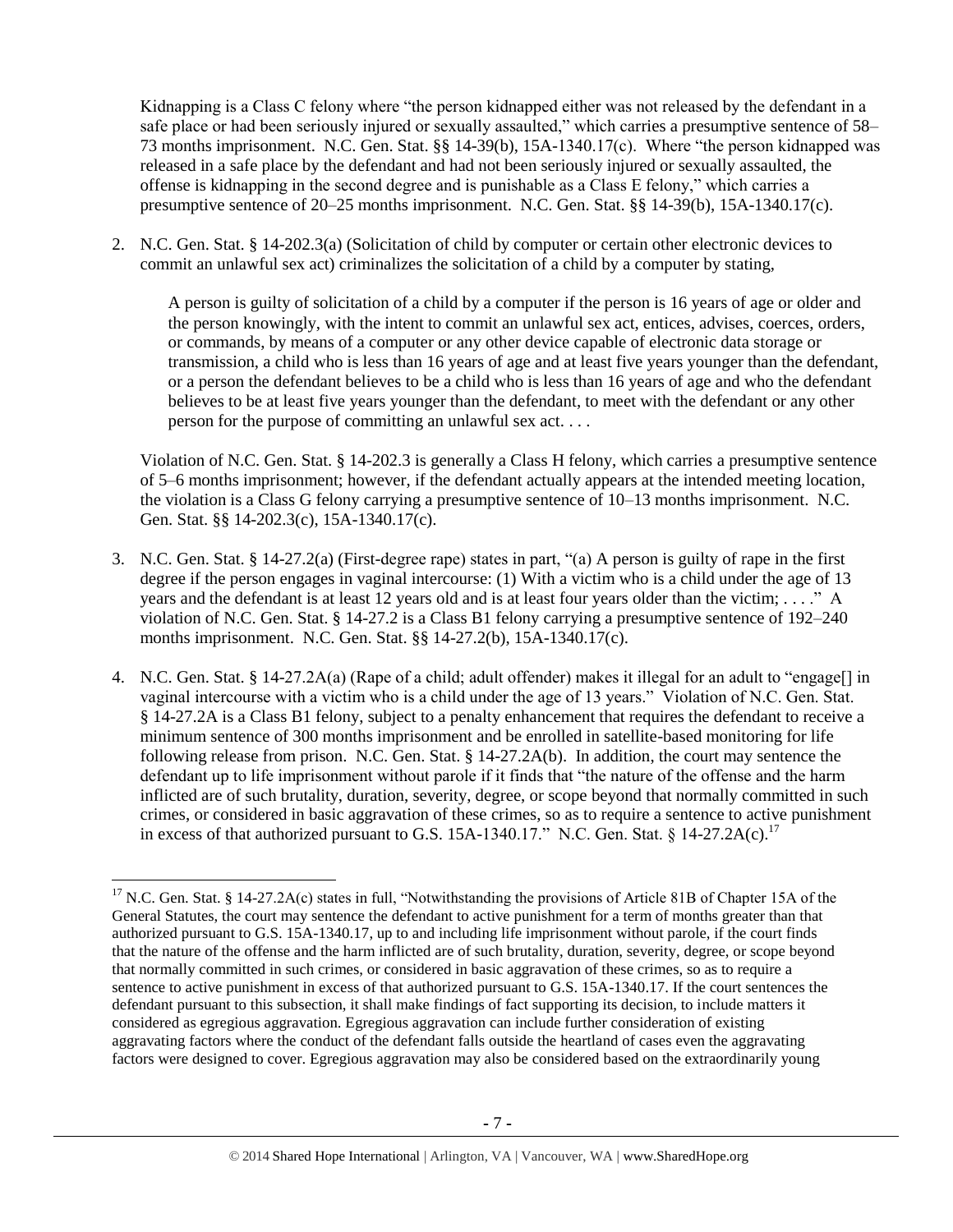- 5. N.C. Gen. Stat. § 14-27.4 (First-degree sexual offense) makes it illegal, among other things, for a person who is at least 12 and at least four years older than the victim to engage in a sexual act with a child under 13. N.C. Gen. Stat. § 14-27.4(a)(1). Violation of N.C. Gen. Stat. § 14-27.4 is a Class B1 felony carrying a presumptive sentence of 192–240 months imprisonment. N.C. Gen. Stat. §§ 14-27.4(b), 15A-1340.17(c).
- 6. N.C. Gen. Stat. § 14-27.4A(a) (Sexual offense with a child; adult offender) makes it illegal for an adult to engage in a sexual act with a child under 13. Violation of N.C. Gen. Stat. § 14-27.4A is a Class B1 felony, subject to a penalty enhancement that requires the defendant to receive a minimum sentence of 300 months imprisonment and to be enrolled in satellite-based monitoring for life following release from prison. N.C. Gen. Stat. § 14-27.4A(b). In addition, the court may sentence the defendant to up life imprisonment without parole, if it finds that "the nature of the offense and the harm inflicted are of such brutality, duration, severity, degree, or scope beyond that normally committed in such crimes, or considered in basic aggravation of these crimes, so as to require a sentence to active punishment in excess of that authorized pursuant to G.S. 15A-1340.17." N.C. Gen. Stat. § 14-27.4A(c).
- 7. N.C. Gen. Stat. § 14-27.7A (Statutory rape or sexual offense of person who is 13, 14, or 15 years old) makes it illegal for a person to engage "in vaginal intercourse or a sexual act" with a child who is 13, 14 or 15 where the defendant is at least four years older than the child. Where the defendant is at least six years older than the child and is not married to the child, a violation of N.C. Gen. Stat. § 14-27.7A is a Class B1 felony, which carries a presumptive sentence of 192–240 months imprisonment. N.C. Gen. Stat. §§ 14-  $27.7A(a)$ ,  $15A-1340.17(c)$ . Where "the defendant is more than four but less than six years older" than the child and is not married to the child, a violation of N.C. Gen. Stat. § 14-27.7A is a Class C felony, which carries a presumptive sentence of 58–73 months imprisonment. N.C. Gen. Stat. §§ 14-27.7A(b), 15A-1340.17(c).
- *1.3 Prostitution statutes refer to the sex trafficking statute to identify the commercially sexually exploited minor as a trafficking victim.*

N.C. Gen. Stat. § 14-204(c) (Prostitution) references both N.C. Gen. Stat. § 14-43.11 (Human trafficking) and N.C. Gen. Stat. § 14-43.13<sup>18</sup> (Sexual servitude) to make minors immune from prosecution and direct the minor to social services. However, N.C. Gen. Stat.  $\frac{1}{8}$  14-205.1<sup>19</sup> (Solicitation of prostitution),  $\frac{1}{8}$ 14-205.2<sup>20</sup> (Patronizing a prostitute), and  $\S 14{\text -}205.3^{21}$  (Promoting prostitution) do not refer to the human trafficking or sexual servitude statutes or otherwise clarify the minor victim's status as a trafficking victim.

*1.4 The state racketeering or gang crimes statute includes sex trafficking and commercial sexual exploitation of children (CSEC) offenses as predicate acts allowing the statute to be used to prosecute trafficking crimes.* 

North Carolina's RICO statute<sup>22</sup> provides solely civil remedies and does not impose criminal liability or financial penalties on criminal enterprises that engage in domestic minor sex trafficking. The offense of

age of the victim, or the depraved torture or mutilation of the victim, or extraordinary physical pain inflicted on the victim."

 $\overline{\phantom{a}}$ 

<sup>18</sup> *See supra* note [3.](#page-1-0)

<sup>19</sup> *See supra* note [8.](#page-2-0)

<sup>20</sup> *See supra* note [11.](#page-3-2)

<sup>21</sup> *See supra* note [14.](#page-3-3)

<sup>&</sup>lt;sup>22</sup> North Carolina's Racketeer Influenced and Corrupt Organizations Act (RICO Act) is codified under N.C. General Statutes Chapter 75D. N.C. Gen. Stat. § 75D-4 prohibits engaging in racketeering activity or a pattern thereof and any direct or indirect participation or direction of an enterprise (defined by § 75D-3(a) as ranging from a single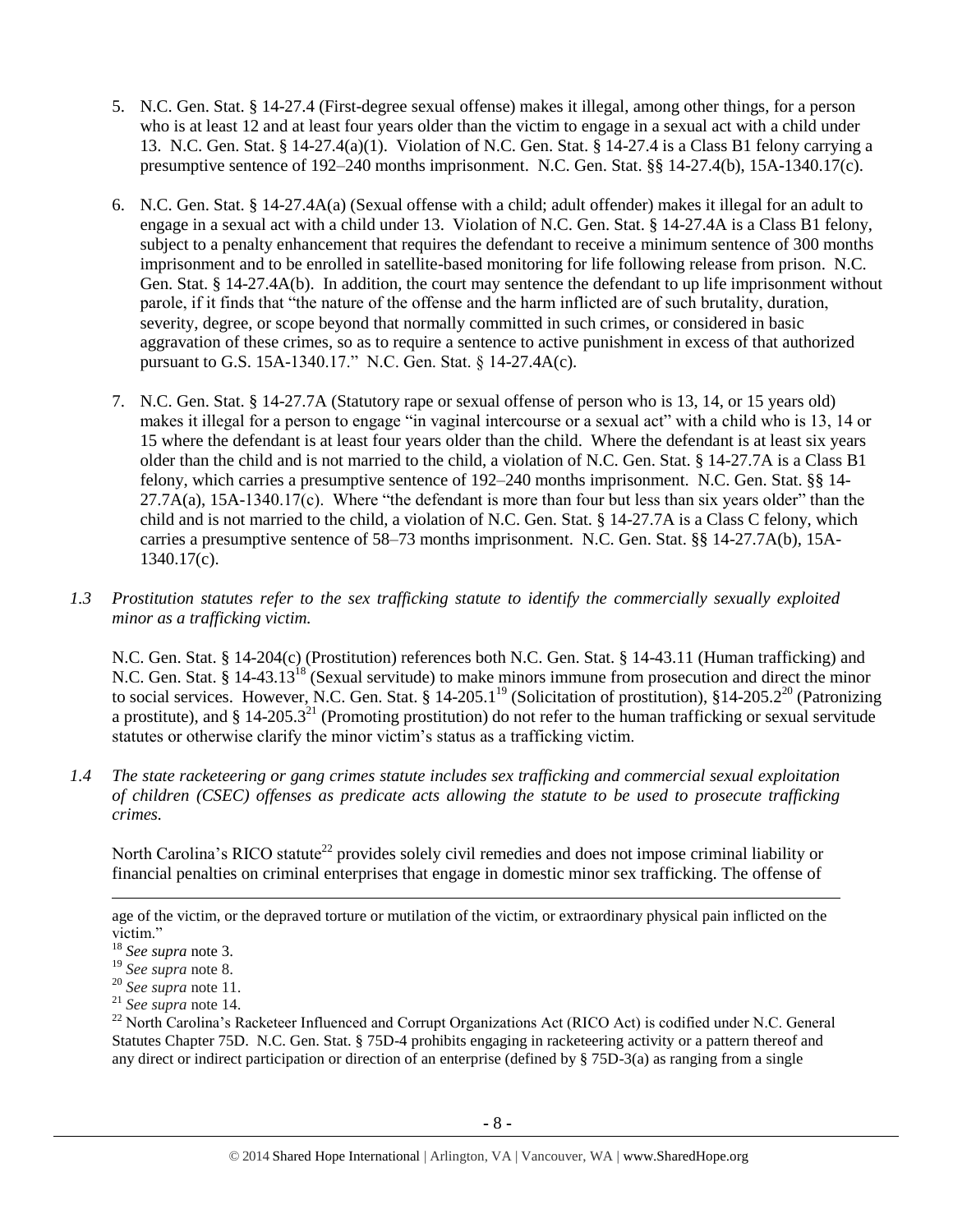continuing criminal enterprise under N.C. Gen. Stat. § 14-7.20, however, does impose criminal penalties on such enterprises. N.C. Gen. Stat. § 14-7.20 provides,

(a) Except as otherwise provided in subsection (a1) of this section, any person who engages in a continuing criminal enterprise shall be punished as a Class H felon and in addition shall be subject to the forfeiture prescribed in subsection (b) of this section.

(a1) Any person who engages in a continuing criminal enterprise where the felony violation required by subdivision  $(c)(1)$  of this section is a violation of G.S. 14–10.1 shall be punished as a Class D felon and, in addition, shall be subject to the forfeiture prescribed in subsection (b) of this section.

(b) Any person who is convicted under subsection (a) or  $(a)(1)$  of this section of engaging in a continuing criminal enterprise shall forfeit to the State of North Carolina:

(1) The profits obtained by the person in the enterprise, and

(2) Any of the person's interest in, claim against, or property or contractual rights of any kind affording a source of influence over, such enterprise.

- (c) For purposes of this section, a person is engaged in a continuing criminal enterprise if:
	- (1) The person violates any provision of this Chapter, the punishment of which is a felony; and
	- (2) The violation is a part of a continuing series of violations of this Chapter:
		- a. Which are undertaken by the person in concert with five or more other persons with respect to whom the person occupies a position of organizer, a supervisory position, or any other position of management; and
		- b. From which the person obtains substantial income or resources.

All CSEC and trafficking offenses are felonies under Chapter 14 (Criminal Law) of the N.C. General Statutes. Because felonies are included as felonies under this definition of criminal enterprises, acts of commercial sexual exploitation qualify as predicate crimes for prosecution of some criminal enterprises involved in domestic minor sex trafficking under N.C. Gen. Stat. § 14-7.20. Thus for organizations of five or more persons, the organizers or managers may be criminally prosecuted and subject to forfeiture under this criminal statute as well as civil forfeiture procedures under the RICO Act. Unfortunately this precludes prosecution of smaller organizations and non-management participants of the enterprise.

person to legally organized entities and informal entities) engaging in such activities. The definition of racketeering activity includes all CSEC and trafficking offenses. See § 75D-3(b)-(c).

l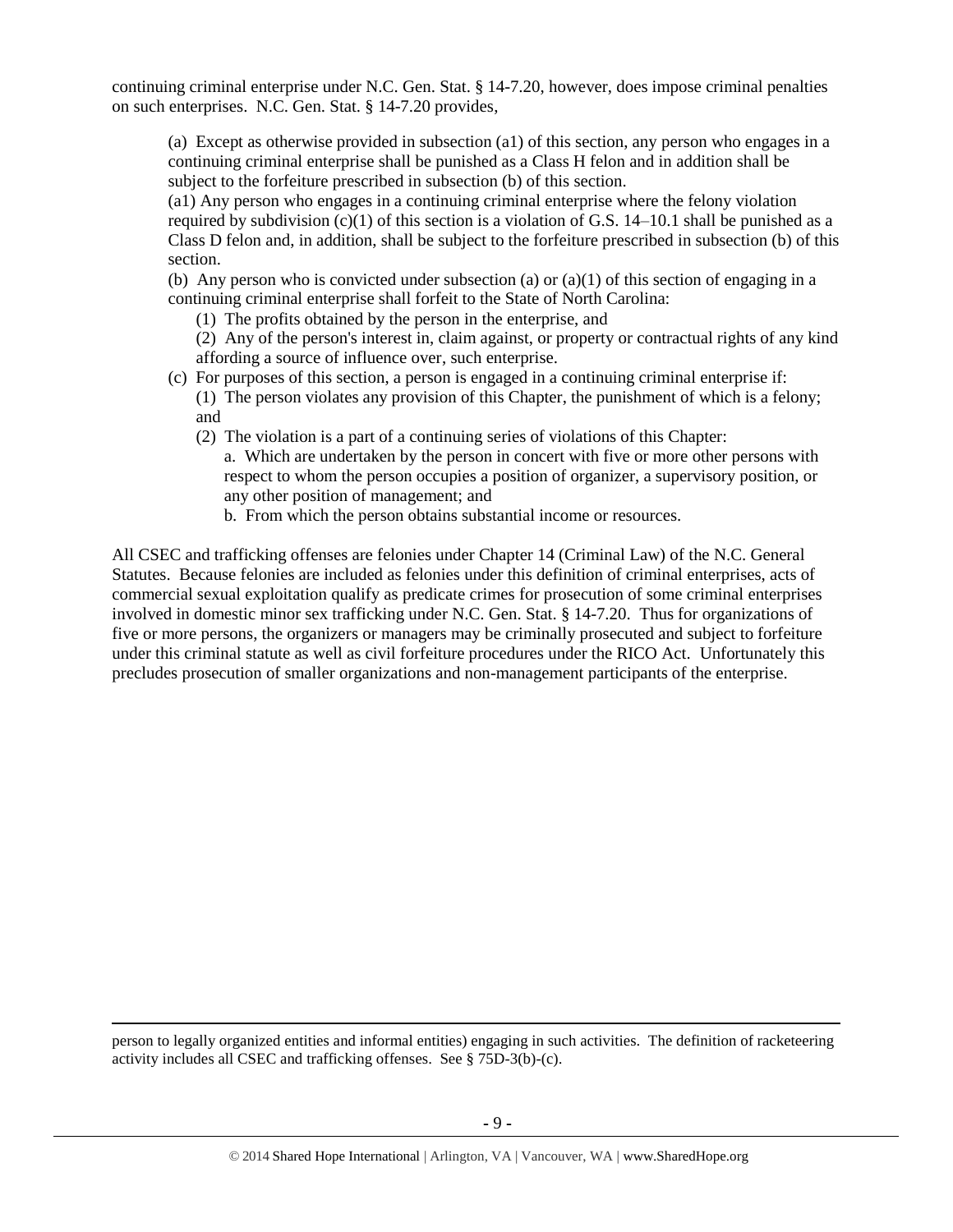#### FRAMEWORK ISSUE 2: CRIMINAL PROVISIONS ADDRESSING DEMAND

## *Legal Components:*

- *2.1 The state sex trafficking law can be applied to buyers of commercial sex acts with a victim of domestic minor sex trafficking.*
- *2.2 Buyers of commercial sex acts with a minor can be prosecuted under commercial sexual exploitation of children (CSEC) laws.*
- *2.3 Solicitation of prostitution laws differentiate between buying sex acts with an adult and buying sex acts with a minor under 18.*
- *2.4 Penalties for buyers of commercial sex acts with minors are as high as federal penalties.*
- *2.5 Using the Internet to lure, entice, or purchase, or attempt to lure, entice, or purchase commercial sex acts with a minor is a separate crime or results in an enhanced penalty for buyers.*
- *2.6 No age mistake defense is permitted for a buyer of commercial sex acts with any minor under 18.*
- *2.7 Base penalties for buying sex acts with a minor under 18 are sufficiently high and not reduced for older minors.*
- *2.8 Financial penalties for buyers of commercial sex acts with minors are sufficiently high to make it difficult for buyers to hide the crime.*
- *2.9 Buying and possessing child pornography carries penalties as high as similar federal offenses.*
- *2.10 Convicted buyers of commercial sex acts with minors and child pornography are required to register as sex offenders.*

\_\_\_\_\_\_\_\_\_\_\_\_\_\_\_\_\_\_\_\_\_\_\_\_\_\_\_\_\_\_\_\_\_\_\_\_\_\_\_\_\_\_\_\_\_\_\_\_\_\_\_\_\_\_\_\_\_\_\_\_\_\_\_\_\_\_\_\_\_\_\_\_\_\_\_\_\_\_\_\_\_\_\_\_\_\_\_\_\_\_\_\_\_\_

## *Legal Analysis:*

*2.1 The state sex trafficking law can be applied to buyers of commercial sex acts with a victim of domestic minor sex trafficking.* 

A buyer of commercial sex with a minor could be prosecuted under N.C. Gen. Stat. § 14-43.13<sup>23</sup> (Sexual servitude). N.C. Gen. Stat. § 14-43.13 (Sexual servitude) separately criminalizes "knowingly or in reckless disregard to the consequences of the action subject [ing] or maintain [ing] another in sexual servitude." N.C. Gen. Stat. § 14-43.13(a). N.C. Gen. Stat. § 14-43.10(a)(5) defines "sexual servitude" as,

a. Any sexual activity as defined in G.S. 14-190.13 [Definitions for certain offenses concerning minors] for which anything of value is directly or indirectly given, promised to, or received by any person, which conduct is induced or obtained by coercion or deception or which conduct is induced or obtained from a person under the age of 18 years; or

b. Any sexual activity as defined in G.S. 14-190.13 that is performed or provided by any person, which conduct is induced or obtained by coercion or deception or which conduct is induced or obtained from a person under the age of 18 years.

The act of knowingly or in reckless disregard to the consequences of the action subjecting a person who is a minor to "sexual activity"<sup>24</sup> for which "anything of value" was given, promised or received to induce or obtain that activity appears to capture the crime of buying a commercial sex act with a minor and fall under N.C. Gen. Stat. § 14-43.13(a) (Sexual servitude).

l

<sup>23</sup> *See supra* note [3.](#page-1-0)

<sup>24</sup> *See supra* note [4](#page-1-1).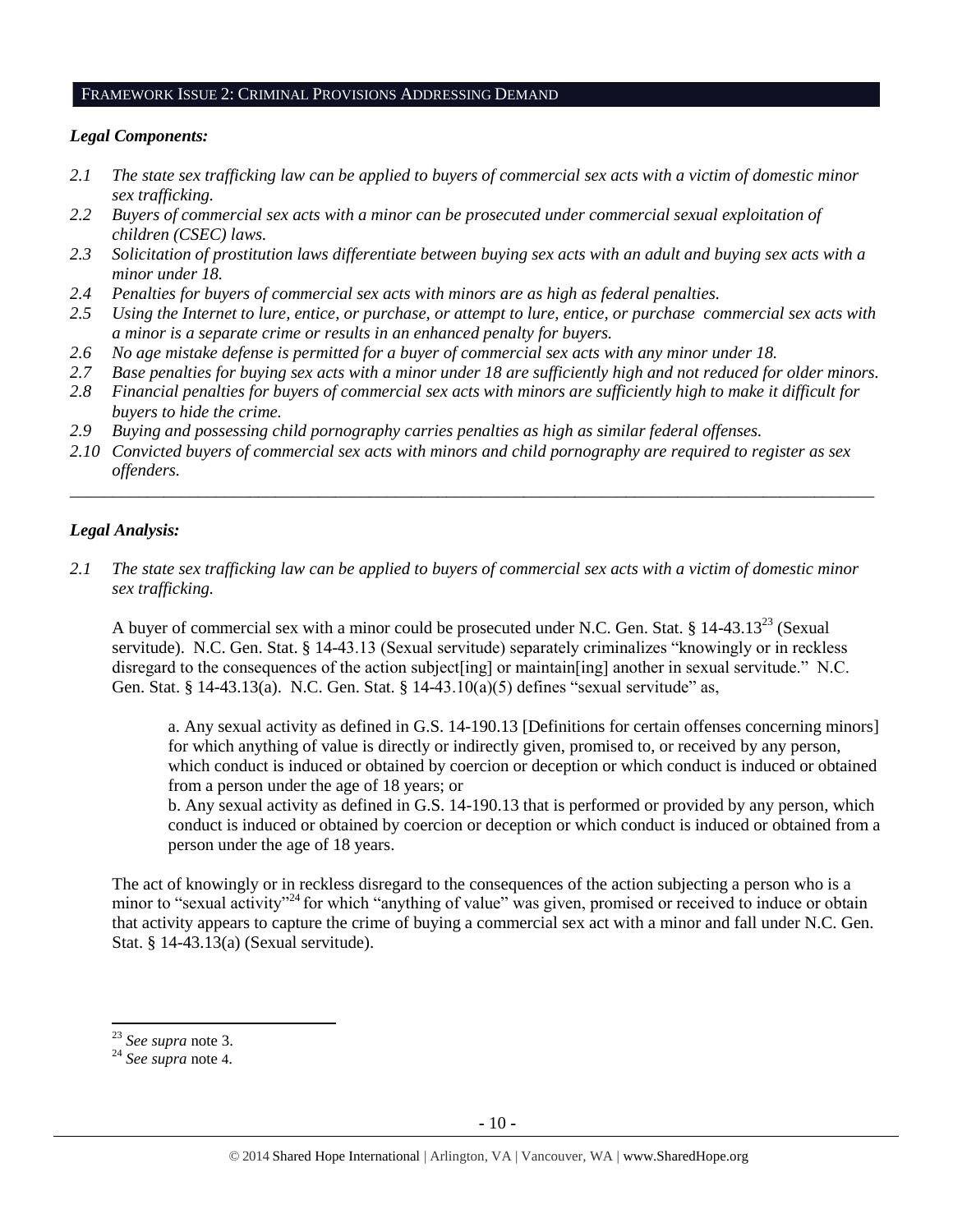North Carolina's human trafficking law can also apply to buyers of sex with minors following federal precedent though the term "obtain." N.C. Gen. Stat. § 14-43.11(a)<sup>25</sup> (Human trafficking), states in part,

A person commits the offense of human trafficking when that person

(i) knowingly or in reckless disregard of the consequences of the action. . . . obtains<sup>26</sup> by any means another person with the intent that the other person be held in involuntary servitude or sexual servitude or

(ii) willfully or in reckless disregard of the consequences of the action causes a minor to be held in involuntary servitude or sexual servitude.

The offense of unlawful sale, surrender, or purchase of a minor under N.C. Gen. Stat. § 14-43.14 criminalizes "the acceptance, solicitation, offer, payment, or transfer of any compensation, in money, property, or other thing of value, at any time, by any person in connection with the unlawful acquisition or transfer of the physical custody of a minor," but does not specifically reference "solicitation" or "payment" for the purpose of engaging in sex acts with a minor so it does not clearly apply to buyers of commercial sex acts with minors.

*2.2 Buyers of commercial sex acts with a minor can be prosecuted under commercial sexual exploitation of children (CSEC) laws.*

CSEC laws separately criminalize buying sex with a minor. N.C. Gen. Stat. § 14-205.1<sup>27</sup> (Solicitation of prostitution) states,

Except as otherwise provided in this section, any person who solicits another for the purpose of prostitution is guilty of a Class 1 misdemeanor for a first offense and a Class H felony for a second or subsequent offense. Any person 18 years of age or older who willfully solicits a minor for the purpose of prostitution is guilty of a Class G felony. . . . .Punishment under this section may include participation in a program devised for the education and prevention of sexual exploitation, where available.

A Class 1 misdemeanor is punishable by 1–45 days imprisonment. N.C. Gen. Stat. §§ 14-205.1, 15A-1340.23(c)(2). A Class H felony is punishable by a presumptive sentence of 5–6 months imprisonment and a Class G felony is punishable by a presumptive sentence of 10–13 months imprisonment. N.C. Gen. Stat. §§ 14-205.1, 15A-1340.17(c).

N.C. Gen. Stat. § 14-205.2<sup>28</sup> (Patronizing a prostitute) states,

 $\overline{\phantom{a}}$ 

<sup>27</sup> *See supra* note [8.](#page-2-0)

<sup>28</sup> *See supra* note [11.](#page-3-2)

<sup>25</sup> *See supra* note [2.](#page-0-0)

<sup>&</sup>lt;sup>26</sup> See United States v. Jungers, 702 F.3d 1066 (8<sup>th</sup> Cir. 2013). In this case, the Eighth Circuit specifically addressed whether the federal sex trafficking law, 18 U.S.C. § 1591 (Sex trafficking of children or by force, fraud, or coercion) applies to buyers when it reversed a District of South Dakota ruling that Congress did not intend the string of verbs constituting criminal conduct under 18 U.S.C. § 1591(a)(1) ("recruits, entices, harbors, transports, provides, obtains, or maintains") to reach the conduct of buyers. United States v. Jungers, 834 F. Supp. 2d 930, 931 (D.S.D. 2011). Holding that the conduct of buyers who obtain a child for commercial sex can violate 18 U.S.C. § 1591(a)(1), the Eighth Circuit illustrated through hypothetical buyer scenarios that, under certain circumstances, most of the terms in the string of verbs constituting criminal conduct under 18 U.S.C. § 1591(a)(1) could apply to buyers. While other terms may apply to buyers' conduct under state law as well, the analysis here focuses on the term "obtains" which is most likely to apply in the majority of buyer cases. United States v. Jungers establishes persuasive authority for state courts interpreting the same language used under state law to the extent such interpretation does not conflict with the state constitution.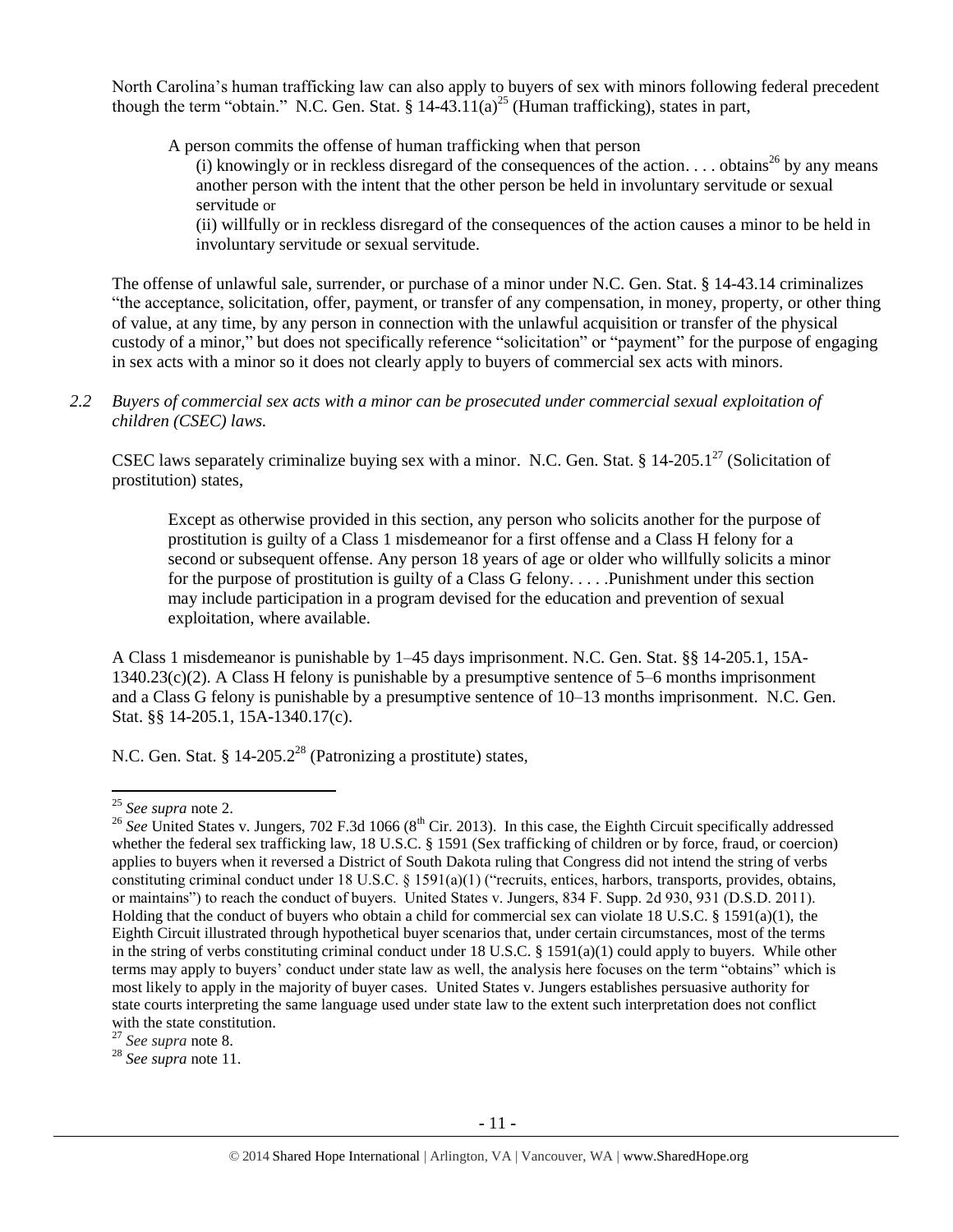(a) Any person who willfully performs any of the following acts with a person not his or her spouse commits the offense of patronizing a prostitute:

(1) Engages in vaginal intercourse, any sexual act as defined in G.S.  $14-27.1^{29}$ , or any sexual contact as defined in G.S.  $14-27.1$ ,<sup>30</sup> for the purpose of sexual arousal or gratification with a prostitute.

(2) Enters or remains in a place of prostitution with intent to engage in vaginal intercourse, any sexual act as defined in G.S. 14-27.1, or any sexual contact as defined in G.S. 14-27.1, for the purpose of sexual arousal or gratification.

A violation of N.C. Gen. Stat. §14-205.2 is a Class F felony "if the defendant is 18 years of age or older and the prostitute is a minor." A Class F felony is punishable by a presumptive sentence of 13–16 months imprisonment. N.C. Gen. Stat. §§ 14-205.2, 15A-1340.17(c).

Additionally, a buyer may be convicted, under limited circumstances, under N.C. Gen. Stat. § 14-205.3 (Promoting prostitution) which states that

(a) Any person who willfully performs any of the following acts commits promoting prostitution: (1) Advances prostitution<sup> $31$ </sup> as defined in G.S. 14-203.

(b) Any person who willfully performs any of the following acts commits the offense of promoting prostitution of a minor . . . :

(1) Advances prostitution as defined in G.S. 14-203, where a minor . . . engaged in prostitution, or any person engaged in prostitution in the place of prostitution is a minor . . . .

(3) Confines a minor . . . against the person's will by the infliction or threat of imminent infliction of great bodily harm, permanent disability, or disfigurement or by administering to the minor . . . without the person's consent or by threat or deception and for other than medical purposes, any alcoholic intoxicant or a drug as defined in Article 5 of Chapter 90 of the General Statutes (North Carolina Controlled Substances Act) and does any of the following:

b. Arranges a situation in which the minor may . . . practice prostitution.

. . . .

 $\overline{\phantom{a}}$ 

. . . .

. . . .

Generally, a violation of N.C. Gen. Stat. §14-205.3(a) is a class D felony which is punishable by a presumptive sentence of 20-25 months imprisonment. However, a violation of N.C. Gen. Stat. §14- 205.2(b)(1) or (2) is a Class C felony which carries a sentence of 58–73 months imprisonment. N.C. Gen. Stat. §§ 14-205.3(c), (d), 15A-1340.17(c).

<sup>29</sup> *See supra* note [9](#page-3-0) for the definition of "sexual act."

<sup>&</sup>lt;sup>30</sup> See supra note [10](#page-3-1) for the definition of "sexual contact."

<sup>&</sup>lt;sup>31</sup> See supra note [15](#page-3-4) for the definition of "advances prostitution."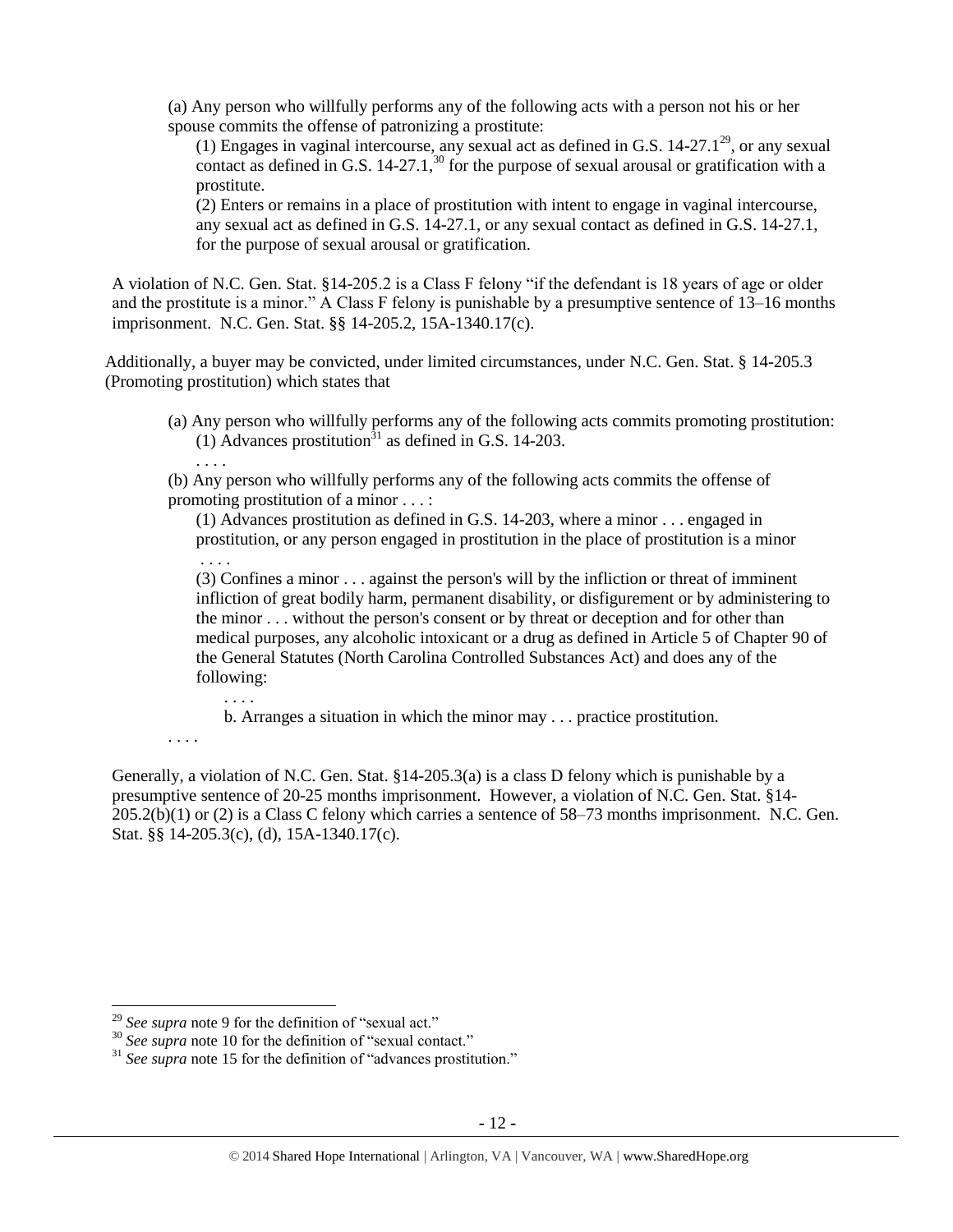# *2.3 Solicitation of prostitution laws differentiate between buying sex acts with an adult and buying sex acts with a minor under 18.*

North Carolina law differentiates between the crime of buying sex with an adult and the crime of buying sex with a minor. Under a conviction for N.C. Gen. Stat. §  $14-43.11(a)^{32}$  (Human trafficking), the buyer will face a Class F felony when the victim of the offense is an adult and a Class C felony when the victim of the offense is a minor. A Class F felony is punishable by a presumptive sentence of 13–16 months imprisonment and a Class C felony is punishable by a presumptive sentence of 58–73 months imprisonment. N.C. Gen. Stat. §§ 14- 43.11(b), 15A-1340.17(c).

N.C. Gen. Stat. §14-205.1<sup>33</sup> (Solicitation of prostitution) enhances the penalty for a person over 18 years of age who solicits a minor for prostitution. "Any person 18 years of age or older who willfully solicits a minor for the purpose of prostitution is guilty of a Class G felony." A Class G felony carries a presumptive sentence of 10–13 months imprisonment. N.C. Gen. Stat. §§ 14-205.1, 15A-1340.17(c). In contrast, soliciting a person over 18 for prostitution is a Class 1 misdemeanor and is punishable by 1–45 days imprisonment. N.C. Gen. Stat. §§ 14- 205.1, 15A-1340.23(c)(2).

A buyer in violation of N.C. Gen. Stat. § 14-205.2<sup>34</sup> (Patronizing a prostitute) is subject to a Class F felony "if the defendant is 18 years of age or older and the prostitute is a minor." A Class F felony is punishable by a presumptive sentence of 13–16 months imprisonment. N.C. Gen. Stat. §§ 14-205.2(c), 15A-1340.17(c). A violation of N.C. Gen. Stat. § 14-205.2 when the defendant patronizes a prostitute over 18 years of age is a Class A1 misdemeanor and is punishable by 1-60 days imprisonment. N.C. Gen. Stat. §§ 14-205.2(a), 15A-1340.17(b).

Additionally, N.C. Gen. Stat. § 14-205.3<sup>35</sup> (Promoting prostitution) specifically criminalizes a person who willfully "advances prostitution"<sup>36</sup> of a minor or confines a minor against the person's will and "arranges" a situation in which the minor . . . may practice prostitution." N.C. Gen. Stat. § 14-205.3(b)(1), (b)(3)(b). Generally, a violation of N.C. Gen. Stat. §14-205.3(b)(1) or (2) is a class D felony which is punishable by a presumptive sentence of 20-25 months imprisonment. However, a violation of N.C. Gen. Stat. § 14- 205.2(b)(3) is a Class C felony and carries a presumptive sentence of 58–73 months imprisonment. N.C. Gen. Stat. §§ 14-205.3(c), (d), 15A-1340.17(c). In contrast. a violation of N.C. Gen. Stat. § 14-205.2(a) involving an adult is a Class F felony punishable by a presumptive sentence of 13–16 months imprisonment. N.C. Gen. Stat. §§ 14-205.2(a), 15A-1340.17(c).

*2.4 Penalties for buyers of commercial sex acts with minors are as high as federal penalties.*

CSEC and sexual offense laws applicable to buyers of commercial sex with minors are offenses ranging from Class B1 felonies carrying sentences up to life imprisonment without the possibility of parole (presumptive sentence of 192-240 months imprisonment), as outlined below for N.C. Gen. Stat. § 14-27.2A and § 14-27.4A, to Class I felonies carrying presumptive sentences from 4–6 months imprisonment. N.C. Gen. Stat. § 15A-1340.17(c).

 $\overline{a}$ <sup>32</sup> *See supra* note [2.](#page-0-0)

<sup>33</sup> *See supra* note [8.](#page-2-0)

<sup>34</sup> *See supra* note [11.](#page-3-2)

<sup>35</sup> *See supra* note [14.](#page-3-3)

<sup>36</sup> *See supra* note [15](#page-3-4) for definition of "advances prostitution."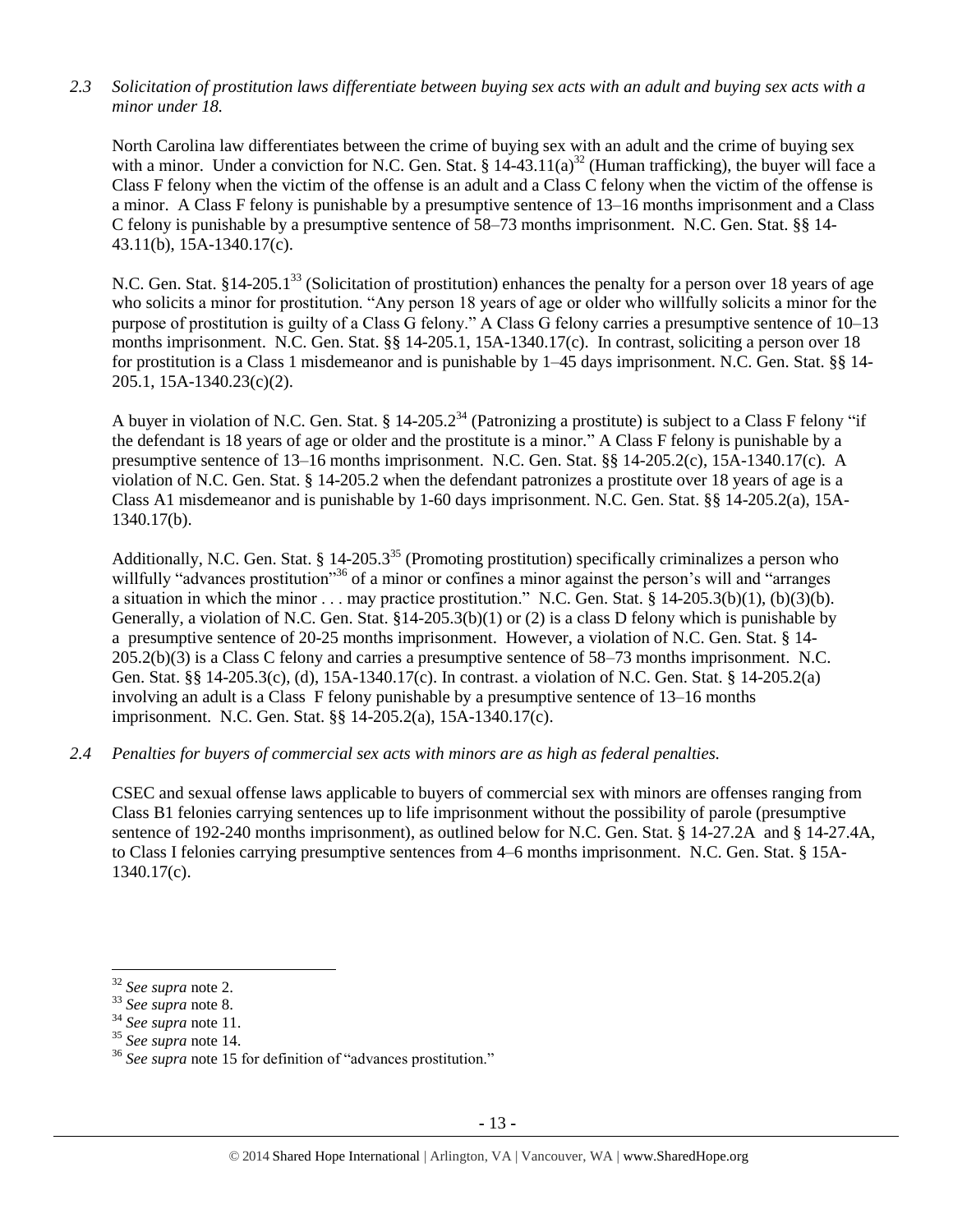Buyers of commercial sex acts with minors convicted under N.C. Gen. Stat. § 14-43.11<sup>37</sup> (Human trafficking) or under N.C. Gen. Stat. § 14-43.13<sup>38</sup> (Sexual servitude), both Class C felonies where the victim is a minor, would be subject to a presumptive sentence of 58–73 months imprisonment. N.C. Gen. Stat. §§ 14-43.11(b), 14- 43.13(b), 15A-1340.17(c). To the extent that N.C. Gen. Stat. § 14-43.14 (Unlawful sale, surrender, or purchase of a minor) applies to buyers, violation of this provision is a Class F felony, which carries a presumptive sentence of 13–16 months' imprisonment and a minimum fine of \$5,000, and "[f]or each subsequent violation, a person is guilty of a Class F felony and shall pay a minimum fine of ten thousand dollars (\$10,000)." N.C. Gen. Stat. §§ 14-43.12(b), 15A 1340.17(c).

Several CSEC laws can be used to prosecute a buyer involved in the commission of an offense against a minor. N.C. Gen. Stat. § 14-205.1<sup>39</sup> (Solicitation of prostitution) is a Class G felony and carries a presumptive sentence of 10–13 months imprisonment. N.C. Gen. Stat. §§ 14-205.1, 15A-1340.17(c). Additionally, N.C. Gen. Stat. §  $14{\text -}205.2^{40}$  (Patronizing a prostitute) imposes a Class F felony on a buyer which is punishable by a presumptive sentence of 13–16 months imprisonment. N.C. Gen. Stat. §§ 14-205.2(c), 15A-1340.17(c). Under some circumstances, a buyer may be convicted of N.C. Gen. Stat. § 14-205.3 (Promoting prostitution) and sentenced to a Class D or C felony which is punishable by a presumptive sentence of 20-25 months imprisonment or 58– 73 months imprisonment, respectively. N.C. Gen. Stat. §§ 14-205.3(b)(1), (3), 15A-1340.17(c).

Sexual offense laws applicable to buyers range from Class C felonies, carrying a sentence of 58–73 months imprisonment, to Class B1 felonies, carrying a presumptive sentence of 192–240 months imprisonment, subject to certain penalty enhancements. N.C. Gen. Stat. § 15A-1340.17(c). N.C. Gen. Stat. § 14-27.2 (First-degree rape), § 14-27.2A (Rape of a child; adult offender), § 14-27.4 (First-degree sexual offense), and § 14-27.4A (Sexual offense with a child; adult offender) are each Class B1 felonies carrying presumptive sentences of 192– 240 months imprisonment. N.C. Gen. Stat. §§ 14-27.2(b), 14-27.2A(b), 14-27.4(b), 14-27.7A(a), 14-27.4A(b), 15A-1340.17(c). Furthermore, in the case of a conviction under either N.C. Gen. Stat. § 14-27.2A (Rape of a child; adult offender) or § 14-27.4A (Sexual offense with a child; adult offender), defendants are subject to a penalty enhancement that requires the defendant to receive a minimum sentence of 300 months imprisonment and be enrolled in satellite-based monitoring for life following release from prison. N.C. Gen. Stat. §§ 14- 27.2A(b), 14-27.4A(b). In addition, the court may sentence such a defendant up to life imprisonment without parole, if it finds that "the nature of the offense and the harm inflicted are of such brutality, duration, severity, degree, or scope beyond that normally committed in such crimes, or considered in basic aggravation of these crimes, so as to require a sentence to active punishment in excess of that authorized pursuant to G.S. 15A-1340.17." N.C. Gen. Stat. §§ 14-27.2A(c), 14-27.4A(c).

A buyer who engages in vaginal intercourse or a sexual act with a child who is 13, 14 or 15 where the defendant is at least four years older than the child could be convicted under N.C. Gen. Stat. § 14-27.7A (Statutory rape or sexual offense of a person who is 13, 14, or 15 years old). Where "the defendant is at least six years older" than the child and not married to the child, a violation of N.C. Gen. Stat. § 14-27.7A is a Class B1 felony, which carries a presumptive sentence of 192–240 months imprisonment. N.C. Gen. Stat. §§ 14-27.7A(a), 5A-1340.17(c). Where "the defendant is more than four but less than six years older" than the child and not married to the child, a violation of N.C. Gen. Stat. § 14-27.7A is a Class C felony, which carries a presumptive sentence of 58–73 months imprisonment. N.C. Gen. Stat. §§ 14-27.7A(b), 15A-1340.17(c).

In comparison, if the victim is under the age of 14, a conviction under the TVPA for child sex trafficking is punishable by 15 years to life imprisonment and a fine not to exceed \$250,000. 18 U.S.C. §§ 1591(b)(1),

 $\overline{\phantom{a}}$ <sup>37</sup> *See supra* note [2.](#page-0-0)

<sup>38</sup> *See supra* note [3.](#page-1-0)

<sup>39</sup> *See supra* note [8.](#page-2-0)

<sup>40</sup> *See supra* note [11.](#page-3-2)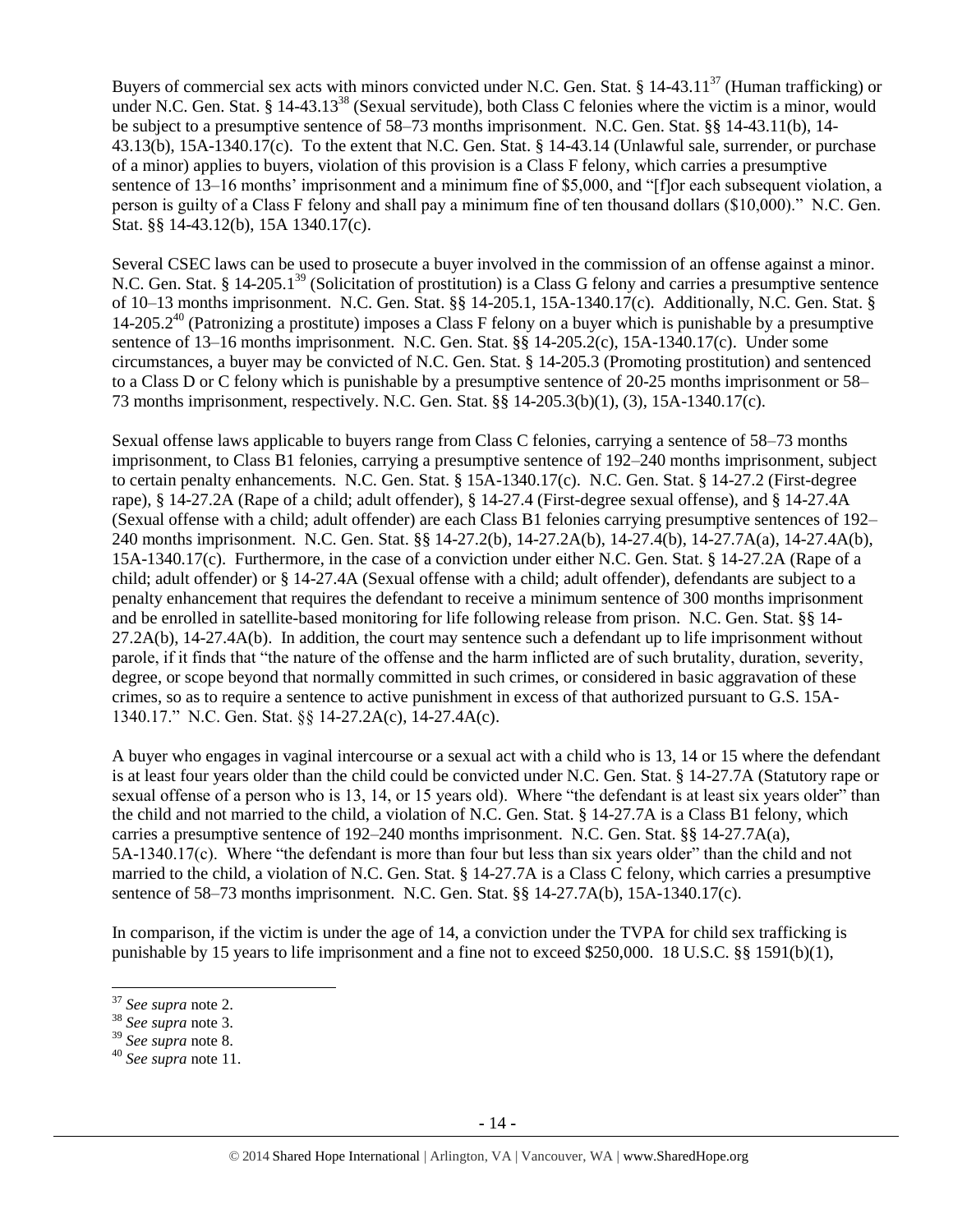$3559(a)(1)$ ,  $3571(b)(3)$ . If the victim is between the ages of  $14-17$ , a conviction is punishable by 10 years to life imprisonment and a fine not to exceed \$250,000. 18 U.S.C. §§ 1591(b)(2), 3559(a)(1), 3571(b)(3). A conviction is punishable by mandatory life imprisonment, however, if the buyer has a prior conviction for a federal sex offense<sup>41</sup> against a minor. 18 U.S.C. § 3559(e)(1). To the extent buyers can be prosecuted under other federal CSEC laws,<sup>42</sup> a conviction is punishable by penalties ranging from a fine not to exceed \$250,000 to life imprisonment and a fine not to exceed \$250,000.<sup>4</sup>

- <span id="page-14-0"></span>2.4.1 Recommendation: Raise the penalty for violations of N.C. Gen. Stat. § 14-43.13 (Sexual servitude), § 14-205.1 (Solicitation of prostitution), § 14-205.2 (Patronizing prostitution), and § 14-205.3 (Promoting prostitution) to align with the penalties provided under federal law.
- *2.5 Using the Internet to lure, entice, or purchase, or attempt to lure, entice, or purchase commercial sex acts with a minor is a separate crime or results in an enhanced penalty for buyers.*

While not limited to commercial sex acts, the use of the Internet to solicit commercial sex acts with a minor falls under N.C. Gen. Stat. § 14-202.3(a) (Solicitation of child by computer or certain other electronic devices to commit an unlawful sex act), which criminalizes the use of a computer by a person 16 or older who

knowingly, with the intent to commit an unlawful sex act, entices, advises, coerces, orders, or commands, by means of a computer or any other device capable of electronic data storage or transmission, a child who is less than 16 years of age and at least five years younger than the defendant, or a person the defendant believes to be a child who is less than 16 years of age and who the defendant believes to be at least five years younger than the defendant, to meet with the defendant or any other person for the purpose of committing an unlawful sex act. . . .

Violation of N.C. Gen. Stat. § 14-202.3 is generally a Class H felony, which carries a presumptive sentence of 5–6 months imprisonment; however, if "the defendant, or any other person for whom the defendant was arranging the meeting in violation of this section, actually appears at the meeting location," the violation is a Class G felony carrying a presumptive sentence of 10–13 months imprisonment. N.C. Gen. Stat. §§ 14- 202.3(c), 15A-1340.17(c).

 $\overline{\phantom{a}}$ <sup>41</sup> Pursuant to 18 U.S.C. § 3559(e)(2), "federal sex offense" is defined as

an offense under section 1591 [18 USCS § 1591] (relating to sex trafficking of children), 2241 [18 USCS § 2241] (relating to aggravated sexual abuse),  $2242$  [18 USCS § 2242] (relating to sexual abuse),  $2244(a)(1)$ [18 USCS § 2244(a)(1)] (relating to abusive sexual contact), 2245 [18 USCS § 2245] (relating to sexual abuse resulting in death), 2251 [18 USCS § 2251] (relating to sexual exploitation of children), 2251A [18 USCS § 2251A] (relating to selling or buying of children),  $2422(b)$  [18 USCS § 2422(b)] (relating to coercion and enticement of a minor into prostitution), or  $2423(a)$  [18 USCS § 2423(a)] (relating to transportation of minors).

<sup>&</sup>lt;sup>42</sup> 18 U.S.C. §§ 2251A(b) (Selling or buying of children), 2251(a) (Sexual exploitation of children), 2423(a) (Transportation of a minor with intent for minor to engage in criminal sexual activity), 2422(a) (Coercion and enticement), 2252(a)(2), (a)(4) (Certain activities relating to material involving the sexual exploitation of minors). <sup>43</sup> 18 U.S.C. §§ 2251A(b) (conviction punishable by imprisonment for 30 years to life and a fine), 2251(e) (conviction punishable by imprisonment for 15–30 years and a fine), 2423(a) (conviction punishable by imprisonment for 10 years to life and a fine), 2422(a) (conviction punishable by a fine, imprisonment up to 20 years, or both),  $2252(a)(2)$ , (4) (stating that a conviction under subsection (a)(2) is punishable by imprisonment for  $5-20$ years and a fine, while a conviction under subsection (a)(4) is punishable by imprisonment up to 10 years, a fine, or both.); *see also* 18 U.S.C §§ 3559(a)(1) (classifying all of the above listed offenses as felonies), 3571(b)(3) (providing a fine up to \$250,000 for any felony conviction).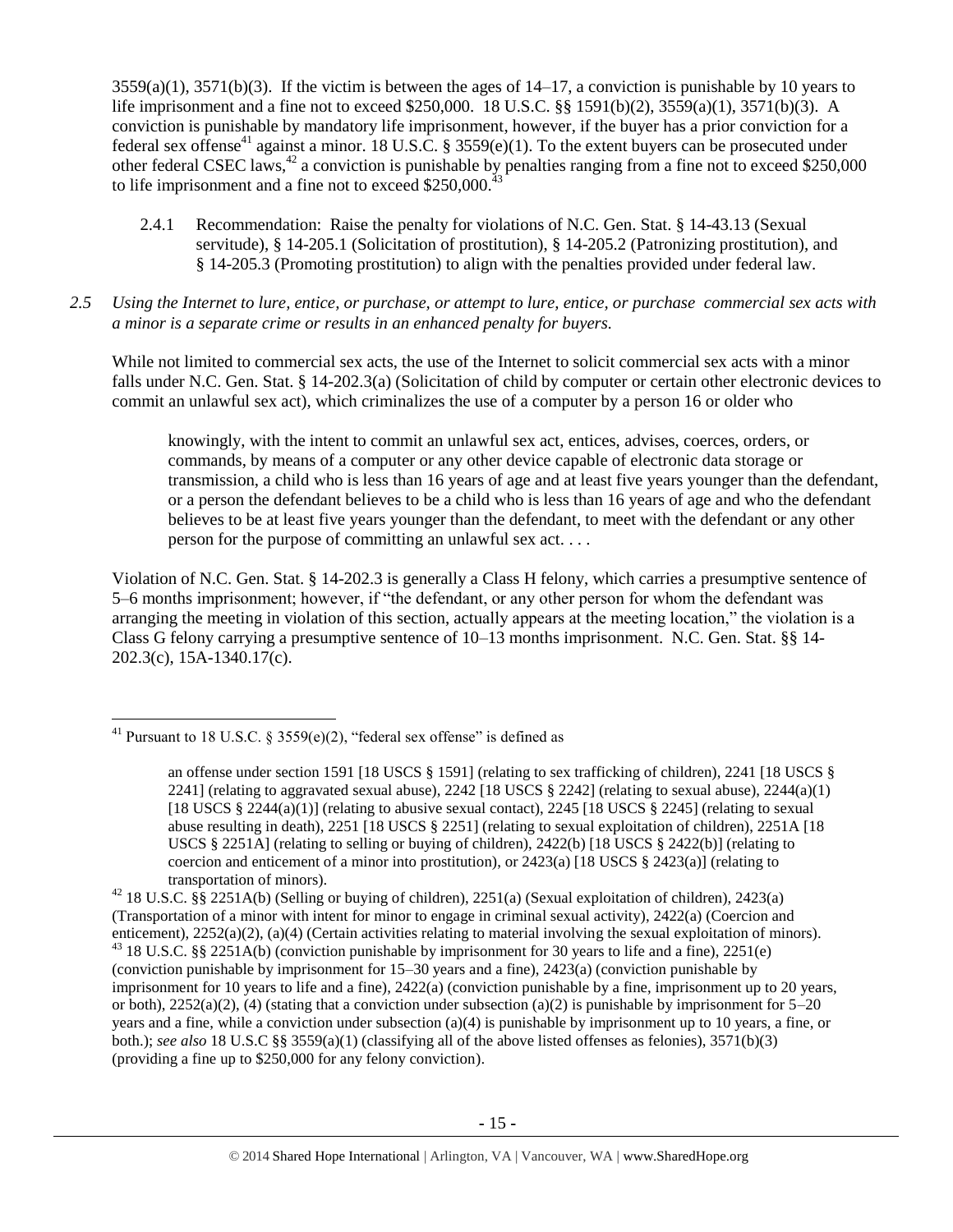*2.6 No age mistake defense is permitted for a buyer of commercial sex acts with any minor under 18.*

N.C. Gen. Stat. § 14-43.11<sup>44</sup> (Human trafficking) and § 14-43.13<sup>45</sup> (Sexual servitude) expressly prohibit mistake of age defenses to defendants in a prosecution under those statutes. N.C. Gen. Stat. § 14-43.11(c1) and § 43.13(b1) state in relevant part, "[m]istake of age is not a defense to prosecution under this section."

Similarly, no defense of age mistake is permitted for a person who buys or possesses child pornography. N.C. Gen. Stat. § 14-190.17 (Second degree sexual exploitation of a minor), which criminalizes buying child pornography, expressly states that mistake of age is no defense to second degree sexual exploitation of a minor. N.C. Gen. Stat. § 14-190.17(c). N.C. Gen. Stat. § 14-190.17A (Third degree sexual exploitation of a minor), which criminalizes possession of child pornography, also includes language stating that mistake of age is no defense for third degree sexual exploitation of a minor. N.C. Gen. Stat. § 14-190.17A(c).<sup>46</sup>

*2.7 Base penalties for buying sex acts with a minor under 18 are sufficiently high and not reduced for older minors.*

North Carolina does not reduce the penalties for crimes committed against older minors under N.C. Gen. Stat. § 14-43.11<sup>47</sup> (Human trafficking) or § 14-43.13 (Sexual servitude). Each applies the same penalty when the victim is a "minor," meaning, "[a] person who is less than 18 years of age." N.C. Gen. Stat. § 14-43.10(a)(4). Similarly, pursuant to N.C. Gen. Stat. § 14-190.13,<sup>48</sup> for "G.S. 14-190.14, displaying material harmful to minors; G.S. 14-190.15, disseminating or exhibiting to minors harmful material or performances. . ." with "minor" is defined as "[a]n individual who is less than 18 years old and is not married or judicially emancipated."

- 2.7.1 Recommendation: Amend N.C. Gen. Stat. § 14-202.3(a) (Solicitation of child by computer or certain other electronic devices to commit an unlawful sex act) to protect all minors under 18 years of age.
- *2.8 Financial penalties for buyers of commercial sex acts with minors are sufficiently high to make it difficult for buyers to hide the crime.*

Buyers of sex with minors could be subject to several types of financial penalties, including fines, forfeiture, and restitution. Buyers of sex with minors convicted of criminal charges may be ordered to pay a fine. Pursuant to N.C. Gen. Stat. § 15A-1361, "A person who has been convicted of a criminal offense may be ordered to pay a fine as provided by law."<sup>49</sup> To the extent that N.C. Gen. Stat. § 14-43.14 (Unlawful sale, surrender, or purchase of a minor) applies to domestic minor sex trafficking, buyers face a minimum fine of \$5,000, and "[f]or each subsequent violation . . . a minimum fine of ten thousand dollars (\$10,000)." N.C. Gen. Stat. §§ 14-43.12(b), 15A 1340.17(c).

In addition, buyers are subject to mandatory, criminal asset forfeiture. Pursuant to N.C. Gen. Stat. § 14-2.3 (Forfeiture of gain acquired through criminal activity), "Except as is otherwise provided in Article 3 of Chapter 31A [Willful and unlawful killing of decedent], in the case of any violation of Article 13A [North Carolina

 $\overline{\phantom{a}}$ 

<sup>44</sup> *See supra* note [2.](#page-0-0)

<sup>45</sup> *See supra* note [3.](#page-1-0)

<sup>46</sup> Additionally, N.C. Gen. Stat. § 14-190.16 (First degree sexual exploitation of a minor) contain language prohibiting an age mistake defense. N.C. Gen. Stat. §14-190.16(c).

<sup>47</sup> *See supra* note [2.](#page-0-0)

<sup>48</sup> *See supra* note [3.](#page-1-0)

 $^{49}$  Pursuant to N.C. Gen. Stat. § 15A-1340.17(b) (Punishment limits for each class of offense and prior record level), "Any judgment that includes a sentence of imprisonment may also include a fine . . . Unless otherwise provided, the amount of the fine is in the discretion of the court."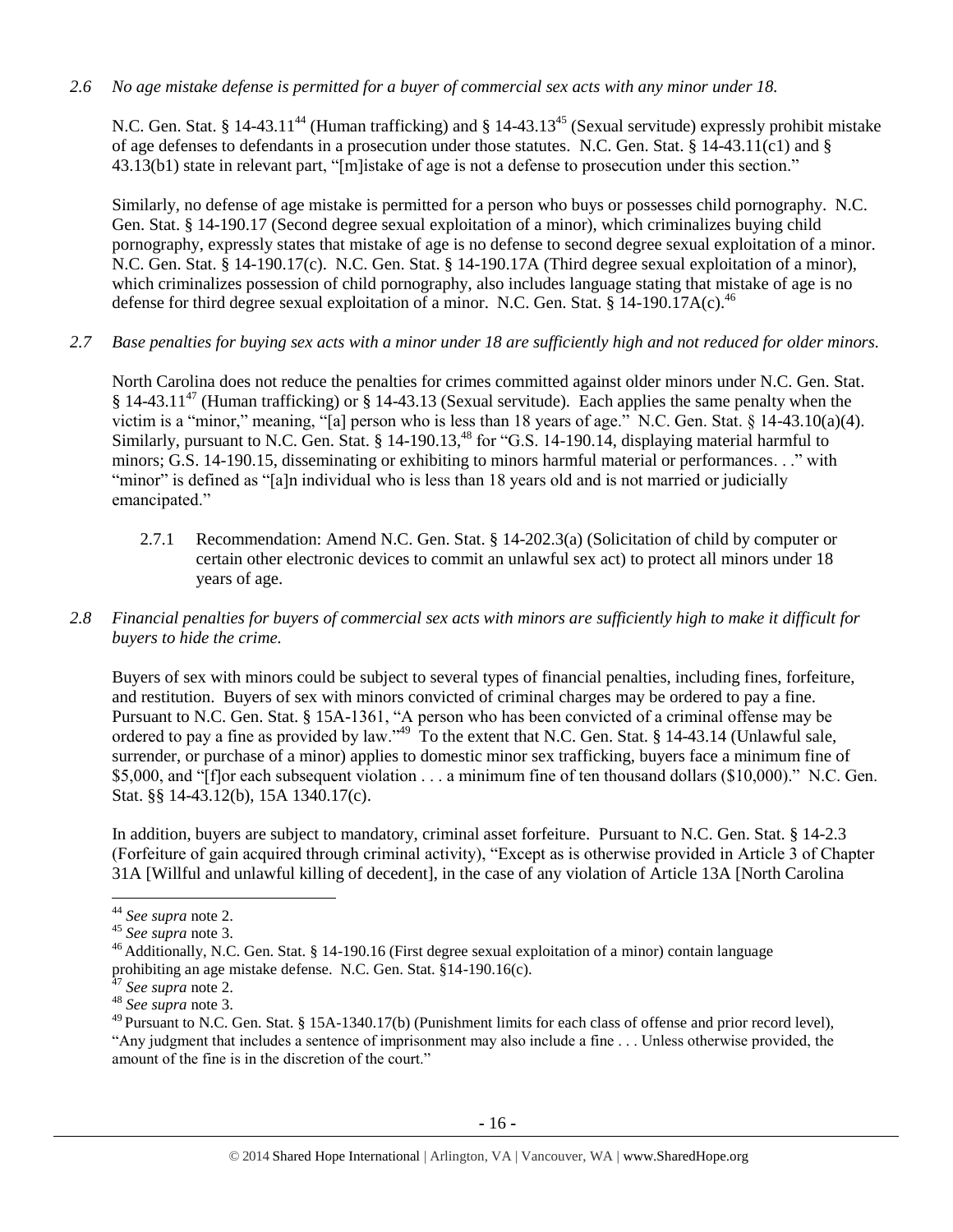street gang suppression act] of Chapter 14, or a general statute constituting a felony other than a nonwillful homicide, any money or other property or interest in property acquired thereby shall be forfeited to the State of North Carolina, including any profits, gain, remuneration, or compensation directly or indirectly collected by or accruing to any offender." Further, N.C. Gen. Stat. § 14-43.20<sup>50</sup> (Mandatory restitution; victim services; forfeiture) specifically provides that "a person who commits a violation of G.S. 14-43.11 [Human trafficking] . . . or 14-43.13 [Sexual servitude] is subject to the property forfeiture provisions set forth in G.S. 14-2.3." N.C. Gen. Stat. § 14-43.20(e).

Buyers may also face forfeiture under nuisance laws. Pursuant to N.C. Gen. Stat. § 19-1<sup>51</sup> (What are nuisances under this chapter), the following may be deemed a nuisance:

<span id="page-16-1"></span><span id="page-16-0"></span>(a) The erection, establishment, continuance, maintenance, use, ownership or leasing of any building or place for the purpose of assignation, prostitution, gambling, illegal possession or sale of alcoholic beverages, illegal possession or sale of controlled substances as defined in the North Carolina Controlled Substances Act, or illegal possession or sale of obscene or lewd matter, as defined in this Chapter, shall constitute a nuisance. The activity sought to be abated need not be the sole purpose of the building or place in order for it to constitute a nuisance under this Chapter.

. . . .

(b1) The erection, establishment, continuance, maintenance, use, ownership or leasing of any building or place wherein or whereon are carried on, conducted, or permitted repeated activities or conditions which violate a local ordinance regulating sexually oriented businesses so as to contribute to adverse secondary impacts shall constitute a nuisance.

. . . .

(c) The building, place, vehicle, or the ground itself, in or upon which a nuisance as defined in subsection (a), (b), or (b1) of this section is carried on, and the furniture, fixtures, and contents, are also declared a nuisance, and shall be enjoined and abated as hereinafter provided. . . . .

Money and property may also be deemed a nuisance pursuant to N.C. Gen. Stat. § 19–1.3 (Personal property as a nuisance; knowledge of nuisance) which states,

The following are also declared to be nuisances, as personal property used in conducting and maintaining a nuisance under this Chapter:

(1) All moneys paid as admission price to the exhibition of any lewd film found to be a nuisance; (2) All valuable consideration received for the sale of any lewd publication which is found to be a

nuisance;

l

(3) All money or other valuable consideration, vehicles, conveyances, or other property received or used in gambling, prostitution, the illegal sale of alcoholic beverages or the illegal sale of substances proscribed under the North Carolina Controlled Substances Act, as well as the furniture and movable contents of a place used in connection with such prohibited conduct.

Additionally, N.C. Gen. Stat. § 19-6 (Civil penalty; forfeiture; accounting; lien as to expenses of abatement; invalidation of lease) provides in part, "Lewd matter is contraband, and there are no property rights therein. All

 $50$  The text of N.C. Gen. Stat. § 14-43.20 included here and elsewhere in this report includes amendments made by the passage of Senate Bill 683 during the first session of the 2013 North Carolina Legislature. 2013-2014 Leg., 2d Reg. Sess. (N.C. 2013) (effective October 1, 2013).

<sup>&</sup>lt;sup>51</sup> The text of N.C. Gen. Stat. § 19-1 included here and elsewhere in this report includes amendments made by the passage of Senate Bill 264 during the first session of the 2013 North Carolina Legislature. 2013-2014 Leg., 2d Reg. Sess. (N.C. 2013) (effective July 3, 2013).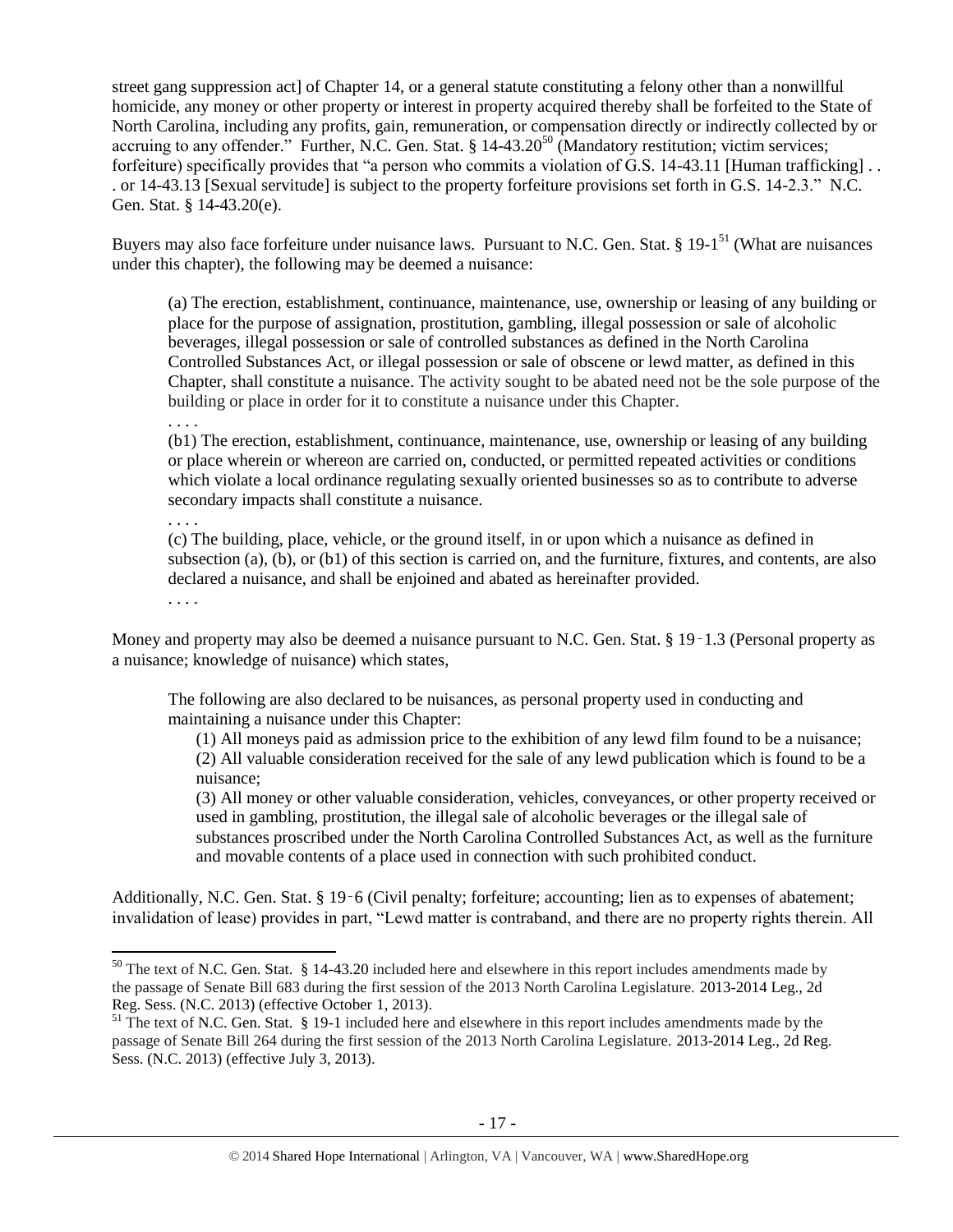personal property, including all money and other considerations, declared to be a nuisance under the provisions of G.S. 19‑1.3 and other sections of this Article, are subject to forfeiture to the local government and are recoverable as damages in the county wherein such matter is sold, exhibited or otherwise used. Such property including moneys may be traced to and shall be recoverable from persons who, under G.S. 19‑2.4, have knowledge of the nuisance at the time such moneys are received by them."

Buyers may be subject to payment of mandatory restitution. N.C. Gen. Stat. § 14-43.20 (Mandatory restitution; victim services; forfeiture) defines "victim" as a "person subject to the practices set forth in G.S. 14-43.11 [Human trafficking], 14-43.12 [Involuntary servitude], or 14-43.13 [Sexual servitude]." N.C. Gen. Stat. § 14- 43.20(b) provides that

Restitution for a victim is mandatory under this Article. At a minimum, the court shall order restitution in an amount equal to the value of the victim's labor as guaranteed under the Minimum Wage Law and overtime provisions of the Fair Labor Standards Act (FLSA). In addition, the judge may order any other amount of loss identified, including the gross income or value to the defendant of the victim's labor or services.

Buyers also could be ordered to pay restitution to the domestic minor sex trafficking victim, as the court is required to consider a potential order of restitution at sentencing. Pursuant to N.C. Gen. Stat. § 15A-1340.34(a) (Restitution generally), "When sentencing a defendant convicted of a criminal offense, the court shall determine whether the defendant shall be ordered to make restitution to any victim of the offense in question. For purposes of this Article, the term 'victim' means a person directly and proximately harmed as a result of the defendant's commission of the criminal offense." Subsection (b) states in part, "If the defendant is being sentenced for an offense for which the victim is entitled to restitution under Article 46 of this Chapter, the court shall, in addition to any penalty authorized by law, require that the defendant make restitution to the victim or the victim's estate for any injuries or damages arising directly and proximately out of the offense committed by the defendant."<sup>52</sup> Under subsection  $(c)$ , "When subsection (b) of this section does not apply, the court may, in addition to any other penalty authorized by law, require that the defendant make restitution to the victim or the victim's estate for any injuries or damages arising directly and proximately out of the offense committed by the defendant."

# *2.9 Buying and possessing child pornography carries penalties as high as similar federal offenses.*

A person who buys child pornography may be prosecuted under N.C. Gen. Stat. § 14-190.17 (Second degree sexual exploitation of a minor), which makes it an offense if a person, "knowing the character or content of the material, . . . purchases . . . material that contains a visual representation of a minor engaged in sexual activity." N.C. Gen. Stat. § 14-190.17(a)(2). N.C. Gen. Stat. § 14-190.17(c) (Second degree sexual exploitation of a minor) expressly states that mistake of age is no defense for second degree sexual exploitation of a minor. Second degree sexual exploitation of a minor is a Class E felony, which carries a presumptive sentence of 20– 25 months imprisonment. N.C. Gen. Stat. §§ 14-190.17(d), 15A-1340.17(c).

In addition, a person who possesses child pornography may be prosecuted under N.C. Gen. Stat. § 14-190.17A (Third degree sexual exploitation of a minor), which makes it an offense if a person, "knowing the character or content of the material, . . . possesses material that contains a visual representation of a minor engaging in sexual activity." N.C. Gen. Stat. § 14-190.17A(a). Third degree sexual exploitation of a minor is a Class H

 $\overline{\phantom{a}}$ 

 $52$  The remainder of subsection (b) states, "If the defendant is placed on probation or post-release supervision, any restitution ordered under this subsection shall be a condition of probation as provided in G.S. 15A-1343(d) or a condition of post-release supervision as provided in G.S. 148-57.1."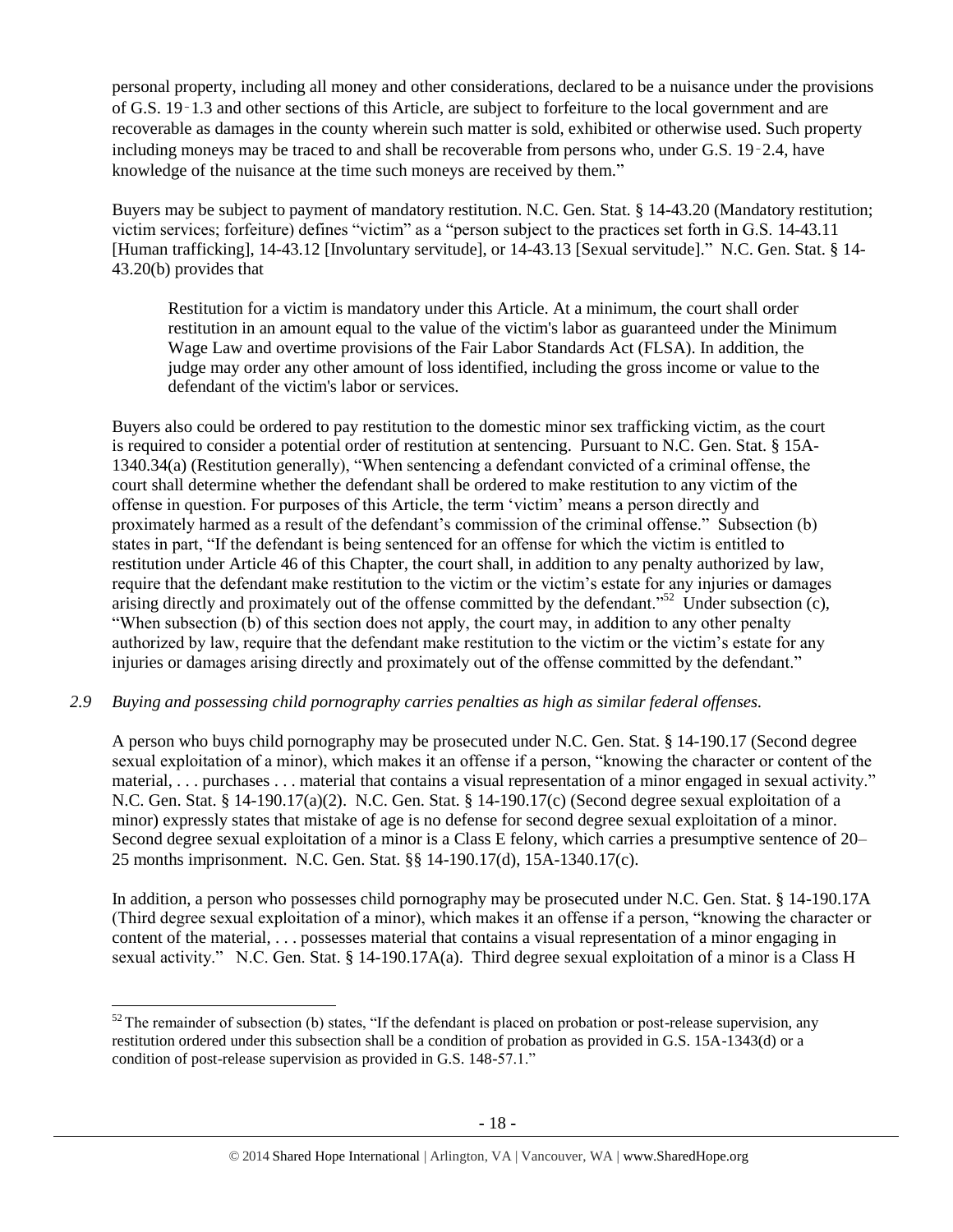felony, which carries a presumptive sentence of 5–6 months imprisonment. N.C. Gen. Stat. §§ 14-190.17A(d), 15A-1340.17(c).

In comparison, a federal conviction for possession of child pornography<sup>53</sup> is generally punishable by imprisonment for 5–20 years and a fine not to exceed \$250,000.<sup>54</sup> Subsequent convictions, however, are punishable by imprisonment up to 40 years and a fine not to exceed \$250,000.<sup>55</sup>

2.9.1 Recommendation: Raise penalties for buying and possessing pornography to align with federal penalties.

# 2.10 *Convicted buyers of commercial sex acts with minors and child pornography are required to register as sex offenders.*

Convicted buyers of commercial sex acts with minors are required to register as sex offenders under Article 27A (Sex offender and public protection registration programs) of Chapter 14 (Criminal law) of the North Carolina General Statutes. Pursuant to N.C. Gen. Stat. § 14-208.7(a), "A person who is a State resident and who has a reportable conviction shall be required to maintain registration with the sheriff of the county where the person resides." A "reportable conviction" is defined by N.C. Gen. Stat.  $\S$  14-208.6(4)<sup>56</sup> as

<span id="page-18-0"></span>a. A final conviction for an offense against a minor, a sexually violent offense, or an attempt to commit any of those offenses . . .

. . .

 $\overline{a}$ 

e. A final conviction for a violation of G.S. 14-43.14 [Unlawful sale, surrender, or purchase of a minor], only if the court sentencing the individual issues an order pursuant to G.S. 14-43.14(e) requiring the individual to register.

The term, "sexually violent offense," is defined in N.C. Gen. Stat. § 14-208.6(5) as,

a violation of G.S. 14-27.2 (first degree rape), G.S. 14-27.2A (rape of a child; adult offender), G.S. 14- 27.3 (second degree rape), G.S. 14-27.4 (first degree sexual offense), G.S. 14-27.4A (sex offense with a child; adult offender), G.S. 14-27.5 (second degree sexual offense), . . . G.S. 14-27.7A(a) (statutory rape

 $54$  18 U.S.C. §§ 2252(b) (stating that a conviction under subsection (a)(2) is punishable by imprisonment for 5–20 years and a fine, while a conviction under subsection (a)(4) is punishable by imprisonment up to 10 years, a fine, or both),  $2252A(b)(1)$  (a conviction is punishable by imprisonment for  $5-20$  years and a fine),  $1466A(a)$ , (b) (stating that a conviction under subsection (a) is "subject to the penalties provided in section  $2252A(b)(1)$ ," imprisonment for 5–20 years and a fine, while a conviction under subsection (b) is "subject to the penalties provided in section 2252A(b)(2)," imprisonment up to 10 years, a fine, or both); *see also* 18 U.S.C §§ 3559(a)(1) (classifying all of the above listed offenses as felonies), 3571(b)(3) (providing a fine up to \$250,000 for any felony conviction).

<sup>56</sup> The text of N.C. Gen. Stat. § 14-208.6 included here and elsewhere in this report includes amendments made by the passage of Senate Bill 122 and Senate Bill 683 during the first session of the 2013 North Carolina Legislature. 2013-2014 Leg., 2d Reg. Sess. (N.C. 2013) (effective July 3, 2013).

<sup>53</sup> 18 U.S.C. §§ 2252(a)(2), (a)(4) (Certain activities relating to material involving the sexual exploitation of minors),  $2252A(a)(2)$ –(3) (Certain activities relating to material constituting or containing child pornography), 1466A(a), (b) (Obscene visual representations of the sexual abuse of children).

<sup>&</sup>lt;sup>55</sup> 18 U.S.C. §§ 2252(b) (stating if a person has a prior conviction under subsection (a)(2), or a list of other statutes, a conviction is punishable by a fine and imprisonment for 15–40 years, but if a person has a prior conviction under subsection (a)(4), or a list of other statutes, a conviction is punishable by a fine and imprisonment for  $10-20$  years),  $2252A(b)(1)$  (stating if a person has a prior conviction under subsection (a)(2), (a)(3), or a list of other statutes, a conviction is punishable by a fine and imprisonment for  $15-40$  years),  $1466A(a)$ , (b) (stating that the penalty scheme for section 2252A(b) applies); *see also* 18 U.S.C §§ 3559(a)(1) (classifying all of the above listed offenses as felonies), 3571(b)(3) (providing a fine up to \$250,000 for any felony conviction).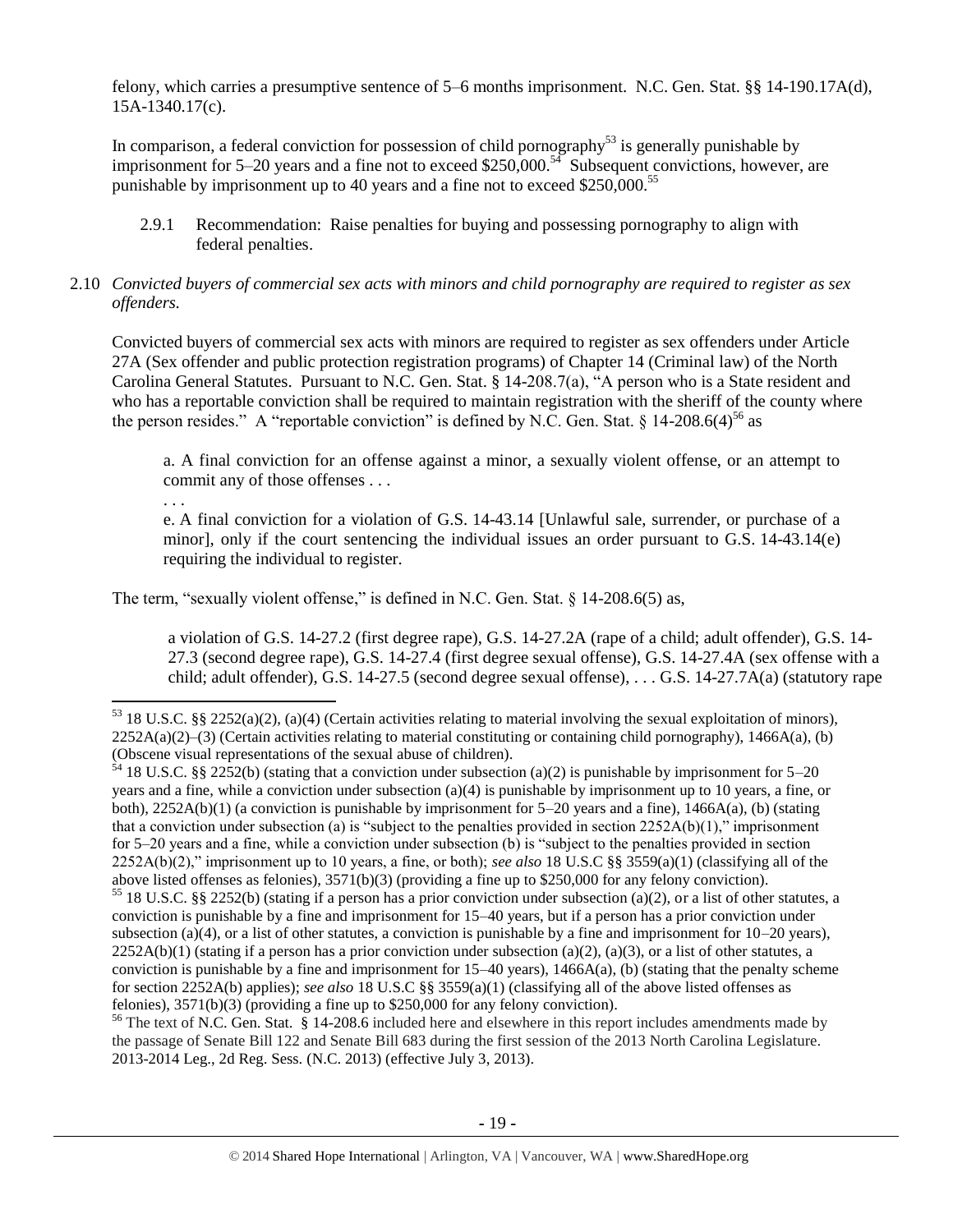or sexual offense of person who is 13-, 14-, or 15-years-old where the defendant is at least six years older), G.S. 14-43.11 (human trafficking) if (i) the offense is committed against a minor who is less than 18 years of age or (ii) the offense is committed against any person with the intent that they be held in sexual servitude, G.S. 14-43.13 (subjecting or maintaining a person for sexual servitude), . . . G.S. 14-190.6 (employing or permitting minor to assist in offenses against public morality and decency), . . . G.S. 14-190.17 (second degree sexual exploitation of a minor), G.S. 14-190.17A (third degree sexual exploitation of a minor), . . . G.S. 14-202.3 (Solicitation of child by computer or certain other electronic devices to commit an unlawful sex act)  $\dots$  G.S. 14-205.2(c) or (d) (patronizing a prostitute who is a minor or a mentally disabled person), G.S. 14-205.3(b) (promoting prostitution of a minor or a mentally disabled person),

The North Carolina Human Trafficking Commission has been charged by the North Carolina General Assembly to consider "whether human trafficking should be added to the list of criminal convictions that require registration under the sex offender and public protection registration program."

**-** 20 **-**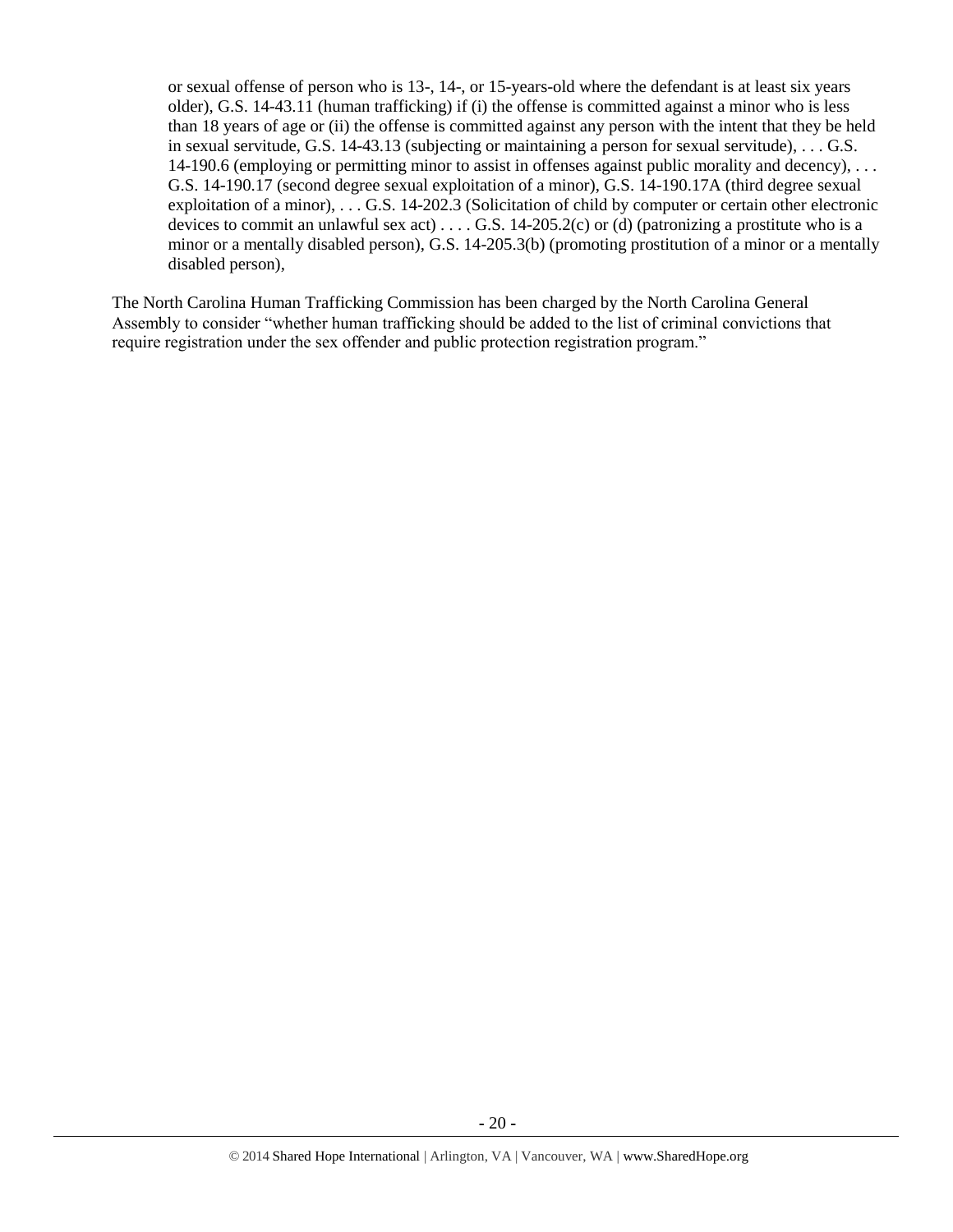#### FRAMEWORK ISSUE 3: CRIMINAL PROVISIONS FOR TRAFFICKERS

## *Legal Components:*

- *3.1 Penalties for trafficking a child for sexual exploitation are as high as federal penalties.*
- *3.2 Creating and distributing child pornography carries penalties as high as similar federal offenses.*
- *3.3 Using the Internet to lure, entice, recruit, or sell commercial sex acts with a minor is a separate crime or results in an enhanced penalty for traffickers.*
- *3.4 Financial penalties for traffickers, including asset forfeiture, are sufficiently high*.
- *3.5 Convicted traffickers are required to register as sex offenders.*
- *3.6 Laws relating to termination of parental rights for certain offenses include sex trafficking or commercial sexual exploitation of children (CSEC) offenses in order to remove the children of traffickers from their control and potential exploitation.*

*\_\_\_\_\_\_\_\_\_\_\_\_\_\_\_\_\_\_\_\_\_\_\_\_\_\_\_\_\_\_\_\_\_\_\_\_\_\_\_\_\_\_\_\_\_\_\_\_\_\_\_\_\_\_\_\_\_\_\_\_\_\_\_\_\_\_\_\_\_\_\_\_\_\_\_\_\_\_\_\_\_\_\_\_\_\_\_\_\_\_\_\_\_\_*

# *Legal Analysis:*

*3.1 Penalties for trafficking a child for sexual exploitation are as high as federal penalties.* 

Traffickers prosecuted under N.C. Gen. Stat. § 14-43.11<sup>57</sup> (Human trafficking) face a Class C felony when the victim is a minor, which carries a presumptive sentence of 58–73 months imprisonment. N.C. Gen. Stat. §§ 14-43.11(b), 15A-1340.17(c). Traffickers also could be prosecuted under N.C. Gen. Stat. § 14-43.13<sup>58</sup> (Sexual servitude), which is also a Class C felony when the victim is a minor, which carries a presumptive sentence of 58–73 months imprisonment. N.C. Gen. Stat. §§ 14-43.13(b), 15A-1340.17(c). To the extent that N.C. Gen. Stat. § 14-43.14 (Unlawful sale, surrender, or purchase of a minor) applies to domestic minor sex trafficking, violation of this provision is a Class F felony, which carries a presumptive sentence of 13–16 months imprisonment and a minimum fine of \$5,000, and "[f]or each subsequent violation, a person is guilty of a Class F felony and shall pay a minimum fine of ten thousand dollars (\$10,000)." N.C. Gen. Stat. §§ 14- 43.12(b), 15A 1340.17(c).

Traffickers may be convicted under N.C. Gen. Stat. § 14-205.3 (Promoting prostitution), which is a class C or D felony punishable by a presumptive sentence of 58–73 months imprisonment or a presumptive sentence of 20–25 months imprisonment, respectively. N.C. Gen. Stat. §§ 14-205.3(c), (d), 15A-1340.17(c).

Traffickers could also be prosecuted under N.C. Gen. Stat. § 14-39 (Kidnapping) in combination with a crime of human trafficking or sexual servitude. N.C. Gen. Stat. § 14-39 is a Class C felony and carries a presumptive sentence of 58–73 months imprisonment when "the person kidnapped either was not released by the defendant in a safe place or had been seriously injured or sexually assaulted." N.C. Gen. Stat. §§ 14-39(b), 15A-1340.17(c). When the "person kidnapped was released in a safe place by the defendant and had not been seriously injured or sexually assaulted, the offense is kidnapping in the second degree and is punishable as a Class E felony," which carries a presumptive sentence of 20–25 months imprisonment. N.C. Gen. Stat. §§ 14- 39(b), 15A-1340.17(c).

l

<sup>57</sup> *See supra* note [2.](#page-0-0)

<sup>58</sup> *See supra* note [3.](#page-1-0)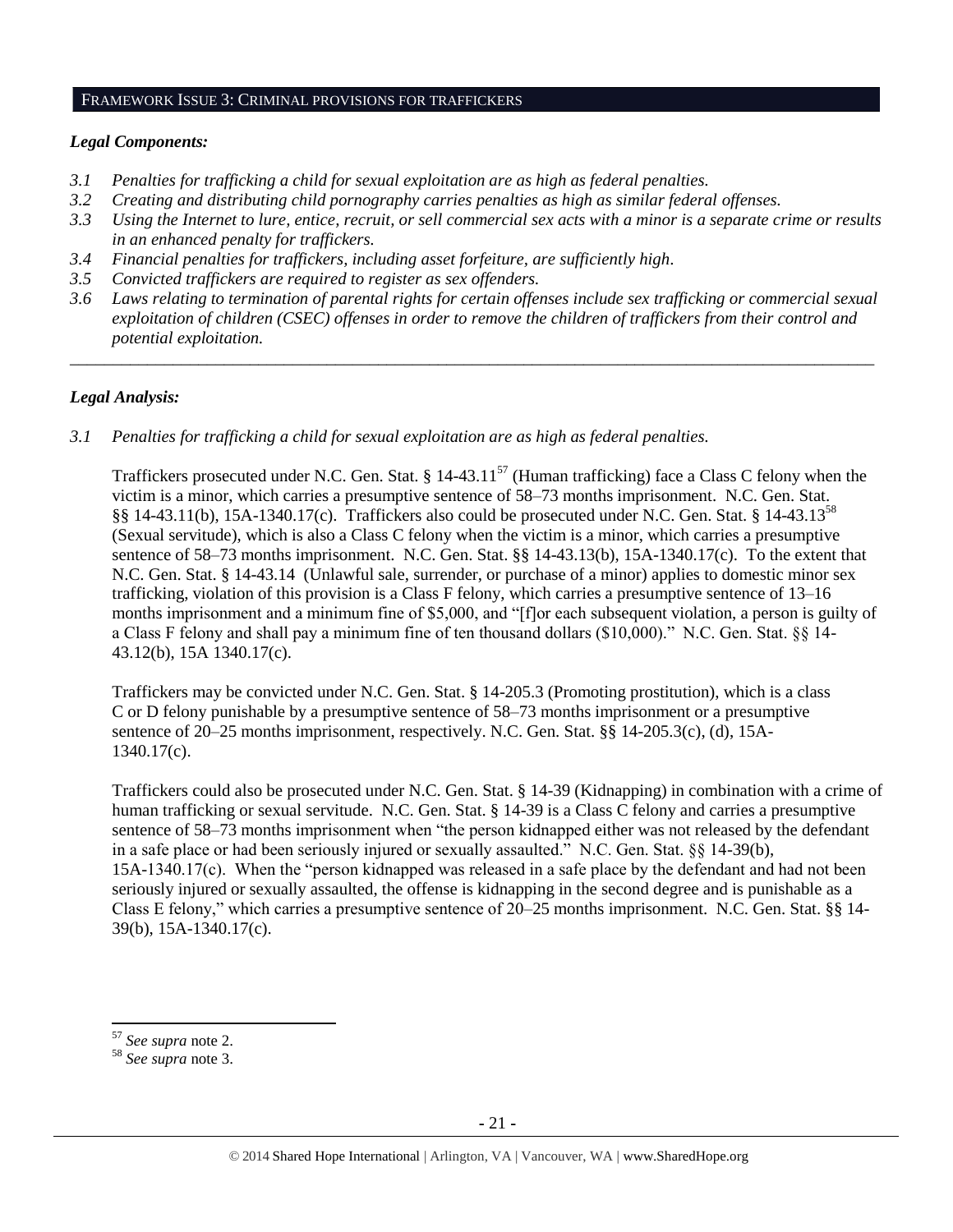Traffickers convicted under N.C. Gen. Stat. § 14-43.14 (Unlawful sale, surrender, or purchase of a minor) will be guilty of a Class F felony, which carries a presumptive sentence of 13–16 months imprisonment and a minimum fine of \$5,000. N.C. Gen. Stat. §§ 14-43.12(b), 15A-1340.17(c).

Traffickers prosecuted under N.C. Gen. Stat. § 14-190.16(a) (First degree sexual exploitation of a minor) will be guilty of a Class C felony, which carries a sentence of 58–73 months imprisonment. N.C. Gen. Stat. §§ 14- 190.16(d), 15A-1340.17(c).

In comparison, if the victim is under the age of 14, a conviction under the Trafficking Victims Protection Act (TVPA) for child sex trafficking is punishable by 15 years to life imprisonment and a fine not to exceed \$250,000. 18 U.S.C. §§ 1591(b)(1), 3559(a)(1), 3571(b)(3). If the victim is between the ages of 14–17, a conviction is punishable by 10 years to life imprisonment and a fine not to exceed \$250,000. 18 U.S.C. §§ 1591(b)(2), 3559(a)(1), 3571(b)(3). A conviction is punishable by mandatory life imprisonment, however, if the trafficker has a prior conviction for a federal sex offense<sup>59</sup> against a minor.

# *3.2 Creating and distributing child pornography carries penalties as high as similar federal offenses.*

Traffickers who create or distribute child pornography face prosecution under N.C. Gen. Stat. § 14-190.16 (First degree sexual exploitation of a minor) and § 14-190.17 (Second degree sexual exploitation of a minor).

N.C. Gen. Stat. § 14-190.16 makes it an offense, among other things, if a person, "knowing the character or content of the material or performance, . . . (4) Records, photographs, films, develops, or duplicates for sale or pecuniary gain material that contains a visual representation depicting a minor engaged in sexual activity. N.C. Gen. Stat. § 14-190.16(a)(1), (4). First degree sexual exploitation of a minor is a Class C felony, which carries a sentence of 58–73 months imprisonment. N.C. Gen. Stat. §§ 14-190.16(d), 15A-1340.17(c).

N.C. Gen. Stat. § 14-190.17(a) (Second degree sexual exploitation of a minor) removes the commercial benefit component in subsection (1), making it an offense if a person, "knowing the character or content of the material, . . . (1) Records, photographs, films, develops, or duplicates material that contains a visual representation of a minor engaged in sexual activity; or (2) Distributes, transports, exhibits, receives, sells, purchases, exchanges, or solicits material that contains a visual representation of a minor engaged in sexual activity." N.C. Gen. Stat. § 14-190.17(a). Second degree sexual exploitation of a minor is a Class E felony, which carries a presumptive sentence of 20–25 months imprisonment. N.C. Gen. Stat. §§ 14-190.17(d), 15A-1340.17(c).

In comparison, if the victim is under the age of 14, a conviction under the TVPA for child sex trafficking is punishable by 15 years to life imprisonment and a fine not to exceed \$250,000. 18 U.S.C. §§ 1591(b)(1), 3559(a)(1), 3571(b)(3). If the victim is between the ages of 14–17, a conviction is punishable by 10 years to life imprisonment and a fine not to exceed \$250,000. 18 U.S.C. §§ 1591(b)(2),  $3559(a)(1)$ ,  $3571(b)(3)$ . A conviction is punishable by mandatory life imprisonment, however, if the trafficker has a prior conviction for a federal sex offense against a minor. Additionally, a federal conviction for distribution of child pornography<sup>60</sup> is generally punishable by imprisonment for 5–20 years and a fine not to exceed \$250,000. $^{61}$  Subsequent convictions, however, are punishable by imprisonment up to 40 years and a fine not to exceed  $$250,000$ .<sup>62</sup>

l

<sup>59</sup> *See supra* note [41.](#page-14-0) 

<sup>&</sup>lt;sup>60</sup> 18 U.S.C. §§ 2252(a)(1), (a)(2), (a)(3) (Certain activities relating to material involving the sexual exploitation of minors),  $2252A(a)(2)$ , (a)(3) (Certain activities relating to material constituting or containing child pornography), 1466A(a) (Obscene visual representations of the sexual abuse of children).

<sup>&</sup>lt;sup>61</sup> 18 U.S.C. §§ 2252(b) (stating that a conviction under subsection (a)(1), (a)(2), or (a)(3) is punishable by imprisonment for 5–20 years and a fine), 2252A(b)(1) (a conviction is punishable by imprisonment for 5–20 years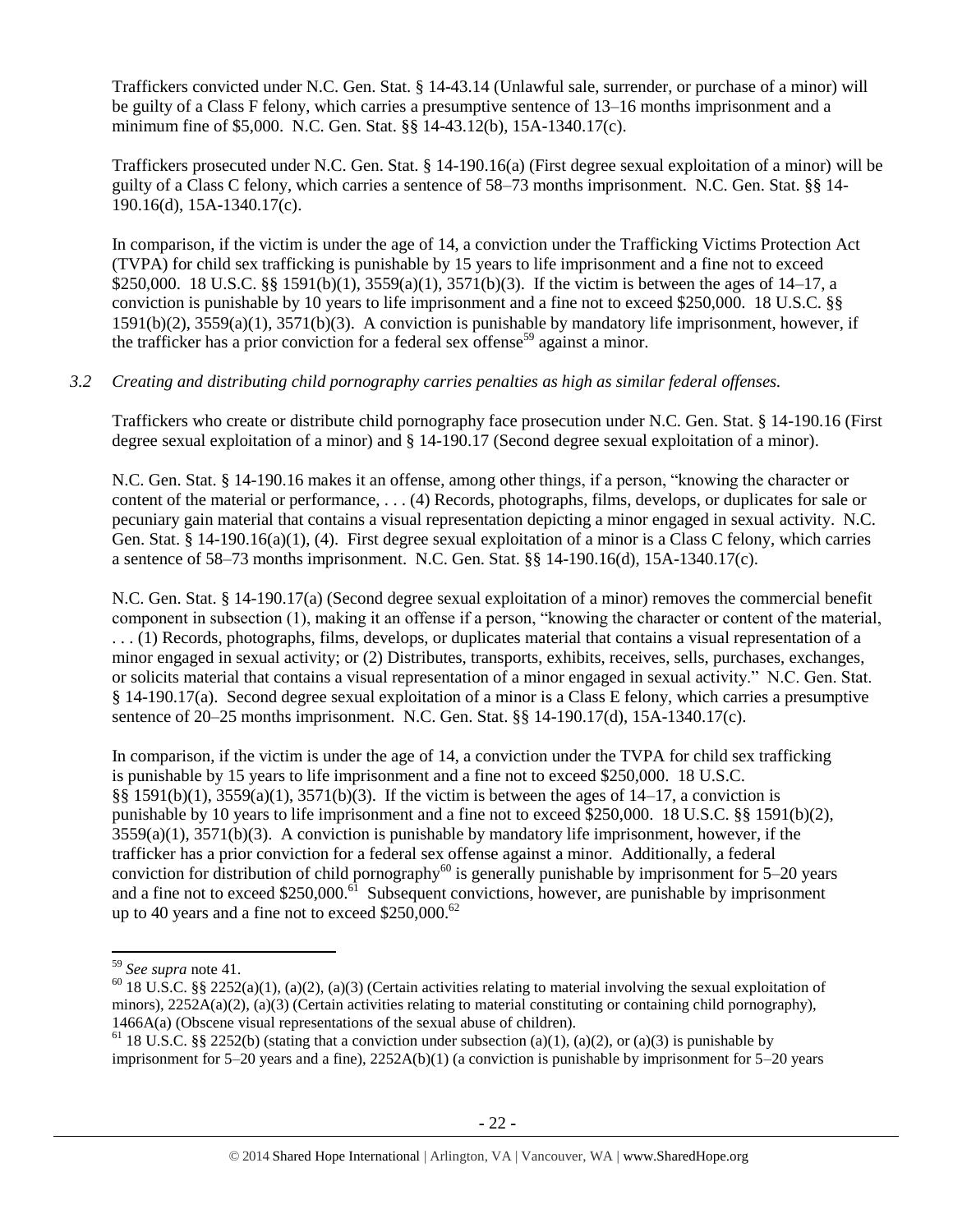*3.3 Using the Internet to lure, entice, recruit, or sell commercial sex acts with a minor is a separate crime or results in an enhanced penalty for traffickers.* 

While not limited to commercial sex acts, N.C. Gen. Stat. § 14-202.3 (Solicitation of child by computer or certain other electronic devices to commit an unlawful sex act) criminalizes the use of the Internet to solicit commercial sex acts with a minor. N.C. Gen. Stat. § 14-202.3(a). Subsection (a) states in part,

A person is guilty of solicitation of a child by a computer if the person is 16 years of age or older and the person knowingly, with the intent to commit an unlawful sex act, entices, advises, coerces, orders, or commands, by means of a computer or any other device capable of electronic data storage or transmission, a child who is less than 16 years of age and at least five years younger than the defendant, or a person the defendant believes to be a child who is less than 16 years of age and who the defendant believes to be at least five years younger than the defendant, to meet with the defendant or any other person for the purpose of committing an unlawful sex act. . . .

Violation of N.C. Gen. Stat. § 14-202.3 is a Class H felony, which carries a presumptive sentence of 5–6 months imprisonment; however, if "the defendant, or any other person for whom the defendant was arranging the meeting in violation of this section, actually appears at the meeting location," the violation is a Class G felony carrying a presumptive sentence of 10–13 months imprisonment. N.C. Gen. Stat. §§ 14-202.3(c), 15A-1340.17(c).

3.3.1 Recommendation: Impose enhanced penalties under N.C. Gen. Stat. § 14-202.3 (Solicitation of child by computer or certain other electronic devices to commit an unlawful sex act) where the defendant's purpose is to solicit commercial sex acts with a minor. Additionally, amend N.C. Gen. Stat. § 14-202.3 to raise the age of the minor victim to 18.

## *3.4 Financial penalties for traffickers, including asset forfeiture, are sufficiently high.*

 $\overline{\phantom{a}}$ 

Traffickers are subject to forfeiture, restitution, and also may be required to pay financial penalties and fines for violations of North Carolina's laws. Traffickers convicted of criminal charges may be ordered to pay a fine. Pursuant to N.C. Gen. Stat. § 15A-1361, "A person who has been convicted of a criminal offense may be ordered to pay a fine as provided by law."<sup>63</sup>

and a fine), 1466A(a), (b) (stating that a conviction under subsection (a) is "subject to the penalties provided in section 2252A(b)(1)," imprisonment for 5–20 years and a fine, while a conviction under subsection (b) is "subject to the penalties provided in section 2252A(b)(2)," imprisonment up to 10 years, a fine, or both); *see also* 18 U.S.C §§  $3559(a)(1)$  (classifying all of the above listed offenses as felonies),  $3571(b)(3)$  (providing a fine up to \$250,000 for any felony conviction).

 $62$  18 U.S.C. §§ 2252(b) (stating if a person has a prior conviction under subsection (a)(1), (a)(2), or (a)(3) or a list of other statutes, a conviction is punishable by a fine and imprisonment for 15–40 years), 2252A(b)(1) (stating if a person has a prior conviction under subsection (a)(2), (a)(3), or a list of other statutes, a conviction is punishable by a fine and imprisonment for  $15-40$  years),  $1466A(a)$ , (b) (stating that the penalty scheme for section  $2252A(b)$ applies); *see also* 18 U.S.C §§ 3559(a)(1) (classifying all of the above listed offenses as felonies), 3571(b)(3) (providing a fine up to \$250,000 for any felony conviction).

Pursuant to N.C. Gen. Stat. § 15A-1340.17(b) (Punishment limits for each class of offense and prior record level), "Any judgment that includes a sentence of imprisonment may also include a fine . . . Unless otherwise provided, the amount of the fine is in the discretion of the court." To the extent that N.C. Gen. Stat. § 14-43.14 (Unlawful sale, surrender, or purchase of a minor) applies to domestic minor sex trafficking, violation of this provision is a Class F felony, which carries a presumptive sentence of 13–16 months imprisonment and a minimum fine of \$5,000, and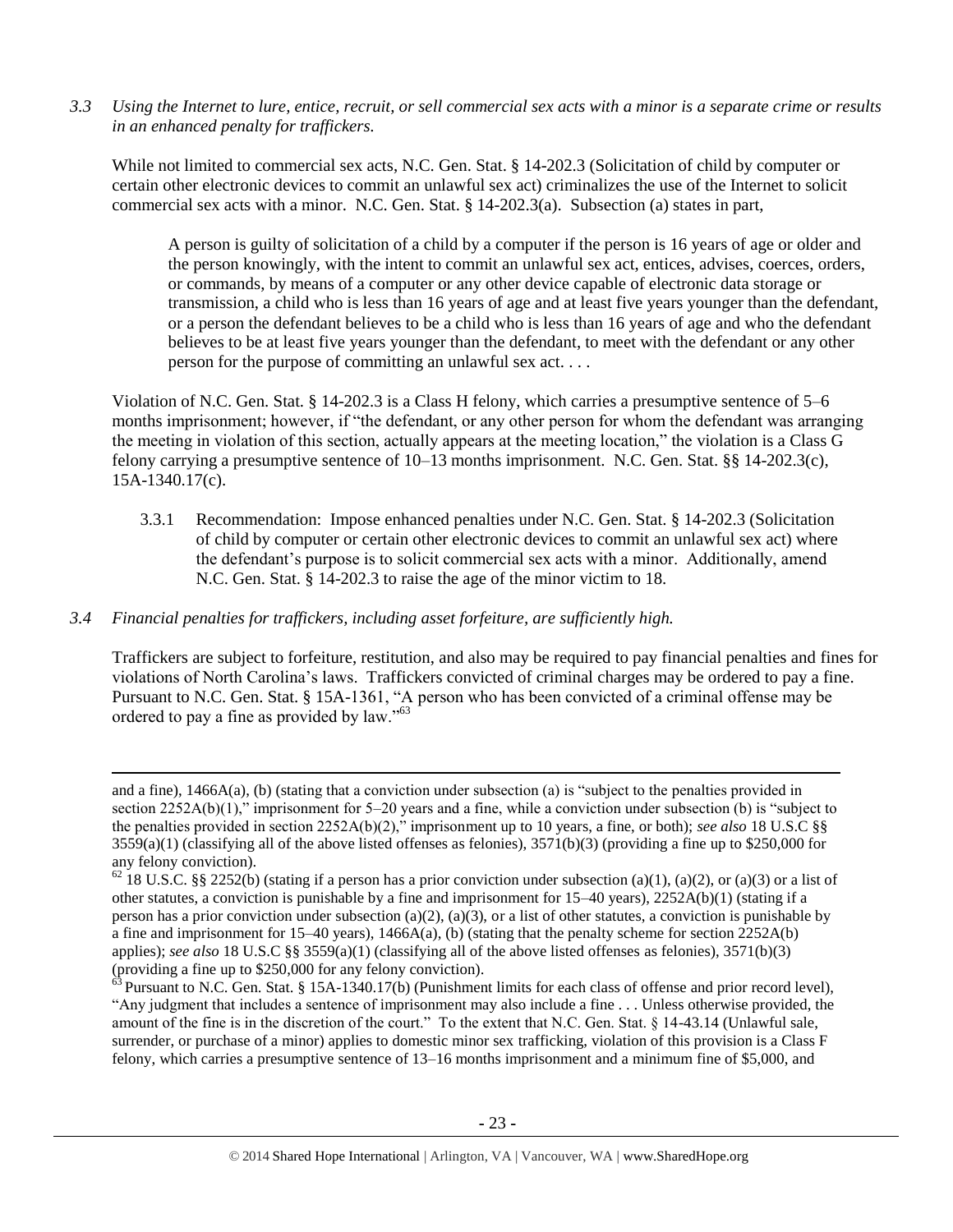Traffickers are subject to mandatory, criminal asset forfeiture following a felony conviction. "A person who commits a violation of G.S. 14-43.11 [Human trafficking], 14-43.12 [Involuntary Servitude] or 14-43.13 [Sexual servitude] is subject to the property forfeiture provisions set forth in G.S. 14-2.3 [Forfeiture of gain acquired through criminal activity]." N.C. Gen. Stat. § 14-43.20(e). Pursuant to N.C. Gen. Stat. § 14-2.3 (Forfeiture of gain acquired through criminal activity), "Except as is otherwise provided in Article 3 of Chapter 31A [Willful and unlawful killing of decedent], in the case of any violation of Article 13A [North Carolina street gang suppression act] of Chapter 14, or a general statute constituting a felony other than a nonwillful homicide, any money or other property or interest in property acquired thereby shall be forfeited to the State of North Carolina, including any profits, gain, remuneration, or compensation directly or indirectly collected by or accruing to any offender." No specific seizure procedure is authorized. The property shall be forfeited directly to the state. N.C. Gen. Stat. §14-2.3.

Traffickers are subject to mandatory restitution in North Carolina. "Victim" is defined in N.C. Gen. Stat. § 14-  $43.20(e)^{64}$  (Mandatory restitution victim services; forfeiture) as "a person subjected to the practices set forth in G.S. 14-43.11 [Human trafficking], 14-43.12 [Involuntary Servitude] or 14-43.13 [Sexual servitude]." N.C. Gen. Stat. § 14-43.20(b) provides,

Restitution for a victim is mandatory under this Article. At a minimum, the court shall order restitution in an amount equal to the value of the victim's labor as guaranteed under the Minimum Wage Law and overtime provisions of the Fair Labor Standards Act (FLSA). In addition, the judge may order any other amount of loss identified, including the gross income or value to the defendant of the victim's labor or services.

Additionally, traffickers convicted under N.C. Gen. Stat. § 14-205.3<sup>65</sup> (Promoting prostitution) could be ordered to pay restitution to the domestic minor sex trafficking victim, as the court is required to consider restitution at sentencing. Pursuant to N.C. Gen. Stat. § 15A-1340.34(a) (Restitution generally), "When sentencing a defendant convicted of a criminal offense, the court shall determine whether the defendant shall be ordered to make restitution to any victim of the offense in question. For purposes of this Article, the term 'victim' means a person directly and proximately harmed as a result of the defendant's commission of the criminal offense." Subsection (b) states, "If the defendant is being sentenced for an offense for which the victim is entitled to restitution under Article 46 of this Chapter, the court shall, in addition to any penalty authorized by law, require that the defendant make restitution to the victim or the victim's estate for any injuries or damages arising directly and proximately out of the offense committed by the defendant." N.C. Gen. Stat. § 15A-834 (Restitution), which is in Article 46, states, "A victim has the right to receive restitution as ordered by the court pursuant to Article 81C of Chapter 15A of the General Statutes."

Pursuant to N.C. Gen. Stat. § 15A-830(a)(7) (Definitions—Crime Victims' Rights Act), a "victim" is defined to include, among others:

A person against whom there is probable cause to believe one of the following crimes was committed: a. A Class A, B1, B2, C, D, or E felony.<sup>66</sup>

b. A Class F felony if it is a violation of one of the following: . . . 14-43.11 [Human trafficking, where the victim is not a minor]; 14-190.17 [Second degree sexual exploitation of a minor];  $\dots$ .

 $\overline{a}$ 

<sup>&</sup>quot;[f]or each subsequent violation, a person is guilty of a Class F felony and shall pay a minimum fine of ten thousand dollars (\$10,000)." N.C. Gen. Stat. §§ 14-43.12(b), 15A 1340.17(c).

<sup>64</sup> *See supra* note [50.](#page-16-0)

<sup>65</sup> *See supra* note [14.](#page-3-3)

<sup>66</sup> *See supra* note [83.](#page-34-0)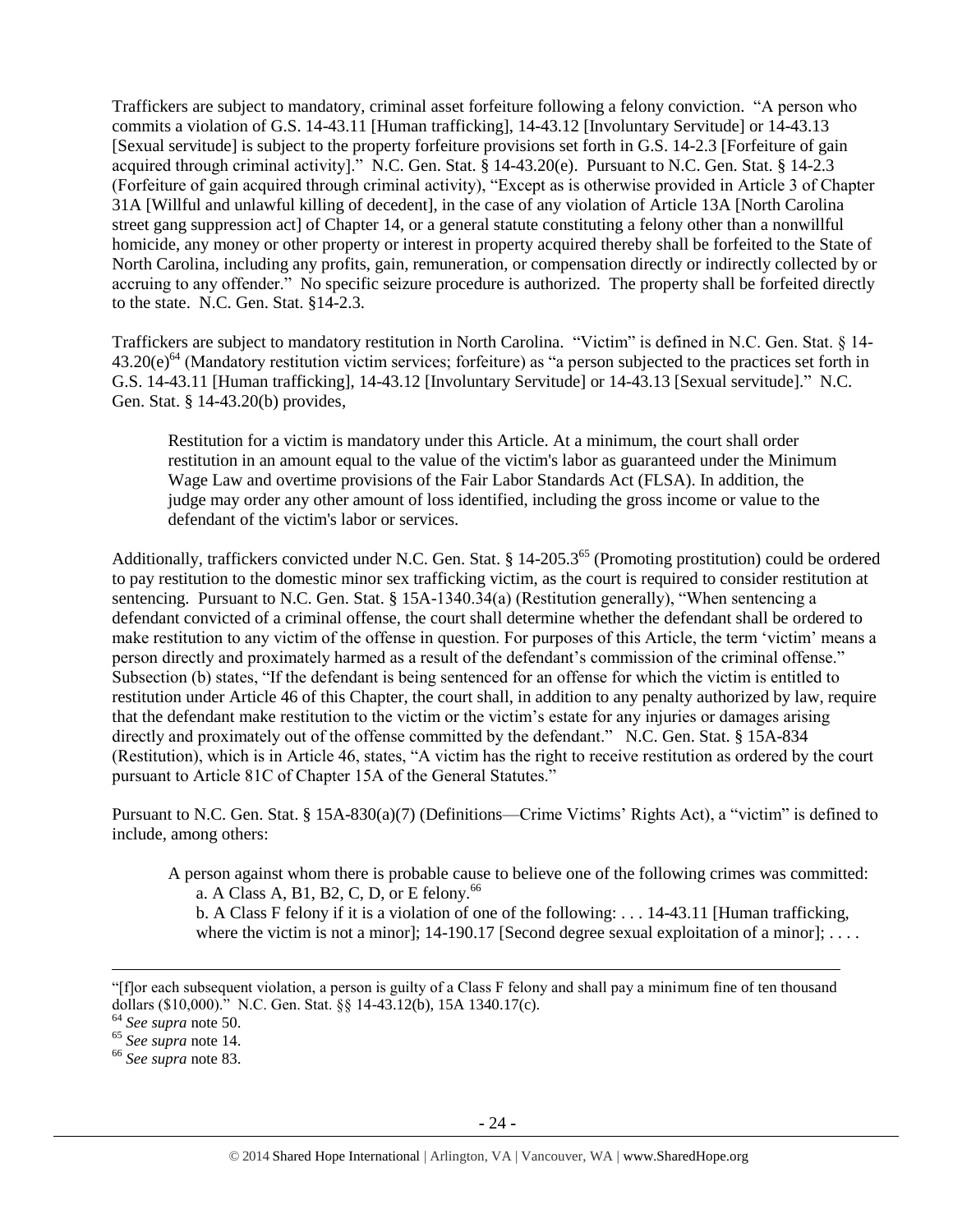e. A Class I felony if it is a violation of . . . 14-190.17A [Third degree sexual exploitation of a minor].

f. An attempt of any of the felonies listed in this subdivision if the attempted felony is punishable as a felony.

. . . .

. . . .

Under N.C. Gen. Stat. § 15A-1340.34 (c), "When subsection (b) of this section does not apply, the court may, in addition to any other penalty authorized by law, require that the defendant make restitution to the victim or the victim's estate for any injuries or damages arising directly and proximately out of the offense committed by the defendant."

Traffickers face financial penalties under both civil nuisance laws and the civil RICO statute. Both real and personal property may be declared a nuisance. Under N.C. Gen. Stat. § 19-1.3(3) (Personal property as a nuisance; knowledge of nuisance), "The following are also declared to be nuisances, as personal property used in conducting and maintaining a nuisance under this Chapter: . . . (3) All money or other valuable consideration, vehicles, conveyances, or other property received or used in gambling, prostitution . . . as well as the furniture and movable contents of a place used in connection with such prohibited conduct." Pursuant to N.C. Gen. Stat. § 19-6, "All personal property, including all money and other considerations, declared to be a nuisance under the provisions of G.S. 19-1.3 and other sections of this Article [Abatement of nuisances], are subject to forfeiture to the local government and are recoverable as damages in the county wherein such matter is sold, exhibited or otherwise used." Furthermore, if a court finds under the article that leased premises are used by traffickers for the purpose of prostitution, the lease will be void and "cause[] the right of possession to revert and vest in" the property's owner. N.C. Gen. Stat. § 19-6.

Traffickers' property may also be subject to civil forfeiture if they violate the civil racketeering statute. Pursuant to N.C. Gen. Stat. § 75D-3(c) (Definitions), "racketeering activity" includes all offenses under Chapter 14 [Criminal Law], unless they are specifically excluded, and offenses described in the federal law at 18 U.S.C. § 1961(1), which includes federal human trafficking offenses. Qualifying Chapter 14 offenses include N.C. Gen. Stat. § 14-39 (Kidnapping), § 14-43.11 (Human trafficking), § 14-43.13 (Sexual servitude), § 14-190.6 (Employing or permitting minor to assist in offense under Article), § 14-190.16 (First degree sexual exploitation of a minor), § 14-190.17 (Second degree sexual exploitation of a minor), and § 14-202.3 (Solicitation of child by computer or certain other electronic devices to commit an unlawful sex act). N.C. Gen. Stat. § 75D-4 (Prohibited activities) states,

(a) No person shall:

l

<span id="page-24-0"></span>(1) Engage in a pattern of racketeering activity<sup>67</sup> or, through a pattern of racketeering activities or through proceeds derived therefrom, acquire or maintain, directly or indirectly, any interest in or control of any enterprise, real property, or personal property of any nature, including money; or (2) Conduct or participate in, directly or indirectly, any enterprise through a pattern of racketeering activity whether indirectly, or employed by or associated with such enterprise; or (3) Conspire with another or attempt to violate any of the provisions of subdivision (1) or (2) of this subsection.

 $67$  "Pattern of racketeering activity" is defined as "engaging in at least two incidents of racketeering activity that have the same or similar purposes, results, accomplices, victims, or methods of commission or otherwise are interrelated by distinguishing characteristics and are not isolated and unrelated incidents, provided at least one of such incidents occurred after October 1, 1986, and that at least one other of such incidents occurred within a four-year period of time of the other, excluding any periods of imprisonment, after the commission of a prior incident of racketeering activity." N.C. Gen. Stat. § 75D-3(b).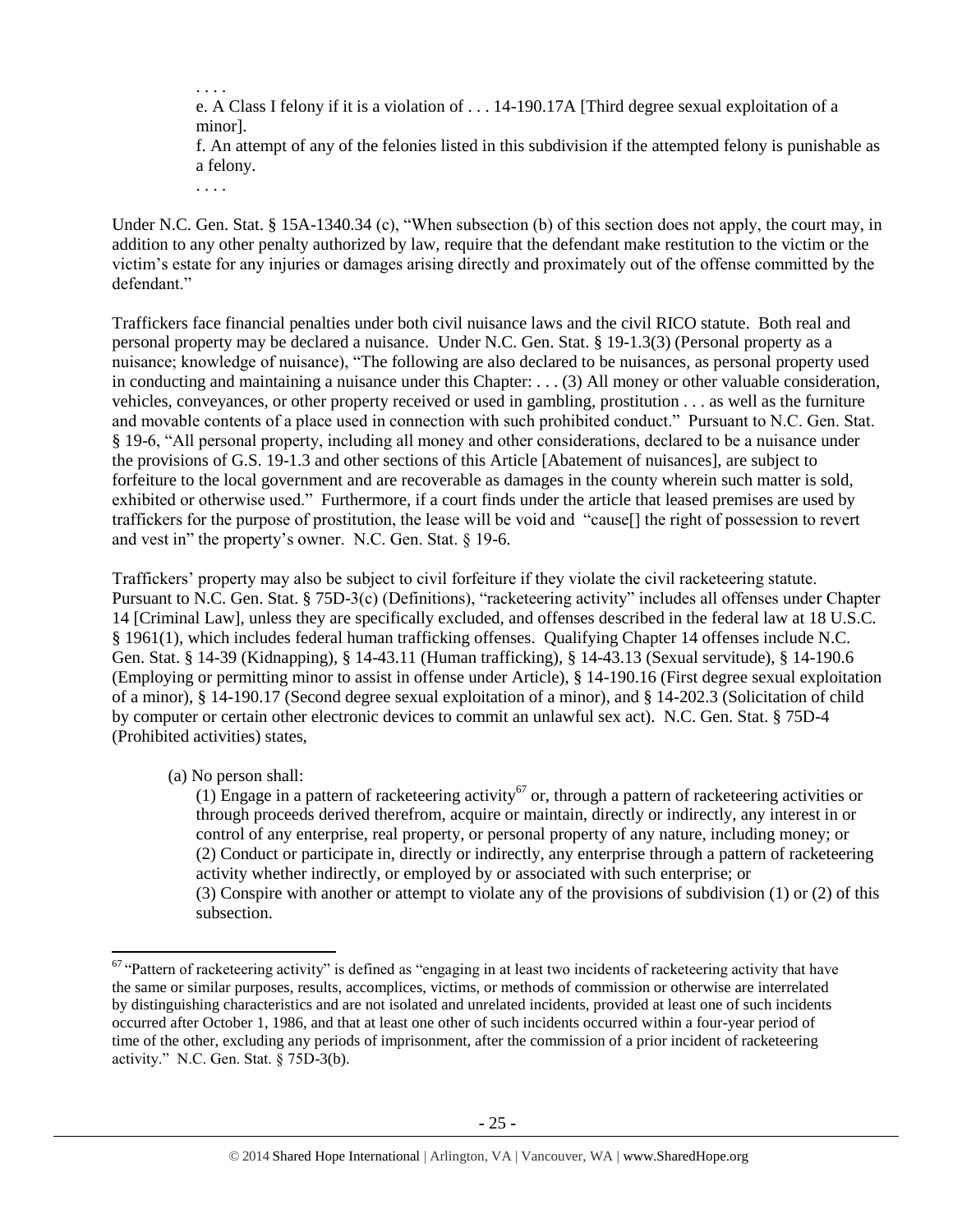(b) Violation of this section is inequitable and constitutes a civil offense only and is not a crime, therefore a mens rea or criminal intent is not an essential element of any of the civil offenses set forth in this section.

N.C. Gen. Stat. § 75D-5(a) (RICO civil forfeiture proceedings) provides that "[a]ll property of every kind used or intended for use in the course of, derived from, or realized through a racketeering activity or pattern of racketeering activity is subject to forfeiture to the State."

Under N.C. Gen. Stat. § 75D-8(a) (Available RICO civil remedies),

(a) As part of a final judgment of forfeiture, any judge of the superior court may, after giving reasonable notice to potential innocent claimants, enjoin violations of G.S. 75D-4, by issuing appropriate orders and judgments:

(1) Ordering any defendant to divest himself of any interest in any enterprise, real property, or personal property including property held by the entirety. Where property is held by the entirety and one of the spouses is an innocent person as defined in G.S. 75D-5(i), upon entry of a final judgment of forfeiture of entirety property, the judgment operates, to convert the entirety to a tenancy in common, and only the one-half undivided interest of the offending spouse shall be forfeited according to the provisions of this Chapter;

. . .

(7) Any other equitable remedy appropriate to effect complete forfeiture of property subject to forfeiture, or to prevent future violations of this Chapter.

Furthermore, a trafficker may be required to pay treble damages under N.C. Gen. Stat. § 75D-8(c) (Available RICO civil remedies), which states,

Any innocent person who is injured or damaged in his business or property by reason of any violation of G.S. 75D-4 involving a pattern of racketeering activity shall have a cause of action for three times the actual damages sustained and reasonable attorneys [sic] fees. For purposes of this [provision], "pattern of racketeering activity" shall require that at least one act of racketeering activity be an act of racketeering activity other than (i) an act indictable under 18 U.S.C. § 1341 or U.S.C. § 1343, or (ii) an act which is an offense involving fraud in the sale of securities. . . .

Additionally, any injured person has "a right or claim to forfeited property or to the proceeds derived therefrom superior to any right or claim the State has in the same property or proceeds" so long as the injured person "intervene[s] in the forfeiture proceeding prior to its final disposition." N.C. Gen. Stat. § 75D-8(d).

3.4.1 Recommendation: Amend North Carolina's CSEC laws to include mandatory fines and restitution and to clarify that a person who commits a CSEC offense is subject to the property forfeiture provisions in N.C. Gen. Stat. § 14-2.3 (Forfeiture of gain acquired through criminal activity).

# *3.5 Convicted traffickers are required to register as sex offenders.*

Persons convicted of trafficking, sexual servitude and CSEC offenses must register as a sex offender under Article 27A (Sex Offender and Public Protection Registration Programs) of Chapter 14 (Criminal Law) of the North Carolina General Statutes. N.C. Gen. Stat. §§ 14-208.6(4), (5),<sup>68</sup> 14-208.7. Pursuant to N.C. Gen. Stat. §

 $\overline{\phantom{a}}$ <sup>68</sup> *See supra* note [56.](#page-18-0)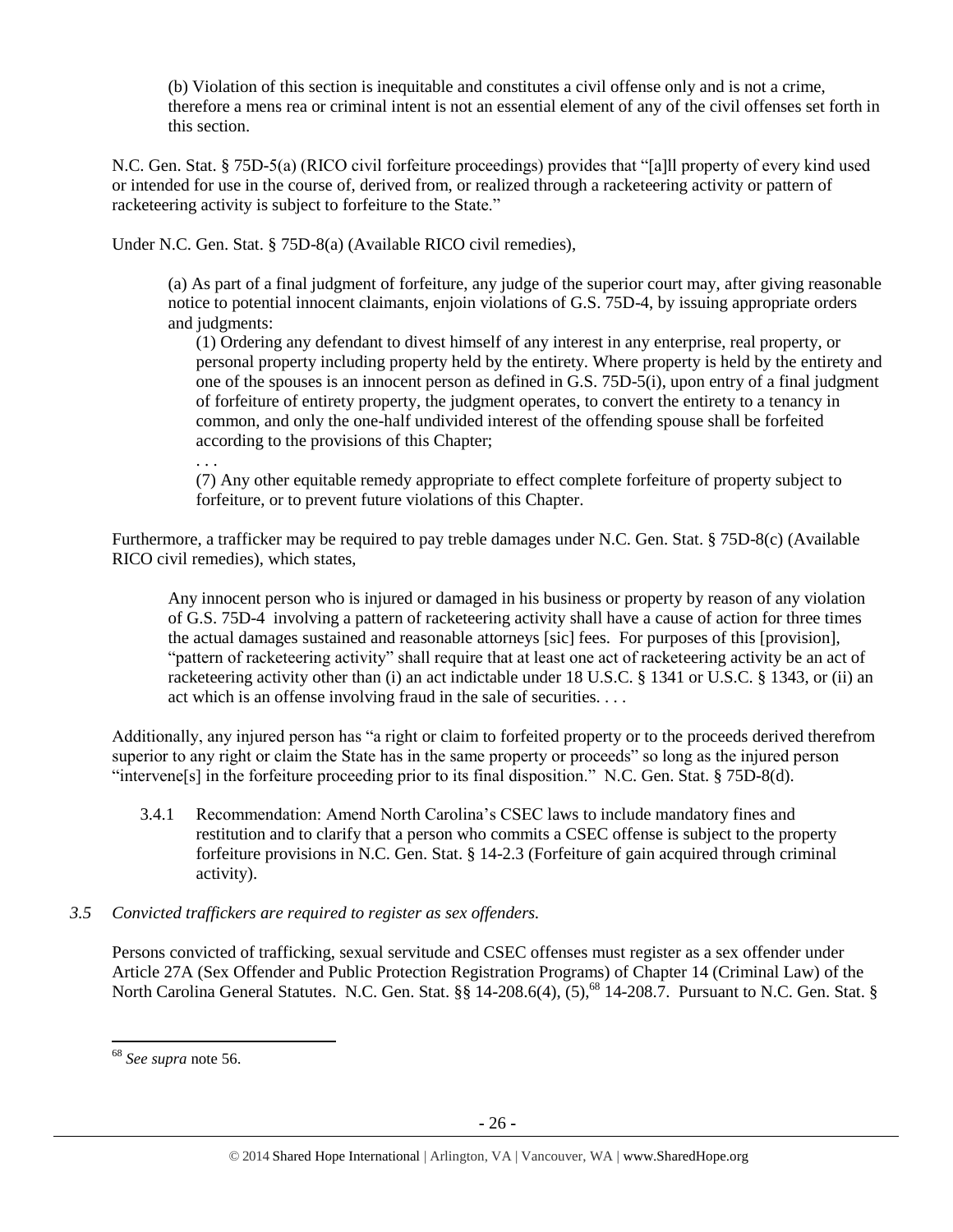14-208.7(a), "A person who is a State resident and who has a reportable conviction shall be required to maintain registration with the sheriff of the county where the person resides."

A "reportable conviction" is defined by N.C. Gen. Stat. § 14-208.6(4) as,

a. A final conviction for an offense against a minor, a sexually violent offense, or an attempt to commit any of those offenses . . .

e. A final conviction for a violation of G.S. 14-43.14 [Unlawful sale, surrender, or purchase of a minor], only if the court sentencing the individual issues an order pursuant to G.S. 14-43.14(e) requiring the individual to register.

The term "sexually violent offense" is defined in N.C. Gen. Stat. § 14-208.6(5) as,

a violation of G.S. 14-27.2 (first degree rape), G.S. 14-27.2A (rape of a child; adult offender), G.S. 14- 27.3 (second degree rape), G.S. 14-27.4 (first degree sexual offense), G.S. 14-27.4A (sex offense with a child; adult offender), G.S. 14-27.5 (second degree sexual offense), . . . G.S. 14-27.7A(a) (statutory rape or sexual offense of person who is 13-, 14-, or 15-years-old where the defendant is at least six years older), G.S. 14–43.11 (human trafficking) if (i) the offense is committed against a minor who is less than 18 years of age or (ii) the offense is committed against any person with the intent that they be held in sexual servitude, G.S. 14-43.13 (subjecting or maintaining a person for sexual servitude), . . . G.S. 14-190.6 (employing or permitting minor to assist in offenses against public morality and decency),  $\dots$ G.S. 14-190.17 (second degree sexual exploitation of a minor), G.S. 14-190.17A (third degree sexual exploitation of a minor),... G.S. 14-202.3 (Solicitation of child by computer or certain other electronic devices to commit an unlawful sex act)  $\dots$  G.S. 14-205.2(c) or (d) (patronizing a prostitute who is a minor or a mentally disabled person), G.S. 14-205.3(b) (promoting prostitution of a minor or a mentally disabled person), . . .

An "offense against a minor" is defined as "any of the following offenses if the offense is committed against a minor, and the person committing the offense is not the minor's parent: G.S. 14-39 (kidnapping), G.S. 14-41 (abduction of children), and G.S. 14-43.3 (felonious restraint). The term also includes the following if the person convicted of the following is not the minor's parent: a solicitation or conspiracy to commit any of these offenses; aiding and abetting any of these offenses." N.C. Gen. Stat. § 14-208.6(1m).

*3.6 Laws relating to termination of parental rights for certain offenses include sex trafficking or commercial sexual exploitation of children (CSEC) offenses in order to remove the children of traffickers from their control and potential exploitation.* 

A conviction under N.C. Gen. Stat. § 14-43.11<sup>69</sup> (Human trafficking) or § 14-43.13<sup>70</sup> (Sexual servitude) can serve as grounds for terminating parental rights under N.C. Gen. Stat. § 7B-1111(a)<sup>71</sup> (Grounds for terminating parental rights). N.C. Gen. Stat. § 7B-111(a)(8) states in part that a court can terminate parental rights when "[t]he parent has committed murder or voluntary manslaughter of another child of the parent or other child residing in the home; has aided, abetted, attempted, conspired, or solicited to commit murder or voluntary manslaughter of the child, another child of the parent, or other child residing in the home; has committed a

 $\overline{a}$ 

. . .

<sup>69</sup> *See supra* note [2.](#page-0-0)

<sup>70</sup> *See supra* note [3.](#page-1-0)

 $71$  The text of N.C. Gen. Stat. § 7B-1111 included here and elsewhere in this report includes amendments made by the passage of House Bill 350 during the first session of the 2013 North Carolina Legislature. 2013-2014 Leg., 2d Reg. Sess. (N.C. 2013) (effective October 1, 2013).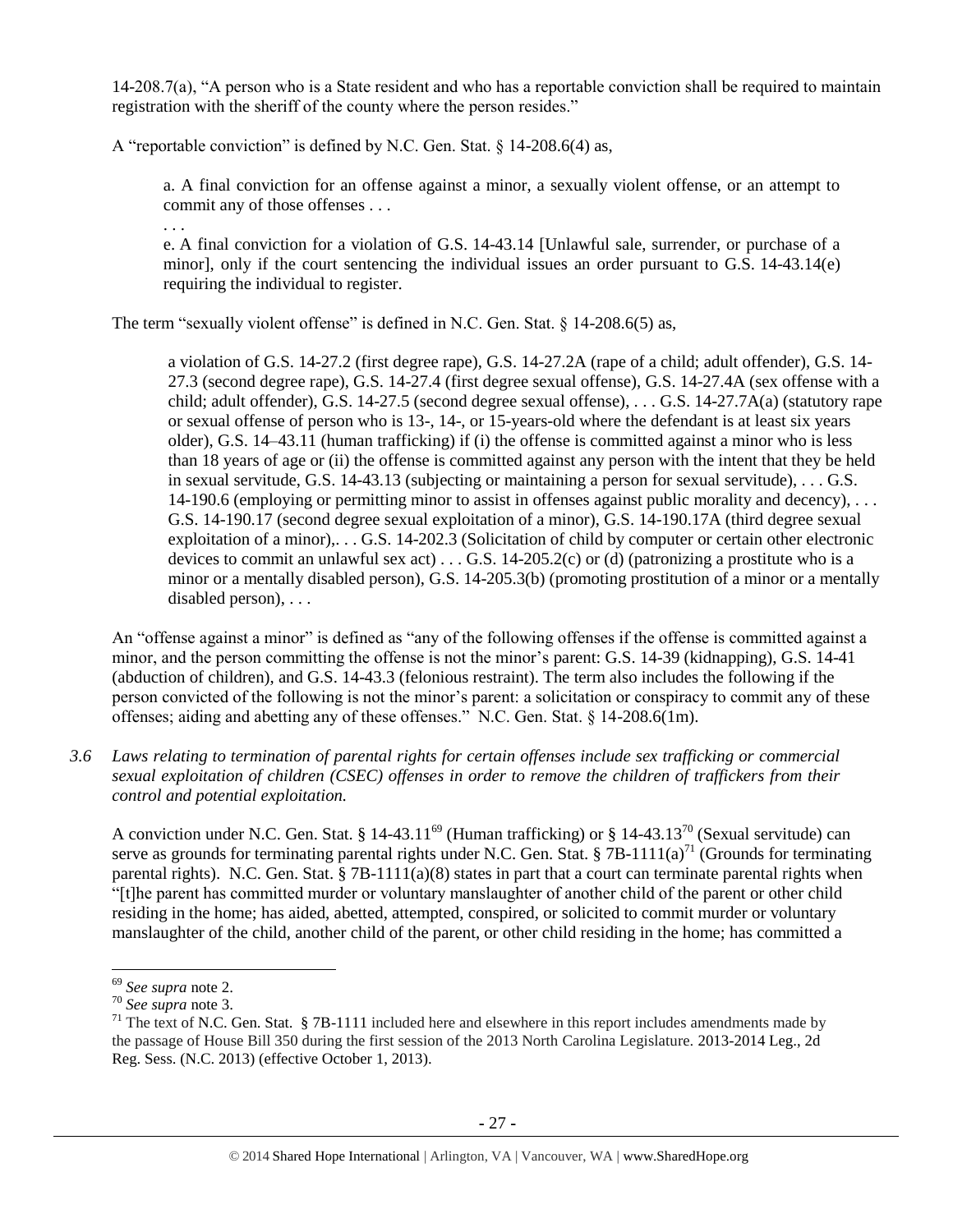felony assault that results in serious bodily injury to the child, another child of the parent, or other child residing in the home; or has committed murder or voluntary manslaughter of the other parent of the child." Pursuant to N.C. Gen. Stat. § 7B-1111(a)(1), a parent-trafficker's parental rights could be terminated if the parent has abused or neglected the child, within the meanings of "abused juvenile" and "neglected juvenile" under N.C. Gen. Stat. §  $7B-101^{72}$  (Definitions). Additionally, a parent-trafficker's parental rights could be terminated if "[t]he parent has been convicted of a sexually related offense under Chapter 14 of the General Statutes that resulted in the conception of the juvenile." N.C. Gen. Stat. § 7B-1111(a)(11). Under N.C. Gen. Stat. § 7B- $101(1)^{73}$  (Definitions),

<span id="page-27-0"></span>(1) Abused juveniles.—Any juvenile less than 18 years of age whose parent, guardian, custodian, or caretaker:

a. Inflicts or allows to be inflicted upon the juvenile a serious physical injury by other than accidental means;

. . .

 $\overline{a}$ 

b. Creates or allows to be created a substantial risk of serious physical injury to the juvenile by other than accidental means;

d. Commits, permits, or encourages the commission of a violation of the following laws by, with, or upon the juvenile: first-degree rape, as provided in G.S. 14-27.2; rape of a child by an adult offender, as provided in G.S. 14-27.2A; second degree rape as provided in G.S. 14-27.3; firstdegree sexual offense, as provided in G.S. 14-27.4; sexual offense with a child by an adult offender, as provided in G.S. 14-27.4A; second degree sexual offense, as provided in G.S. 14-27.5; sexual act by a custodian, as provided in G.S. 14-27.7; unlawful sale, surrender, or purchase of a minor, as provided in G.S. 14-43.14; . . . incest, as provided in G.S. 14-178; preparation of obscene photographs, slides, or motion pictures of the juvenile, as provided in G.S. 14-190.5; employing or permitting the juvenile to assist in a violation of the obscenity laws as provided in G.S. 14-190.6; dissemination of obscene material to the juvenile as provided in G.S. 14-190.7 and G.S. 14-190.8; displaying or disseminating material harmful to the juvenile as provided in G.S. 14-190.14 and G.S. 14-190.15; first and second degree sexual exploitation of the juvenile as provided in G.S. 14-190.16 and G.S. 14-190.17; promoting the prostitution of the juvenile as provided in G.S. 14-205.3(b); and taking indecent liberties with the juvenile, as provided in G.S. 14-202.1;

e. Creates or allows to be created serious emotional damage to the juvenile; serious emotional damage is evidenced by a juvenile's severe anxiety, depression, withdrawal, or aggressive behavior toward himself or others;

f. Encourages, directs, or approves of delinquent acts involving moral turpitude committed by the juvenile; or

g. Commits or allows to be committed an offense under G.S. 14-43.11 (Human trafficking), G.S. 14-43.12 (Involuntary servitude), or G.S. 14-43.13 (Sexual servitude) against the child.

Under N.C. Gen. Stat. § 7B-101(15), a child is considered a "neglected juvenile" when the child "does not receive proper care, supervision, or discipline from the juvenile's parent, guardian, custodian, or caretaker; or who has been abandoned; or who is not provided necessary medical care; or who is not provided necessary remedial care; or who lives in an environment injurious to the juvenile's welfare; or who has been placed for care or adoption in violation of law. In determining whether a juvenile is a neglected juvenile, it is relevant whether that juvenile lives in a home where another juvenile has died as a result of suspected abuse or neglect

 $72$  The text of N.C. Gen. Stat. § 7B-101 included here and elsewhere in this report includes amendments made by the passage of House Bill 350 during the first session of the 2013 North Carolina Legislature. 2013-2014 Leg., 2d Reg. Sess. (N.C. 2013) (effective October 1, 2013).

 $73$  The text of N.C. Gen. Stat. § 7B-101 included here and elsewhere in this report includes amendments made by the passage of House Bill 350 and Senate Bill 683 during the first session of the 2013 North Carolina Legislature.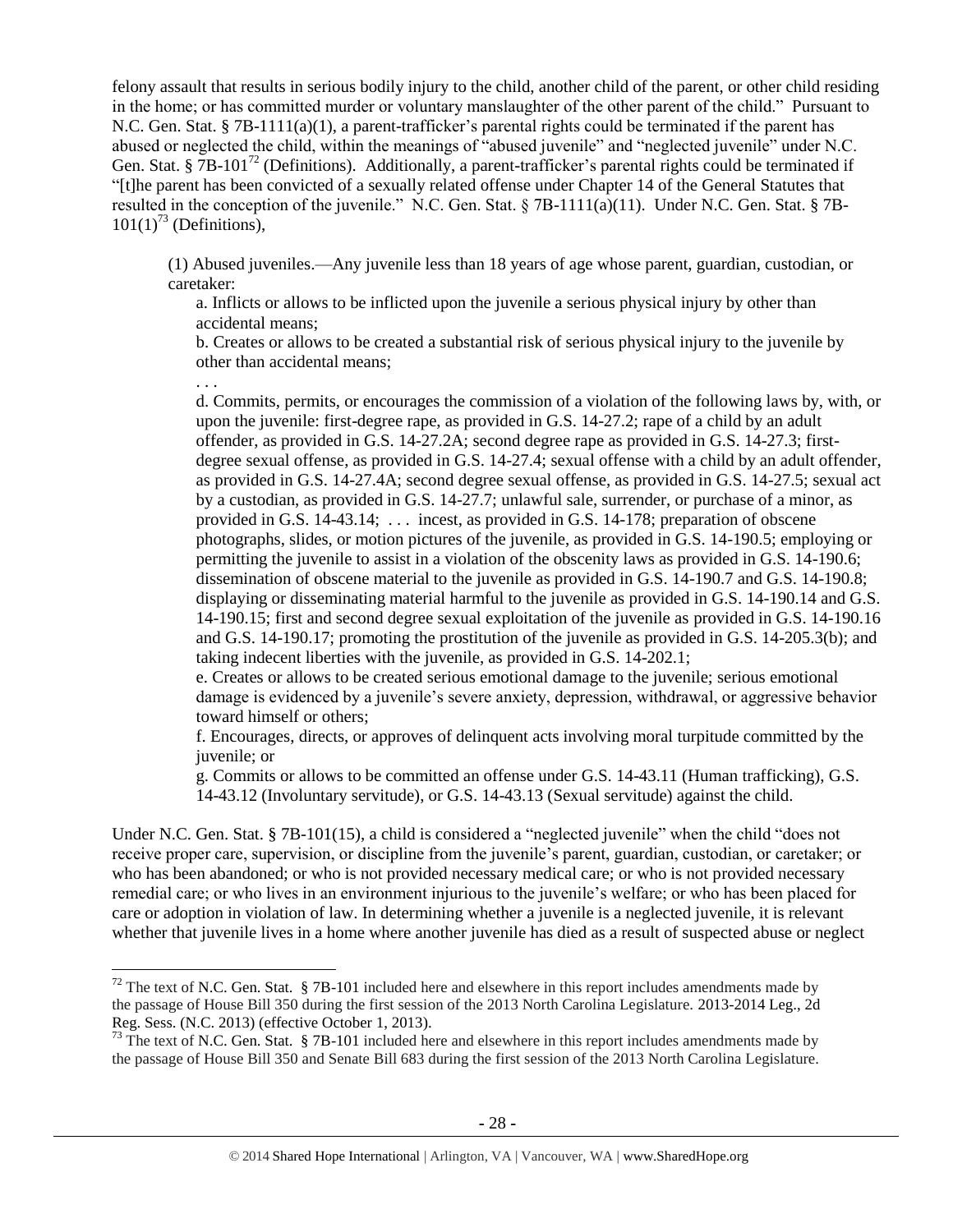or lives in a home where another juvenile has been subjected to abuse or neglect by an adult who regularly lives in the home."

**-** 29 **-**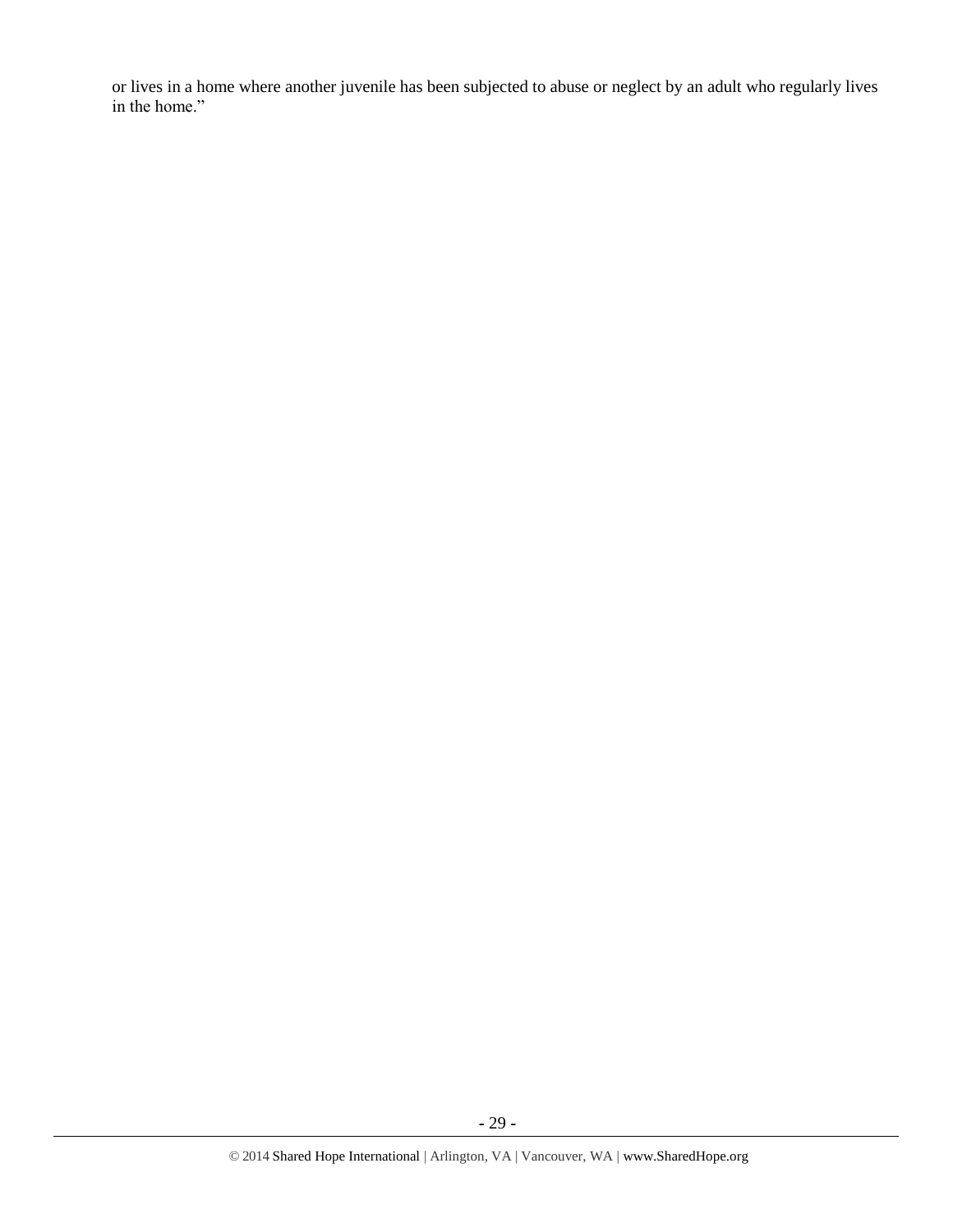#### FRAMEWORK ISSUE 4: CRIMINAL PROVISIONS FOR FACILITATORS

#### *Legal Components:*

- *4.1 The acts of assisting, enabling, or financially benefitting from child sex trafficking are included as criminal offenses in the state sex trafficking statute.*
- *4.2 Financial penalties, including asset forfeiture laws, are in place for those who benefit financially from or aid and assist in committing domestic minor sex trafficking.*

*\_\_\_\_\_\_\_\_\_\_\_\_\_\_\_\_\_\_\_\_\_\_\_\_\_\_\_\_\_\_\_\_\_\_\_\_\_\_\_\_\_\_\_\_\_\_\_\_\_\_\_\_\_\_\_\_\_\_\_\_\_\_\_\_\_\_\_\_\_\_\_\_\_\_\_\_\_\_\_\_\_\_\_\_\_\_\_\_\_\_\_\_\_\_*

- *4.3 Promoting and selling child sex tourism is illegal.*
- *4.4 Promoting and selling child pornography is illegal.*

#### *Legal Analysis:*

*4.1 The acts of assisting, enabling, or financially benefitting from child sex trafficking are included as criminal offenses in the state sex trafficking statute.*

Under N.C. Gen. Stat. § 14-43.11,<sup>74</sup> (Human trafficking),

A person commits the offense of human trafficking when that person

(i) knowingly or in reckless disregard of the consequences of the action recruits, entices, harbors, transports, provides, or obtains by any means another person with the intent that the other person be held in involuntary servitude or sexual servitude or

(ii) willfully or in reckless disregard of the consequences of the action causes a minor to be held in involuntary servitude or sexual servitude.

While this applies to some facilitators, it does not apply to those who knowingly benefit from trafficking. N.C. Gen. Stat. § 14-43.13(a)<sup>75</sup> (Sexual servitude) also does not apply to those who knowingly benefit, since it only covers an individual who "knowingly or in reckless disregard to the consequences of the action subjects or maintains another in sexual servitude."

However, facilitators could be held culpable under N.C. Gen. Stat. § 14-205.3<sup>76</sup> (Promoting prostitution) which states,

Any person who willfully performs any of the following acts commits promoting prostitution:

- (1) Advances prostitution as defined in G.S. 14–203 [Definition of terms].
- (2) Profits from prostitution by doing any of the following:
	- a. Compelling a person to become a prostitute.

b. Receiving a portion of the earnings from a prostitute for arranging or offering to arrange a situation in which the person may practice prostitution.

c. Any means other than those described in sub-subdivisions a. and b. of this subdivision, including from a person who patronizes a prostitute.

"Advance prostitution" is defined in N.C. Gen. Stat.  $\frac{14-203(1)}{20.5(1)}$  (Definition of terms)<sup>77</sup> to include

 $\overline{\phantom{a}}$ 

<sup>74</sup> *See supra* note [2.](#page-0-0)

<sup>75</sup> *See supra* note [3.](#page-1-0)

<sup>76</sup> *See supra* note [14.](#page-3-3)

<sup>77</sup> *See supra* note [15.](#page-3-4)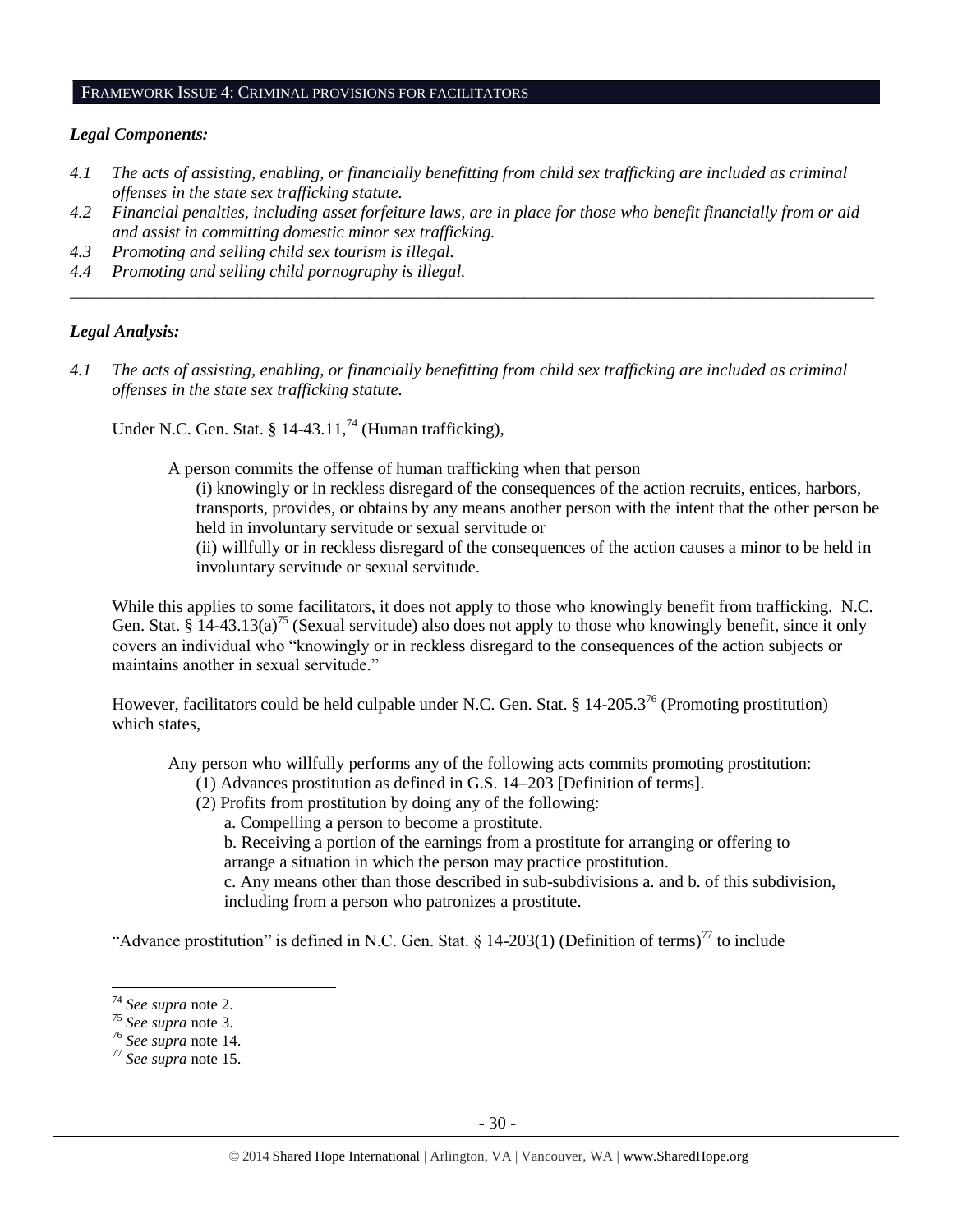a. Soliciting for a prostitute by performing any of the following acts when acting as other than a prostitute or a patron of a prostitute:

1. Soliciting another for the purpose of prostitution.

- 2. Arranging or offering to arrange a meeting of persons for the purpose of prostitution.
- 3. Directing another to a place knowing the direction is for the purpose of prostitution.

4. Using the Internet, including any social media Web site, to solicit another for the purpose of prostitution.

b. Keeping a place of prostitution by controlling or exercising control over the use of any place that could offer seclusion or shelter for the practice of prostitution and performing any of the following acts when acting as other than a prostitute or a patron of a prostitute:

1. Knowingly granting or permitting the use of the place for the purpose of prostitution. 2. Granting or permitting the use of the place under circumstances from which the person should reasonably know that the place is used or is to be used for purposes of prostitution. 3. Permitting the continued use of the place after becoming aware of facts or circumstances from which the person should know that the place is being used for the purpose of prostitution.

- 4.1.1 Recommendation: Amend N.C. Gen. Stat. § 14-43.11 (Human trafficking) and § 14-43.13 (Sexual servitude) to prohibit knowingly or recklessly benefiting from the offenses of human trafficking and sexual servitude.
- *4.2 Financial penalties, including asset forfeiture laws, are in place for those who benefit financially from or aid and assist in committing domestic minor sex trafficking.*

Facilitators convicted of criminal charges may be ordered to pay a fine. Pursuant to N.C. Gen. Stat. § 15A-1361, "A person who has been convicted of a criminal offense may be ordered to pay a fine as provided by  $law.$ <sup>578</sup>

Facilitators are subject to mandatory, criminal asset forfeiture. "A person who commits a violation of G.S. 14- 43.11 [Human trafficking], 14-43.12 [Involuntary Servitude] or 14-43.13 [Sexual servitude] is subject to the property forfeiture provisions set forth in G.S. 14-2.3 [Forfeiture of gain acquired through criminal activity]." N.C. Gen. Stat. § 14-43.20(e). Pursuant to N.C. Gen. Stat. § 14-2.3 (Forfeiture of gain acquired through criminal activity), "Except as is otherwise provided in Article 3 of Chapter 31A [Willful and unlawful killing of decedent], in the case of any violation of Article 13A [North Carolina street gang suppression act] of Chapter 14, or a general statute constituting a felony other than a nonwillful homicide, any money or other property or interest in property acquired thereby shall be forfeited to the State of North Carolina, including any profits, gain, remuneration, or compensation directly or indirectly collected by or accruing to any offender." There is no specified procedure in the statute. The property is forfeited directly to the state. N.C. Gen. Stat. §14-2.3.

Special forfeiture provisions would apply in the event that a facilitator was convicted under N.C. Gen. Stat. § 14-7.20 (Continuing criminal enterprise). Under N.C. Gen. Stat. § 14-7.20(b) (Continuing criminal enterprise), a person convicted of engaging in a continuing criminal enterprise is required to forfeit

 $\overline{\phantom{a}}$ 

 $^{78}$  Pursuant to N.C. Gen. Stat. § 15A-1340.17(b) (Punishment limits for each class of offense and prior record level), "Any judgment that includes a sentence of imprisonment may also include a fine . . . Unless otherwise provided, the amount of the fine is in the discretion of the court." To the extent that N.C. Gen. Stat. § 14-43.14 (Unlawful sale, surrender, or purchase of a minor) applies to domestic minor sex trafficking, violation of this provision is a Class F felony, which carries a presumptive sentence of 13–16 months' imprisonment and a minimum fine of \$5,000, and "[f]or each subsequent violation, a person is guilty of a Class F felony and shall pay a minimum fine of ten thousand dollars (\$10,000)." N.C. Gen. Stat. §§ 14-43.12(b), 15A 1340.17(c).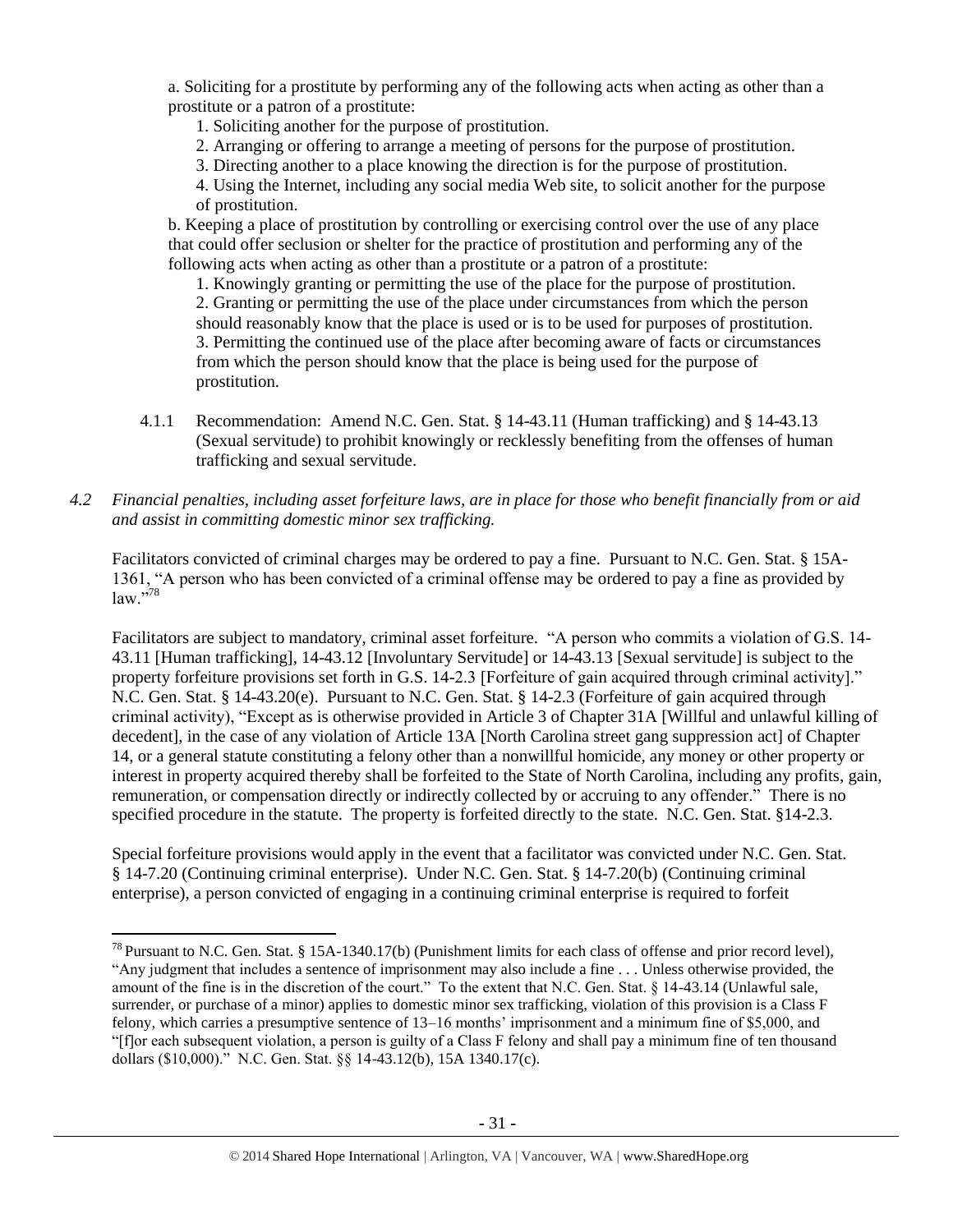1. The profits obtained by the person in the enterprise, and

2. Any of the person's interest in, claim against, or property or contractual rights of any kind affording a source of influence over, such enterprise.

Some facilitators are subject to mandatory restitution in North Carolina. "Victim" is defined in N.C. Gen. Stat. § 14-43.20(e)<sup>79</sup> (Mandatory restitution victim services; forfeiture) as "a person subjected to the practices set forth in G.S. 14-43.11 [Human trafficking], 14-43.12 [Involuntary Servitude] or 14-43.13 [Sexual servitude]." N.C. Gen. Stat. § 14-43.20(b) provides that

Restitution for a victim is mandatory under this Article. At a minimum, the court shall order restitution in an amount equal to the value of the victim's labor as guaranteed under the Minimum Wage Law and overtime provisions of the Fair Labor Standards Act (FLSA). In addition, the judge may order any other amount of loss identified, including the gross income or value to the defendant of the victim's labor or services.

Facilitators also could be ordered to pay restitution to the domestic minor sex trafficking victim, as the court is required to consider an order of restitution at sentencing. Pursuant to N.C. Gen. Stat. § 15A-1340.34(a) (Restitution generally), "When sentencing a defendant convicted of a criminal offense, the court shall determine whether the defendant shall be ordered to make restitution to any victim of the offense in question. For purposes of this Article, the term 'victim' means a person directly and proximately harmed as a result of the defendant's commission of the criminal offense." Subsection (b) states, "If the defendant is being sentenced for an offense for which the victim is entitled to restitution under Article 46 of this Chapter, the court shall, in addition to any penalty authorized by law, require that the defendant make restitution to the victim or the victim's estate for any injuries or damages arising directly and proximately out of the offense committed by the defendant." N.C. Gen. Stat. § 15A-834 (Restitution), which is in Article 46, states, "A victim has the right to receive restitution as ordered by the court pursuant to Article 81C of Chapter 15A of the General Statutes."

Pursuant to N.C. Gen. Stat. § 15A-830(a)(7) (Definitions—Crime Victims' Rights Act), a "victim" is defined to include, among others:

A person against whom there is probable cause to believe one of the following crimes was committed: a. A Class A, B1, B2, C, D, or E felony.<sup>80</sup>

<span id="page-31-0"></span>b. A Class F felony if it is a violation of one of the following: . . . 14-43.11 [Human trafficking, where the victim is not a minor];  $14-190.17$  [Second degree sexual exploitation of a minor]; ...

e. A Class I felony if it is a violation of . . . 14-190.17A [Third degree sexual exploitation of a minor].

f. An attempt of any of the felonies listed in this subdivision if the attempted felony is punishable as a felony.

. . . .

. . . .

 $\overline{a}$ 

<sup>79</sup> *See supra* note [50.](#page-16-0)

<sup>80</sup> *E.g.*, N.C. Gen. Stat. § 14-43.11 (Human trafficking) and § 14-43.13 (Sexual servitude) (Class C felonies, where the victim is a minor); § 14-190.16 (First degree sexual exploitation of a minor) (Class C felony); § 14-190.17 (Second degree sexual exploitation of a minor) (Class E felony); § 14-27.2 (First-degree rape) (Class B1 felony); § 14-27.2A (Rape of a child; adult offender) (Class B1 felony); § 14-27.4 (First-degree sexual offense) (Class B1 felony); § 14-27.4A (Sexual offense with a child; adult offender) (Class B1 felony); § 14-27.7A (Statutory rape or sexual offense of a person who is 13, 14, or 15 years old) (Class B1 or C felony, depending on the age of the defendant).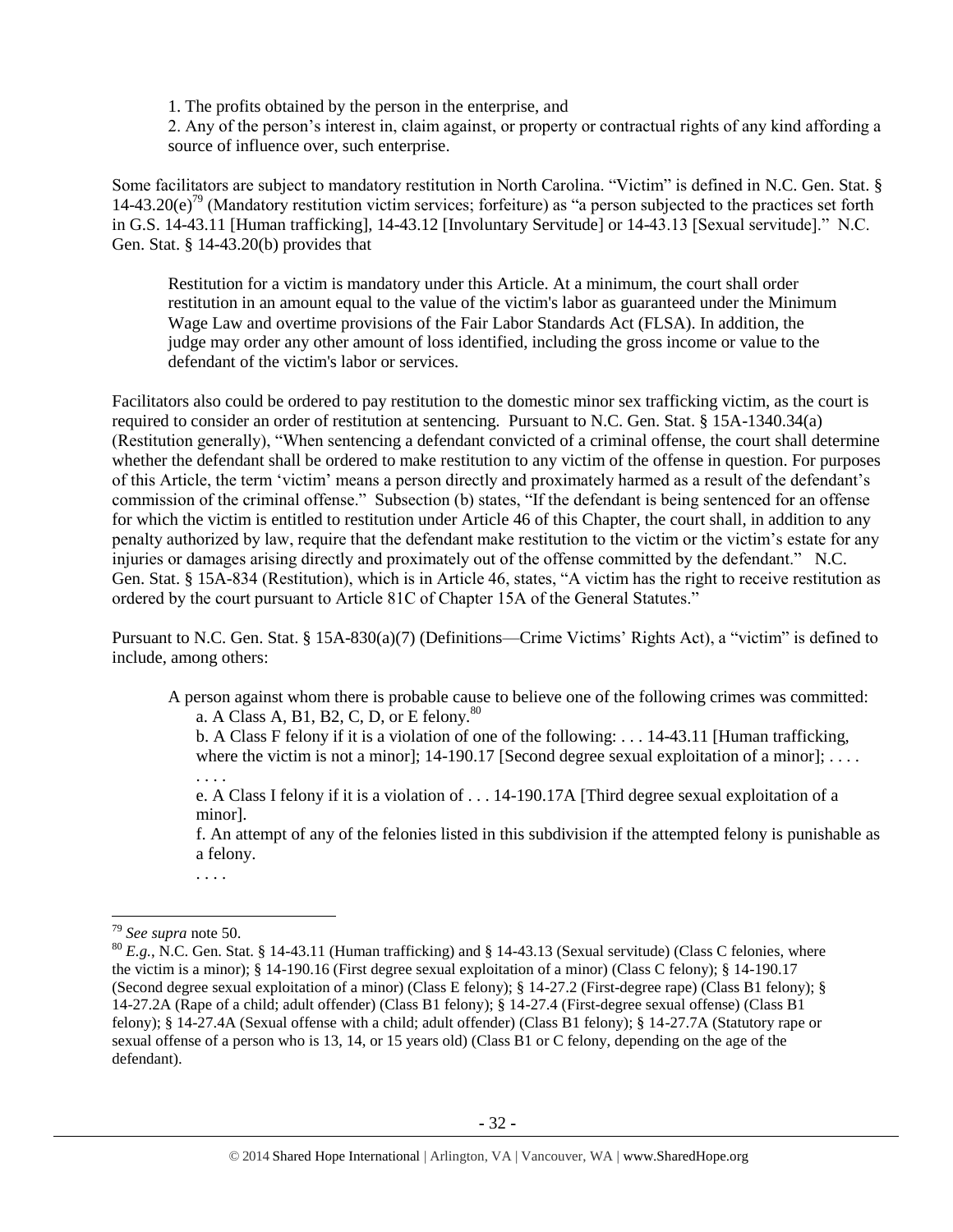Under N.C. Gen. Stat. § 15A-1340.34 (c), "When subsection (b) of this section does not apply, the court may, in addition to any other penalty authorized by law, require that the defendant make restitution to the victim or the victim's estate for any injuries or damages arising directly and proximately out of the offense committed by the defendant."

Facilitators may also be subject to civil financial penalties under the civil nuisance laws and civil RICO statute. To the extent that a facilitator engages in activity or owns property that is deemed a nuisance under N.C. Gen. Stat. § 19-1(a)<sup>81</sup> (What are nuisances under this Chapter) and N.C. Gen. Stat. § 19-1.3(3) (Personal property as a nuisance; knowledge of nuisance), the facilitator could be required to forfeit assets. Under N.C. Gen. Stat. § 19- 1(a), "The erection, establishment, continuance, maintenance, use, ownership or leasing of any building or place for the purpose of assignation [or] prostitution. . . shall constitute a nuisance. The activity sought to be abated need not be the sole purpose of the building or place in order for it to constitute a nuisance under this Chapter."

Under N.C. Gen. Stat. § 19-1.3(3) (Personal property as a nuisance; knowledge of nuisance), "The following are also declared to be nuisances, as personal property used in conducting and maintaining a nuisance under this Chapter: . . . (3) All money or other valuable consideration, vehicles, conveyances, or other property received or used in gambling, prostitution, . . . as well as the furniture and movable contents of a place used in connection with such prohibited conduct." Pursuant to N.C. Gen. Stat. § 19-6, "All personal property, including all money and other considerations, declared to be a nuisance under the provisions of G.S. 19-1.3 and other sections of this Article, are subject to forfeiture to the local government and are recoverable as damages in the county wherein such matter is sold, exhibited or otherwise used." Furthermore, the use of leased premises by traffickers for the purpose of prostitution will make the lease void and "causes the right of possession to revert and vest in" the property's owner. N.C. Gen. Stat. § 19-6.

Facilitators may also be liable under the North Carolina Racketeer Influenced and Corrupt Organizations Act (RICO), N.C. Gen. Stat. Chap. 75D, if they engage in a "pattern of racketeering activity."<sup>82</sup> Pursuant to N.C. Gen. Stat. § 75D-3(c) (Definitions), racketeering activity includes all offenses under Chapter 14 [Criminal Law], unless they are specifically excluded. Qualifying Chapter 14 offenses include N.C. Gen. Stat. § 14-39 (Kidnapping), § 14-43.11 (Human trafficking), § 14-43.13 (Sexual servitude), § 14-190.6 (Employing or permitting minor to assist in offense under Article), § 14-190.16 (First degree sexual exploitation of a minor), § 14-190.17 (Second degree sexual exploitation of a minor), § 14-7.20 (Continuing criminal enterprise), and § 14-202.3 (Solicitation of child by computer or certain other electronic devices to commit an unlawful sex act).

N.C. Gen. Stat. § 75D-4 (Prohibited activities) states,

(a) No person shall:

(1) Engage in a pattern of racketeering activity or, through a pattern of racketeering activities or through proceeds derived therefrom, acquire or maintain, directly or indirectly, any interest in or control of any enterprise, real property, or personal property of any nature, including money; or (2) Conduct or participate in, directly or indirectly, any enterprise through a pattern of racketeering activity whether indirectly, or employed by or associated with such enterprise; or (3) Conspire with another or attempt to violate any of the provisions of subdivision (1) or (2) of this

subsection.

(b) Violation of this section is inequitable and constitutes a civil offense only and is not a crime, therefore a mens rea or criminal intent is not an essential element of any of the civil offenses set forth in this section.

l

<sup>81</sup> *See supra* note [51.](#page-16-1) 

<sup>82</sup> *See supra* note [67.](#page-24-0)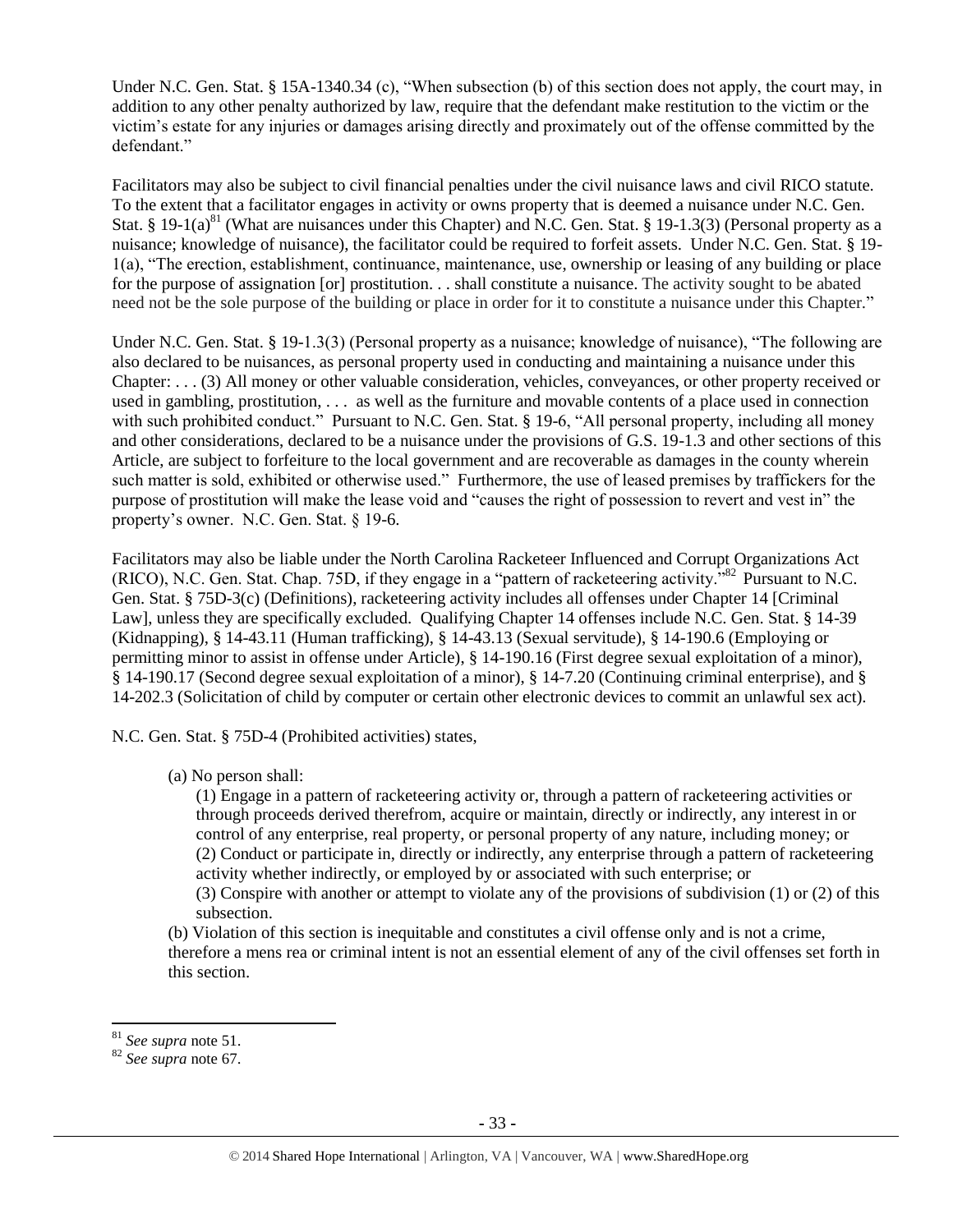N.C. Gen. Stat. § 75D-5(a) (RICO civil forfeiture proceedings) provides that "[a]ll property of every kind used or intended for use in the course of, derived from, or realized through a racketeering activity or pattern of racketeering activity is subject to forfeiture to the State." Under N.C. Gen. Stat. § 75D-8(a) (Available RICO civil remedies),

(a) As part of a final judgment of forfeiture, any judge of the superior court may, after giving reasonable notice to potential innocent claimants, enjoin violations of G.S. 75D-4, by issuing appropriate orders and judgments:

(1) Ordering any defendant to divest himself of any interest in any enterprise, real property, or personal property including property held by the entirety. Where property is held by the entirety and one of the spouses is an innocent person as defined in G.S. 75D-5(i), upon entry of a final judgment of forfeiture of entirety property, the judgment operates, to convert the entirety to a tenancy in common, and only the one-half undivided interest of the offending spouse shall be forfeited according to the provisions of this Chapter;

. . .

(7) Any other equitable remedy appropriate to effect complete forfeiture of property subject to forfeiture, or to prevent future violations of this Chapter.

*4.3 Promoting and selling child sex tourism is illegal*.

There is no specific provision under North Carolina's laws prohibiting child sex tourism.

- 4.3.1 Recommendation: Enact a law that prohibits selling or offering to sell travel services that include or facilitate travel for the purpose of engaging in commercial sexual exploitation of a minor or prostitution of a minor, if the travel is occurring in North Carolina.
- *4.4 Promoting and selling child pornography is illegal.*

N.C. Gen. Stat. § 14-190.16 (First degree sexual exploitation of a minor) makes it an offense, among other things, if a person, while "knowing the character or content of the material or performance, . . . (1) Uses, employs, induces, coerces, encourages, or facilitates a minor to engage in or assist others to engage in sexual activity for a live performance or for the purpose of producing material that contains a visual representation depicting this activity; or . . . (3) Transports or finances the transportation of a minor through or across this State with the intent that the minor engage in sexual activity for a live performance or for the purpose of producing material that contains a visual representation depicting this activity; or (4) Records, photographs, films, develops, or duplicates for sale or pecuniary gain material that contains a visual representation depicting a minor engaged in sexual activity." First degree sexual exploitation of a minor is a Class C felony, which carries a presumptive sentence of 58–73 months imprisonment. N.C. Gen. Stat. §§ 14-190.16(d), 15A-1340.17(c).

N.C. Gen. Stat. § 14-190.17 (Second degree sexual exploitation of a minor) makes it an offense if a person, "knowing the character or content of the material, . . . (1) Records, photographs, films, develops, or duplicates material that contains a visual representation of a minor engaged in sexual activity; or (2) Distributes, transports, exhibits, receives, sells, purchases, exchanges, or solicits material that contains a visual representation of a minor engaged in sexual activity." Second degree sexual exploitation of a minor is a Class E felony, which carries a sentence of 20–25 months imprisonment. N.C. Gen. Stat. §§ 14-190.17(d), 15A-1340.17(c).

4.4.1 Recommendation: Amend N.C. Gen. Stat. § 14-190.16 (First degree sexual exploitation of a minor) and § 14-190.17 (Second degree sexual exploitation of a minor) to raise penalties to align with federal penalties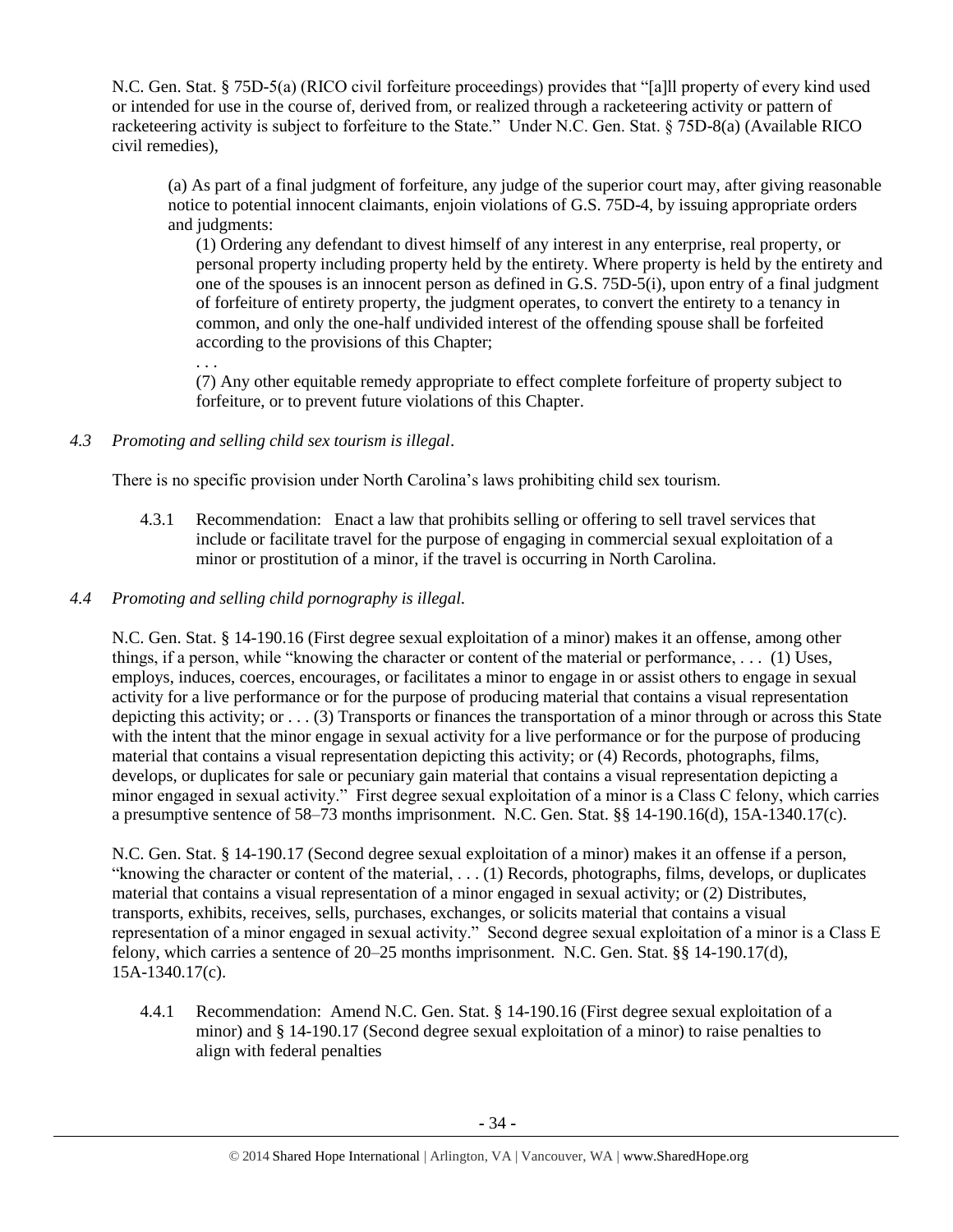#### FRAMEWORK ISSUE 5: PROTECTIVE PROVISIONS FOR THE CHILD VICTIMS

## *Legal Components:*

- *5.1 Statutorily-mandated victim services define "victim" to specifically include victims of domestic minor sex trafficking or commercial sexual exploitation of children (CSEC) to ensure prompt identification and access to victims' rights and services.*
- *5.2 The state sex trafficking statute expressly prohibits a defendant from raising consent of the minor to the commercial sex acts as a defense.*
- *5.3 Prostitution laws apply only to adults, making minors under 18 specifically immune from this offense.*
- *5.4 Child victims of sex trafficking or commercial sexual exploitation are provided with a child protection response, including specialized shelter and services, and are not detained in juvenile detention facilities.*
- *5.5 Commercial sexual exploitation or sex trafficking is identified as a type of abuse and neglect within child protection statutes.*
- *5.6 The definition of "caregiver" (or similar term) in the child welfare statutes is broad enough to include a trafficker who has custody or control of a child in order to bring a trafficked child into the protection of child protective services.*
- *5.7 Crime victims' compensation is specifically available to a child victim of sex trafficking or commercial sexual exploitation of children (CSEC) without regard to ineligibility factors.*
- *5.8 Victim-friendly procedures and protections are provided in the trial process for minors under 18.*
- *5.9 Expungement or sealing of juvenile delinquency records resulting from arrests or adjudications for prostitution-related offenses committed as a result of, or in the course of, the commercial sexual exploitation of a minor is available within a reasonable time after turning 18.*
- *5.10 Victim restitution and civil remedies for victims of domestic minor sex trafficking or commercial sexual exploitation of children (CSEC) are authorized by law.*

*5.11 Statutes of limitations for civil and criminal actions for child sex trafficking or commercial sexual exploitation of children (CSEC) offenses are eliminated or lengthened sufficiently to allow prosecutors and victims a realistic opportunity to pursue criminal action and legal remedies. \_\_\_\_\_\_\_\_\_\_\_\_\_\_\_\_\_\_\_\_\_\_\_\_\_\_\_\_\_\_\_\_\_\_\_\_\_\_\_\_\_\_\_\_\_\_\_\_\_\_\_\_\_\_\_\_\_\_\_\_\_\_\_\_\_\_\_\_\_\_\_\_\_\_\_\_\_\_\_\_\_\_\_\_\_\_\_\_\_\_\_\_\_*

# *Legal Analysis:*

*5.1 Statutorily-mandated victim services define "victim" to specifically include victims of domestic minor sex trafficking or commercial sexual exploitation of children (CSEC) to ensure prompt identification and access to victims' rights and services.* 

The Crime Victims' Rights Act is the only North Carolina law that expressly refers to the crime of human trafficking and other CSEC laws within its definition of victim. Under N.C. Gen. Stat. § 15A-830(a)(7) (Definitions), a "victim" is defined to include,

A person against whom there is probable cause to believe one of the following crimes was committed: a. A Class A, B1, B2, C, D, or E felony. $83$ 

<span id="page-34-0"></span>b. A Class F felony if it is a violation of one of the following: . . . 14-43.11 [Human trafficking, where the victim is not a minor];  $14-190.17$  [Second degree sexual exploitation of a minor]; ... . . . .

e. A Class I felony if it is a violation of. . . 14-190.17A [Third degree sexual exploitation of a minor].

 $\overline{\phantom{a}}$ <sup>83</sup> *See supra* note [80.](#page-31-0)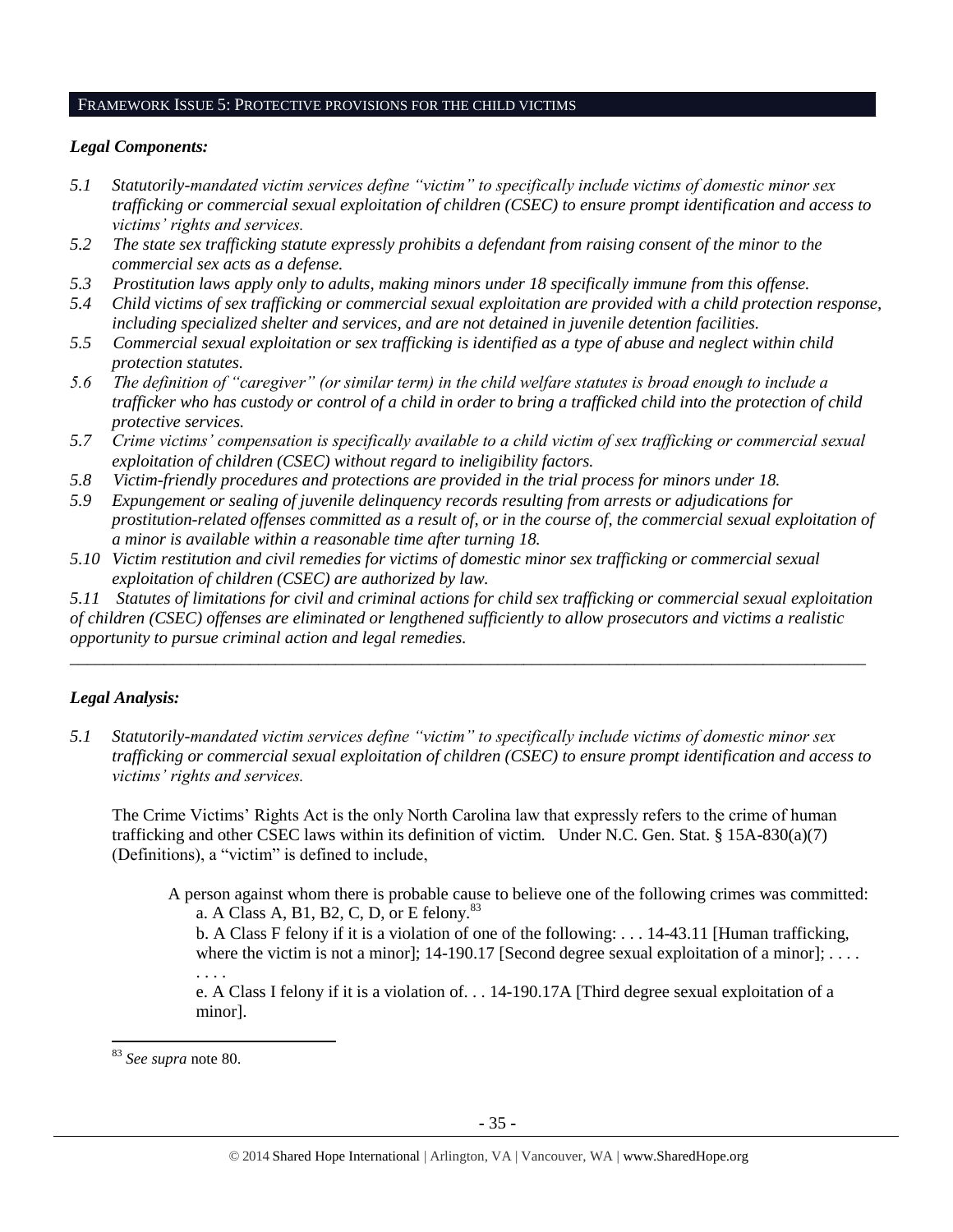f. An attempt of any of the felonies listed in this subdivision if the attempted felony is punishable as a felony.

. . . .

<span id="page-35-0"></span>h. Any violation of a valid protective order under G.S. 50B-4.1.

The Crime Victim's Compensation Act defines a "victim" as "[a] person who suffers personal injury or death proximately caused by criminally injurious conduct." N.C. Gen. Stat. § 15B-2(13).<sup>84</sup> "Criminally injurious conduct" is defined as including "[c]onduct that by its nature poses a substantial threat of personal injury or death, and is punishable by fine or imprisonment or death, or would be so punishable but for the fact that the person engaging in the conduct lacked the capacity to commit the crime under the laws of this State." N.C. Gen. Stat. § 15B-2(5). Since domestic minor sex trafficking encompasses "conduct that by its nature poses a substantial threat of personal injury or death," and the applicable crimes are punishable by imprisonment, the Crime Victim's Compensation Act indirectly classifies a domestic minor sex trafficking or CSEC victim as a victim. N.C. Gen. Stat. § 15B-2(5).

However, a "claimant" under the Crime Victim's Compensation Act includes victims of domestic minor sex trafficking. N.C. Gen. Stat. § 15B-2(2) (Definitions) states,

2) Claimant. – Any of the following persons who claims an award of compensation under this Article:

a. A victim;

b. A dependent of a deceased victim;

c. A third person who is not a collateral source and who provided benefit to the victim or his family other than in the course or scope of his employment, business, or profession; d. A person who is authorized to act on behalf of a victim, a dependent, or a third person described in sub-subdivision c. of this subdivision;

e. A person who was convicted of a first offense under G.S. 14-204 [Prostitution] and whose participation in the offense was a result of having been a trafficking victim under G.S. 14- 43.11 [Human trafficking] or G.S. 14-43.13 [Sexual servitude] or a victim of a severe form of trafficking under the federal Trafficking Victims Protection Act (22 U.S.C. § 7102(13)).

The claimant, however, may not be the offender or an accomplice of the offender who committed the criminally injurious conduct, except as provided in sub-subdivision e. of this subdivision.

For purposes of victim restitution under Chapter 15A, Article 81C (Restitution) "the term 'victim' means a person directly and proximately harmed as a result of the defendant's commission of the criminal offense." N.C. Gen. Stat. § 15A-1340.34(a). "When sentencing a defendant convicted of a criminal offense, the court shall determine whether the defendant shall be ordered to make restitution to any victim of the offense in question." Thus, if the defendant is prosecuted and convicted of a CSEC or trafficking offense, any victim of these crimes is included in the definition.

*5.2 The state sex trafficking statute expressly prohibits a defendant from raising consent of the minor to the commercial sex acts as a defense.*

North Carolina specifically prohibits a defendant from raising consent of the minor as a defense under each of N.C. Gen. Stat.  $\hat{\S}$  14-43.11<sup>85</sup> (Human trafficking),  $\hat{\S}$  14-43.12 (Involuntary servitude), and  $\hat{\S}$  14-43.13<sup>86</sup> (Sexual

 $\overline{\phantom{a}}$ 

<sup>&</sup>lt;sup>84</sup> The text of N.C. Gen. Stat. § 15B-2 included here and elsewhere in this report includes amendments made by the passage of Senate Bill 683 during the first session of the 2013 North Carolina Legislature. 2013-2014 Leg., 2d Reg. Sess. (N.C. 2013) (effective October 1, 2013).

<sup>85</sup> *See supra* note [2.](#page-0-0)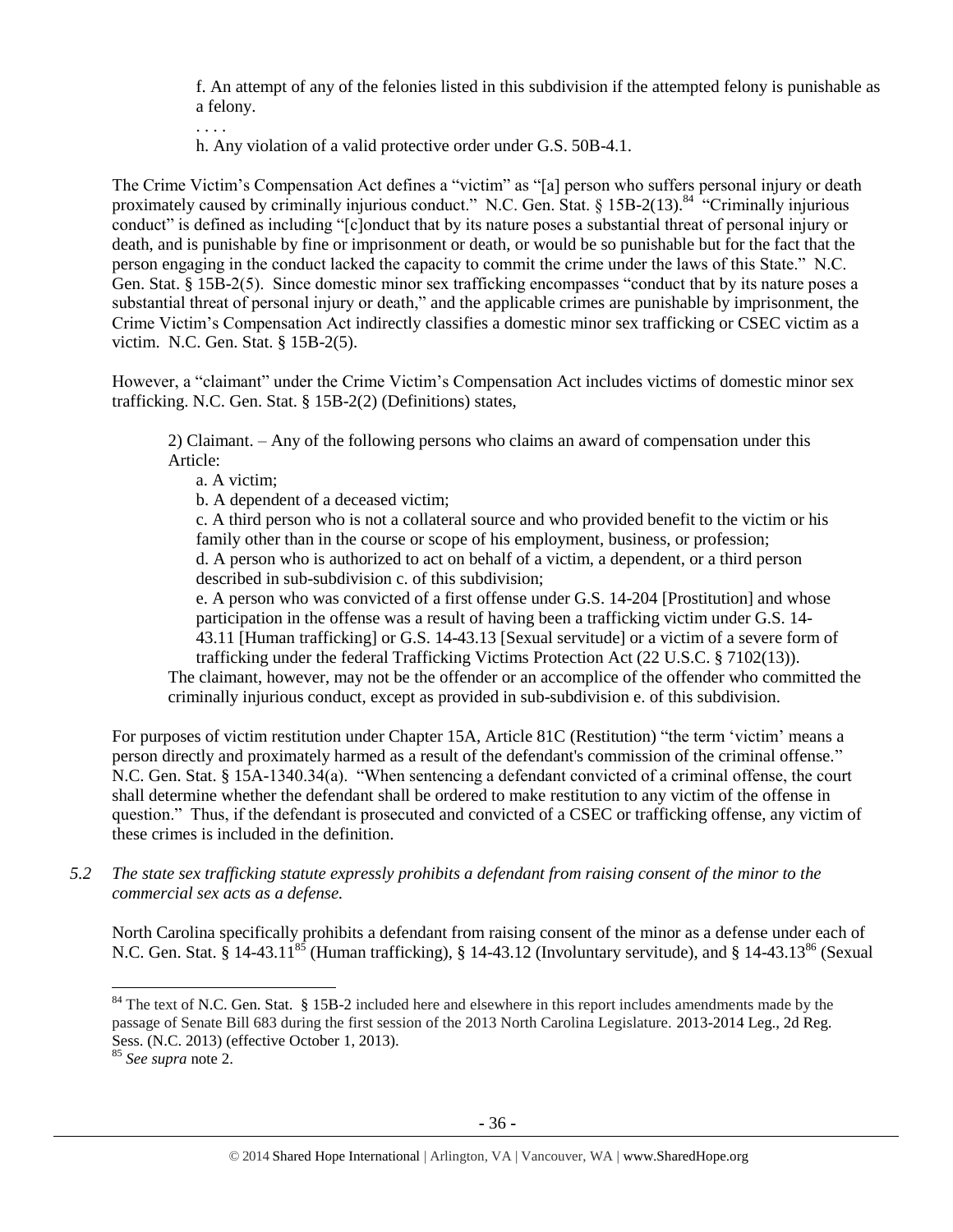servitude), stating that "consent of a minor is not a defense to prosecution under this section." N.C. Gen. Stat. §§ 14-43.11(c1), § 14-43.12(c1), § 14-43.13(b1).

Additionally, N.C. Gen. Stat. § 14-202.3 (Solicitation of child by computer or certain other electronic devises to commit an unlawful sex act), is applicable to domestic minor sex trafficking victims and specifies that "consent is not a defense to a charge under this section." N.C. Gen. Stat. § 14-202.3(a).

*5.3 Prostitution laws apply only to adults, making minors under 18 specifically immune from this offense.*

N.C. Gen. Stat. § 14-204 (Prostitution) makes children under 18 immune from prosecution for prostitution and provides that,

(c) Notwithstanding any other provision of this section, if it is determined, after a reasonable detention for investigative purposes, that a person suspected of or charged with a violation of this section is a minor, that person shall be immune from prosecution under this section and instead shall be taken into temporary protective custody as an undisciplined juvenile pursuant to Article 19 of Chapter 7B of the General Statutes. Pursuant to the provisions of G.S.  $7B-301^{87}$  [Duty to report abuse, neglect, dependency, or death due to maltreatment], a law enforcement officer who takes a minor into custody under this section shall immediately report an allegation of a violation of G.S. 14-43.11 [Human trafficking] and G.S. 14-43.13 [Sexual servitude] to the director of the department of social services in the county where the minor resides or is found, as appropriate, which shall commence an initial investigation into child abuse or child neglect within 24 hours pursuant to G.S. 7B-301 [Duty to report abuse, neglect, dependency, or death due to maltreatment] and G.S. 7B-302 [Assessment by director].

*5.4 Child victims of sex trafficking or commercial sexual exploitation are provided with a child protection response, including specialized shelter and services, and are not detained in juvenile detention facilities.*

#### **Child Identified as Abused/Neglected**

Under N.C. Gen. Stat.  $§$  7B-101(1)<sup>88</sup> (Definitions),

(1) Abused juveniles.—Any juvenile less than 18 years of age whose parent, guardian, custodian, or caretaker<sup>89.</sup>

a. Inflicts or allows to be inflicted upon the juvenile a serious physical injury by other than accidental means;

b. Creates or allows to be created a substantial risk of serious physical injury to the juvenile by other than accidental means;

d. Commits, permits, or encourages the commission of a violation of the following laws by, with, or

 $\overline{\phantom{a}}$ 

. . . .

<sup>86</sup> *See supra* note [3.](#page-1-0)

<sup>&</sup>lt;sup>87</sup> The text of N.C. Gen. Stat. § 7B-301 included here and elsewhere in this report includes amendments made by the passage of House Bill 149 during the first session of the 2013 North Carolina Legislature. 2013-2014 Leg., 2d Reg. Sess. (N.C. 2013) (effective October 1, 2013).

<sup>88</sup> *See supra* note [73.](#page-27-0)

<sup>89</sup> Pursuant to N.C. Gen. Stat. § 7B-101, a sexually exploited child is likely to be identified as abused or neglected. If a child is identified as abused or neglected under N.C. Gen. Stat. § 7B-101, the definition of "caregiver" under N.C. Gen. Stat. § 7B-101(8) is sufficiently broad to involve Child Protective Services in investigations where the child is in the custody or control of a non-family trafficker.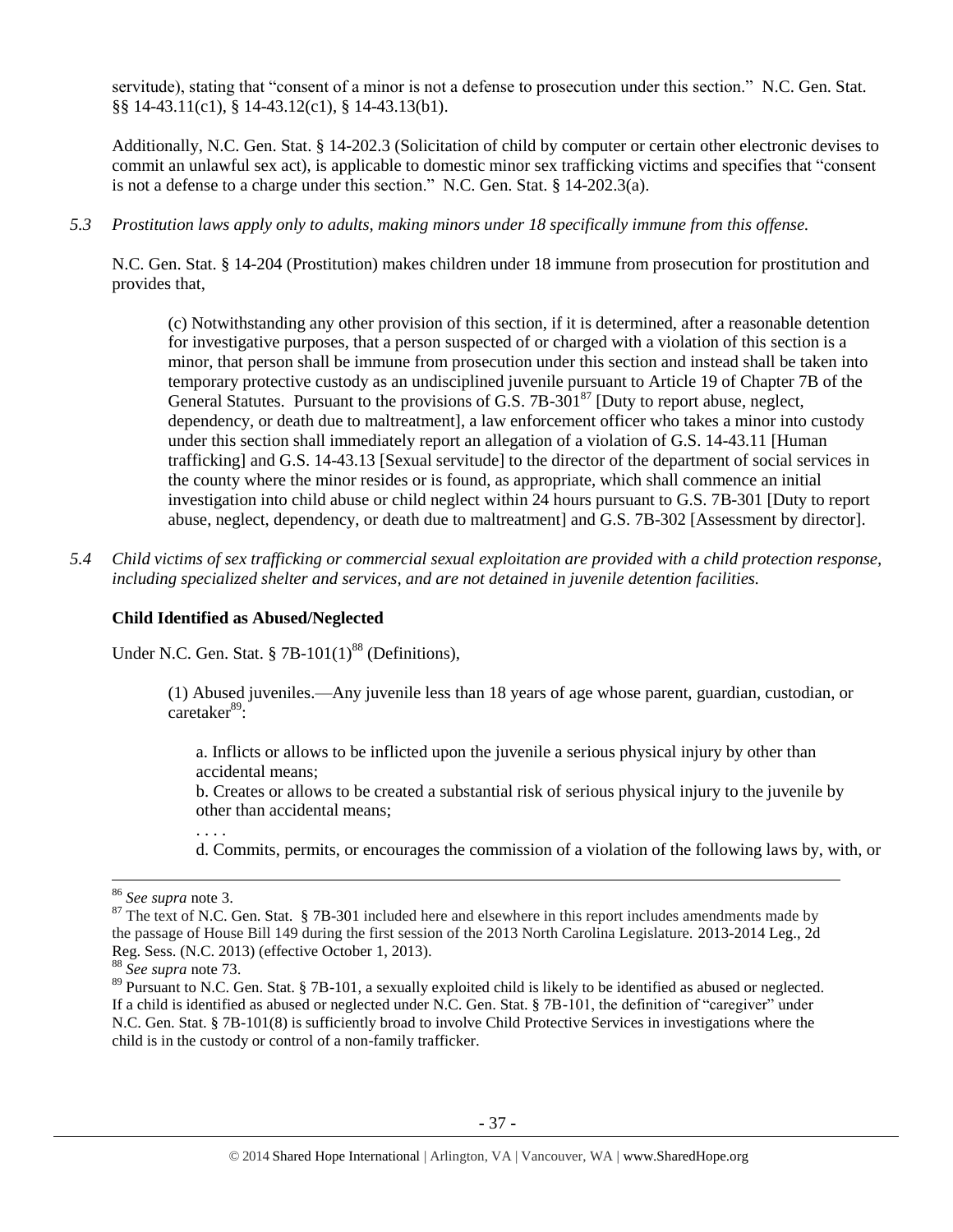upon the juvenile: first-degree rape, as provided in G.S. 14-27.2; rape of a child by an adult offender, as provided in G.S. 14-27.2A; second degree rape as provided in G.S. 14-27.3; firstdegree sexual offense, as provided in G.S. 14-27.4; sexual offense with a child by an adult offender, as provided in G.S. 14-27.4A; second degree sexual offense, as provided in G.S. 14-27.5; sexual act by a custodian, as provided in G.S. 14-27.7; unlawful sale, surrender, or purchase of a minor, as provided in G.S. 14-43.14 . . . preparation of obscene photographs, slides, or motion pictures of the juvenile, as provided in G.S. 14-190.5; employing or permitting the juvenile to assist in a violation of the obscenity laws as provided in G.S. 14-190.6; dissemination of obscene material to the juvenile as provided in G.S. 14-190.7 and G.S. 14-190.8; displaying or disseminating material harmful to the juvenile as provided in G.S. 14-190.14 and G.S. 14-190.15; first and second degree sexual exploitation of the juvenile as provided in G.S. 14-190.16 and G.S. 14-190.17; promoting the prostitution of the juvenile as provided in G.S. 14-205.3(b); and taking indecent liberties with the juvenile, as provided in G.S. 14-202.1;

e. Creates or allows to be created serious emotional damage to the juvenile; serious emotional damage is evidenced by a juvenile's severe anxiety, depression, withdrawal, or aggressive behavior toward himself or others;

f. Encourages, directs, or approves of delinquent acts involving moral turpitude committed by the juvenile; or

g. Commits or allows to be committed an offense under G.S. 14-43.11 [Human trafficking], G.S. 14-43.12 [Involuntary servitude], or G.S. 14-43.13 [Sexual servitude] against the child.

Pursuant to N.C. Gen. Stat. § 7B-101(15) (Definitions), a "neglected juvenile" is defined more generally as

[a] juvenile who does not receive proper care, supervision, or discipline from the juvenile's parent, guardian, custodian, or caretaker; or who has been abandoned; or who is not provided necessary medical care; . . . or who lives in an environment injurious to the juvenile's welfare; or who has been placed for care or adoption in violation of law. In determining whether a juvenile is a neglected juvenile, it is relevant whether that juvenile lives in a home where another juvenile has died as a result of suspected abuse or neglect or lives in a home where another juvenile has been subjected to abuse or neglect by an adult who regularly lives in the home.

- *I. Initial Custody*
	- a. Authority for initial custody

Upon receiving a report alleging abuse, dependency, or neglect of a juvenile, the North Carolina Department of Social Services (DSS), pursuant to N.C. Gen. Stat. § 7B-302(a) (Assessment by director; access to confidential information; notification of person making the report), is required to "make a prompt and thorough assessment, using either a family assessment response or an investigative assessment response, in order to ascertain the facts of the case, the extent of the abuse or neglect, and the risk of harm to the juvenile, in order to determine whether protective services should be provided or the complaint filed as a petition." This assessment process can also be triggered when a child is alleged to have engaged in prostitution, pursuant to N.C. Gen. Stat. § 14-204.<sup>90</sup>

If the report alleges abuse, DSS must initiate the assessment within 24 hours after receiving the report. N.C. Gen. Stat. § 7B-302(a). If the report alleges neglect or dependency, DSS must initiate the assessment within 72 hours of receiving the report. N.C. Gen. Stat. § 7B-302(a). N.C. Gen. Stat. § 7B-302(c), (d) states,

 $\overline{\phantom{a}}$ 

<sup>90</sup> *See supra* section 5.3.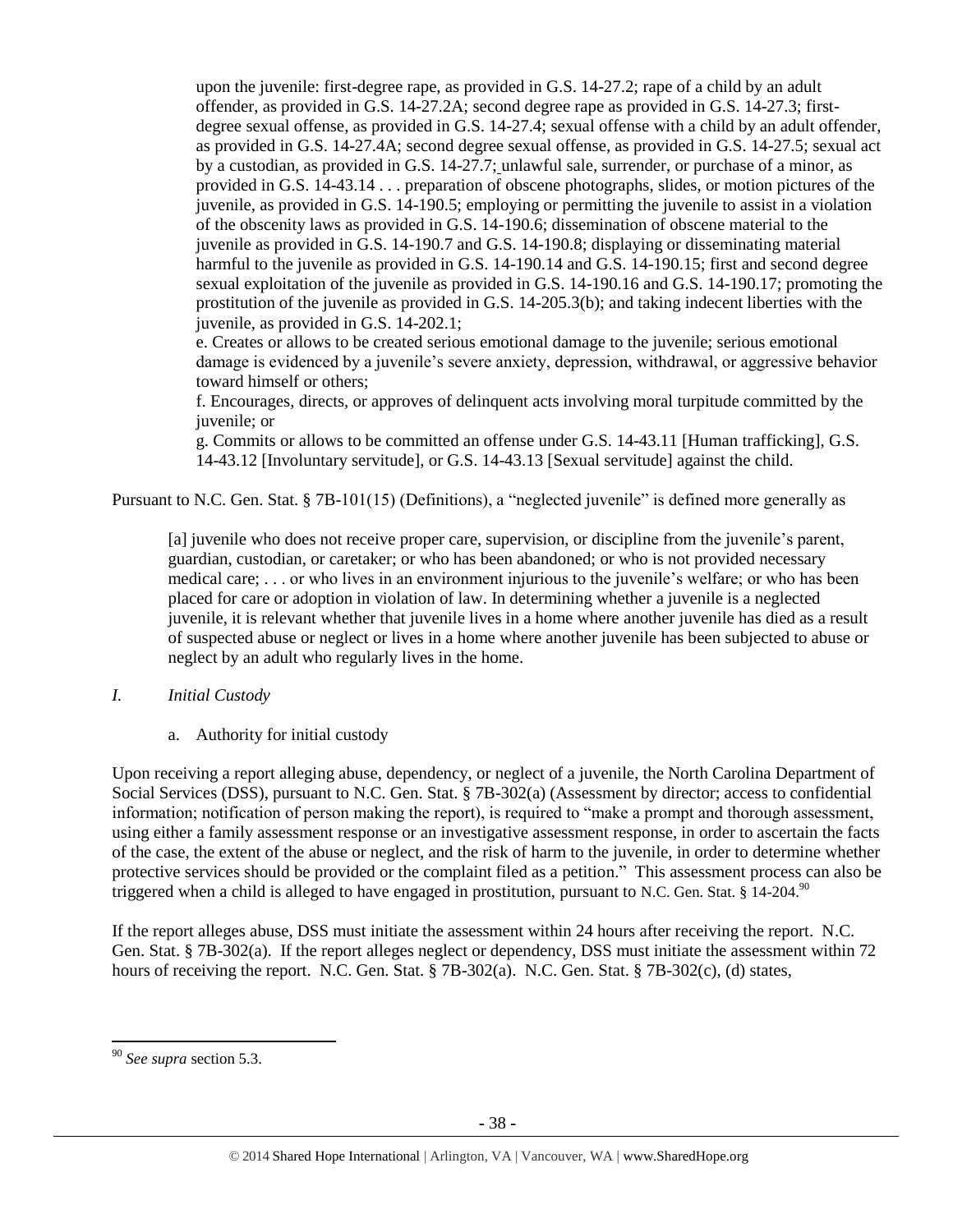(c) If the assessment indicates that abuse, neglect, or dependency has occurred, the director shall decide whether immediate removal of the juvenile or any other juveniles in the home is necessary for their protection. If immediate removal does not seem necessary, the director shall immediately provide or arrange for protective services. If the parent, guardian, custodian, or caretaker refuses to accept the protective services provided or arranged by the director, the director shall sign a petition seeking to invoke the jurisdiction of the court for the protection of the juvenile or juveniles. (d) If immediate removal seems necessary for the protection of the juvenile or other juveniles in the home, the director shall sign a petition that alleges the applicable facts to invoke the jurisdiction of the court. Where the assessment shows that it is warranted, a protective services worker may assume temporary custody of the juvenile for the juvenile's protection pursuant to Article 5 of this Chapter.

The court may issue an order to take the child into custody, pursuant to N.C. Gen. Stat. § 7B-502 (Authority to issue custody orders; delegation), and "that the juvenile be placed in nonsecure custody pursuant to criteria set out in G.S. 7B-503 when custody of the juvenile is necessary."

Additionally, N.C. Gen. Stat. § 7B-500(a) (Taking a juvenile into temporary custody; civil and criminal immunity) permits a juvenile to be taken into temporary custody by a law enforcement officer or a DSS worker without a court order "if there are reasonable grounds to believe that the juvenile is abused, neglected, or dependent and that the juvenile would be injured or could not be taken into custody if it were first necessary to obtain a court order."

b. Placement

 $\overline{\phantom{a}}$ 

When an order is issued for nonsecure custody, N.C. Gen. Stat.  $\S$  7B-505<sup>91</sup> (Placement while in nonsecure custody) states,

A juvenile meeting the criteria set out in G.S. 7B-503 may be placed in nonsecure custody with the department of social services or a person designated in the order for temporary residential placement in:

(1) A licensed foster home or a home otherwise authorized by law to provide such care; or

(2) A facility operated by the department of social services; or

(3) Any other home or facility, including a relative's home approved by the court and designated in the order.

Pursuant to N.C. Gen. Stat. § 7B-503(Criteria for nonsecure custody), non-secure custody may be considered in the following circumstances:

- (1) The juvenile has been abandoned.
- (2) The juvenile has suffered physical injury or sexual abuse.

(3) The juvenile is exposed to a substantial risk of physical injury or sexual abuse because the parent, guardian, custodian, or caretaker has created the conditions likely to cause injury or abuse or has failed to provide, or is unable to provide, adequate supervision or protection.

(4) The juvenile is in need of medical treatment to cure, alleviate, or prevent suffering serious physical harm which may result in death, disfigurement, or substantial impairment of bodily functions, and the juvenile's parent, guardian, custodian, or caretaker is unwilling or unable to provide or consent to the medical treatment.

 $91$  The text of N.C. Gen. Stat. § 7B-505 included here and elsewhere in this report includes amendments made by the passage of House Bill 350 during the first session of the 2013 North Carolina Legislature. 2013-2014 Leg., 2d Reg. Sess. (N.C. 2013) (effective October 1, 2013).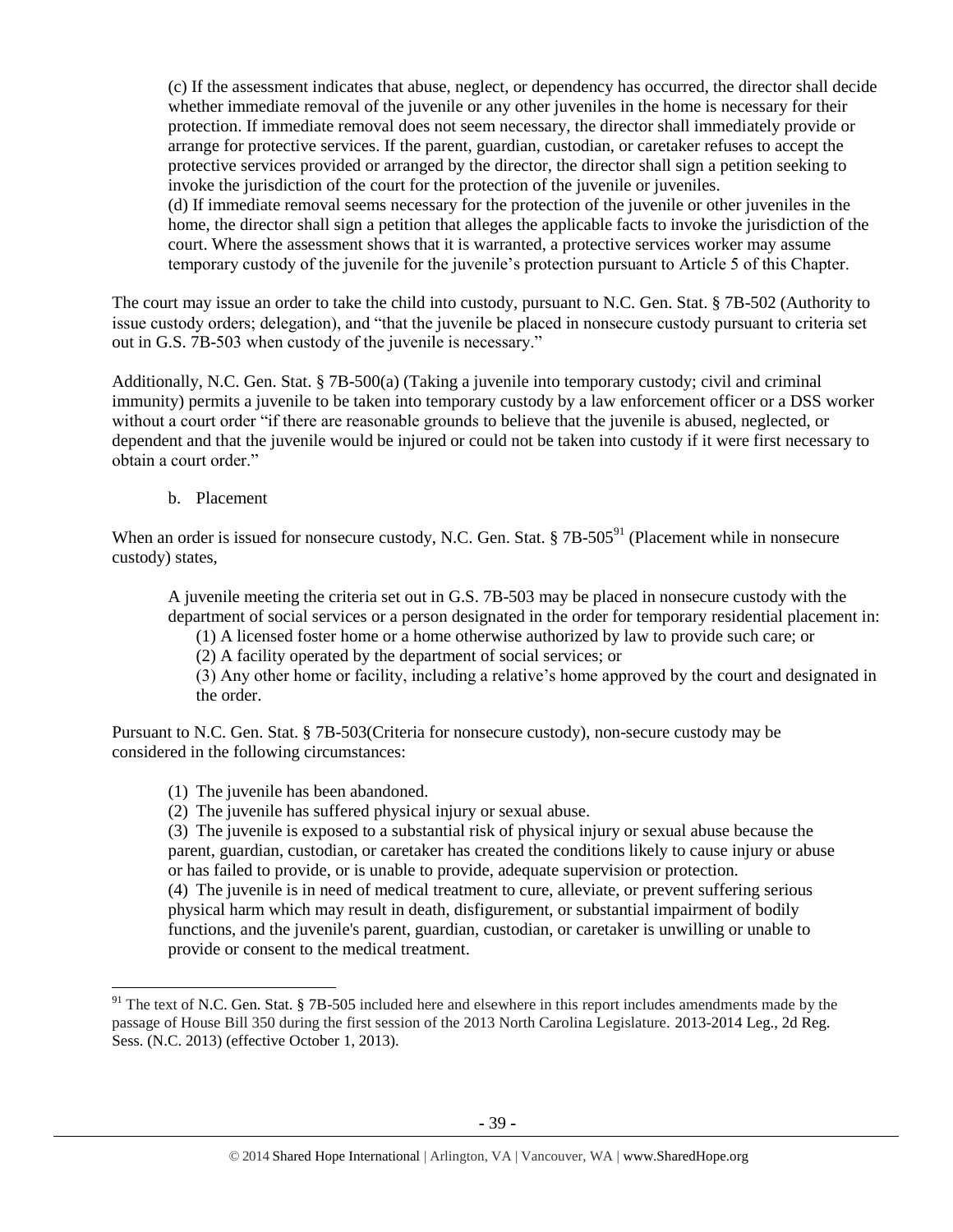(5) The parent, guardian, custodian, or caretaker consents to the nonsecure custody order.

(6) The juvenile is a runaway and consents to nonsecure custody.

A juvenile alleged to be abused, neglected, or dependent shall be placed in nonsecure custody only when there is a reasonable factual basis to believe that there are no other reasonable means available to protect the juvenile. In no case shall a juvenile alleged to be abused, neglected, or dependent be placed in secure custody.

## *II. Process Following Initial Custody*

Under N.C. Gen. Stat. § 7B-501 (Duties of person taking juvenile into temporary custody),

(a) A person who takes a juvenile into custody without a court order under G.S. 7B-500 shall proceed as follows:

(1) Notify the juvenile's parent, guardian, custodian, or caretaker that the juvenile has been taken into temporary custody and advise the parent, guardian, custodian, or caretaker of the right to be present with the juvenile until a determination is made as to the need for nonsecure custody. Failure to notify the parent that the juvenile is in custody shall not be grounds for release of the juvenile. (2) Release the juvenile to the juvenile's parent, guardian, custodian, or caretaker if the person having the juvenile in temporary custody decides that continued custody is unnecessary. (3) The person having temporary custody shall communicate with the director of the department of social services who shall consider prehearing diversion. If the decision is made to file a petition, the director shall contact the judge or person delegated authority pursuant to G.S. 7B-502 for a determination of the need for continued custody.

(b) A juvenile taken into temporary custody under this Article shall not be held for more than 12 hours, or for more than 24 hours if any of the 12 hours falls on a Saturday, Sunday, or legal holiday, unless:

(1) A petition or motion for review has been filed by the director of the department of social services, and

(2) An order for nonsecure custody has been entered by the court.

Pursuant to N.C. Gen. Stat. § 7B-506(a)<sup>92</sup> (Hearing to determine need for continued nonsecure custody), a hearing must be held within 7 days of a child being placed in nonsecure custody. If, however, the child has been taken into custody pursuant to N.C. Gen Stat. § 7B-506, "a hearing to determine the need for continued custody shall be conducted on the day of the next regularly scheduled session of district court in the city or county where the order was entered. . . ." Additionally, N.C. Gen. Stat. § 7B-506(e) requires that if the child is ordered to remain in custody, another hearing must be held, "within seven business days of that hearing, excluding Saturdays, Sundays, and legal holidays when the courthouse is closed for transactions, and pending a hearing on the merits, hearings thereafter shall be held at intervals of no more than 30 calendar days."

Pursuant to N.C. Gen. Stat. § 7B-503(a) (Criteria for nonsecure custody),

 $\overline{\phantom{a}}$ 

(a) When a request is made for nonsecure custody, the court shall first consider release of the juvenile to the juvenile's parent, relative, guardian, custodian, or other responsible adult. An order for nonsecure custody shall be made only when there is a reasonable factual basis to believe the matters alleged in the petition are true, and

 $92$  The text of N.C. Gen. Stat. § 7B-506 included here and elsewhere in this report includes amendments made by the passage of House Bill 350 during the first session of the 2013 North Carolina Legislature. 2013-2014 Leg., 2d Reg. Sess. (N.C. 2013) (effective October 1, 2013).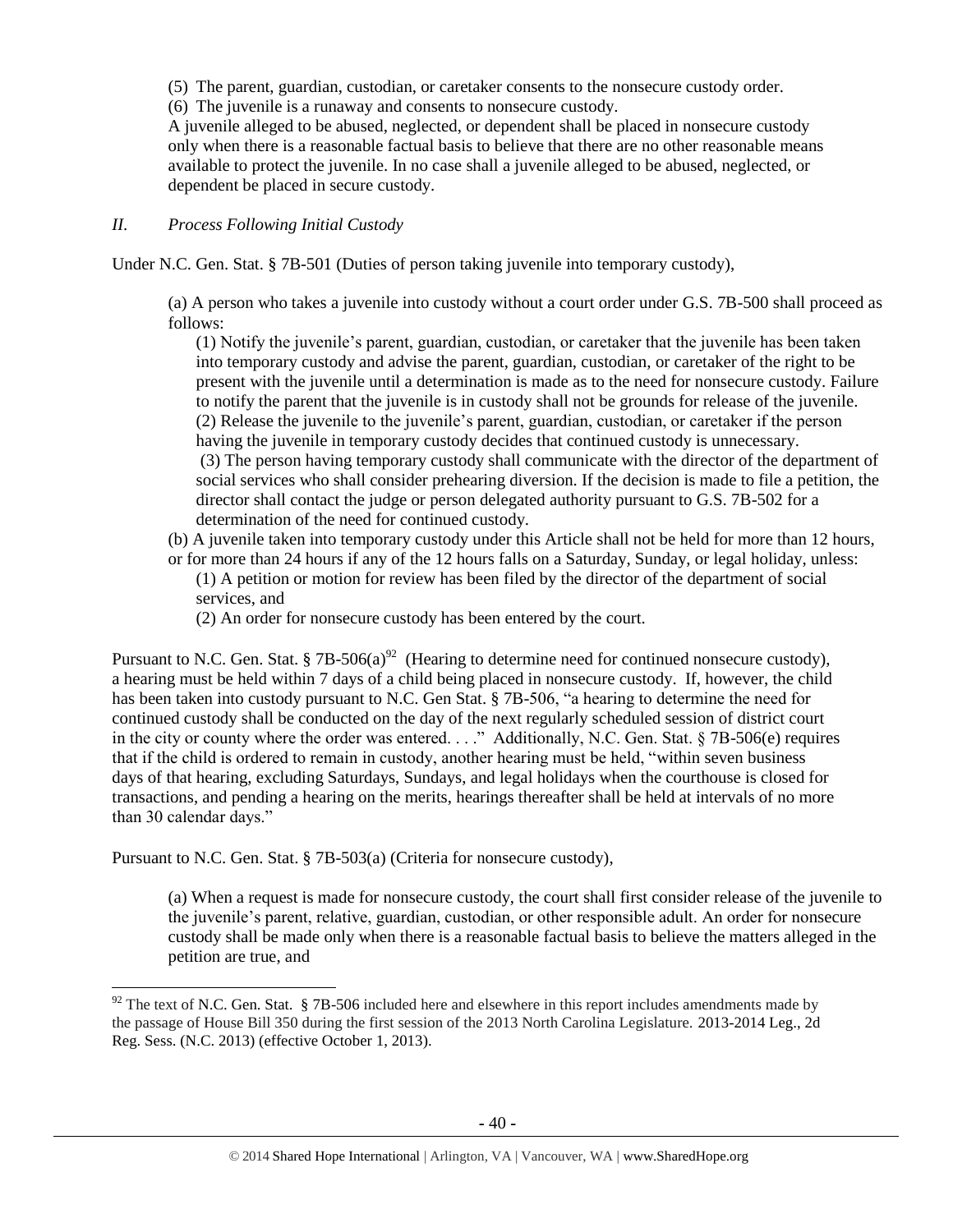. . . .

. . . .

(2) The juvenile has suffered physical injury or sexual abuse.

(3) The juvenile is exposed to a substantial risk of physical injury or sexual abuse because the parent, guardian, custodian, or caretaker has created the conditions likely to cause injury or abuse or has failed to provide, or is unable to provide, adequate supervision or protection.

(5) The parent, guardian, custodian, or caretaker consents to the nonsecure custody order.

(6) The juvenile is a runaway and consents to nonsecure custody.

A juvenile alleged to be abused, neglected, or dependent shall be placed in nonsecure custody only when there is a reasonable factual basis to believe that there are no other reasonable means available to protect the juvenile. In no case shall a juvenile alleged to be abused, neglected, or dependent be placed in secure custody.

# *III. Placement Process Pending Adjudication/Investigation*

When an order is issued for nonsecure custody, N.C. Gen. Stat. § 7B-505<sup>93</sup> (Place of nonsecure custody) states,

A juvenile meeting the criteria set out in G.S. 7B-503 may be placed in nonsecure custody with the department of social services or a person designated in the order for temporary residential placement in:

(1) A licensed foster home or a home otherwise authorized by law to provide such care; or

(2) A facility operated by the department of social services; or

(3) Any other home or facility, including a relative's home approved by the court and designated in the order.

Pursuant to N.C. Gen. Stat. § 7B-503(Criteria for nonsecure custody), non-secure custody may be considered in the following circumstances:

(1) The juvenile has been abandoned.

(2) The juvenile has suffered physical injury or sexual abuse.

(3) The juvenile is exposed to a substantial risk of physical injury or sexual abuse because the parent, guardian, custodian, or caretaker has created the conditions likely to cause injury or abuse or has failed to provide, or is unable to provide, adequate supervision or protection.

(4) The juvenile is in need of medical treatment to cure, alleviate, or prevent suffering serious physical harm which may result in death, disfigurement, or substantial impairment of bodily functions, and the juvenile's parent, guardian, custodian, or caretaker is unwilling or unable to provide or consent to the medical treatment.

(5) The parent, guardian, custodian, or caretaker consents to the nonsecure custody order.

(6) The juvenile is a runaway and consents to nonsecure custody.

A juvenile alleged to be abused, neglected, or dependent shall be placed in nonsecure custody only when there is a reasonable factual basis to believe that there are no other reasonable means available to protect the juvenile. In no case shall a juvenile alleged to be abused, neglected, or dependent be placed in secure custody.

 $\overline{\phantom{a}}$ 

<sup>93</sup> *See supra* note 96.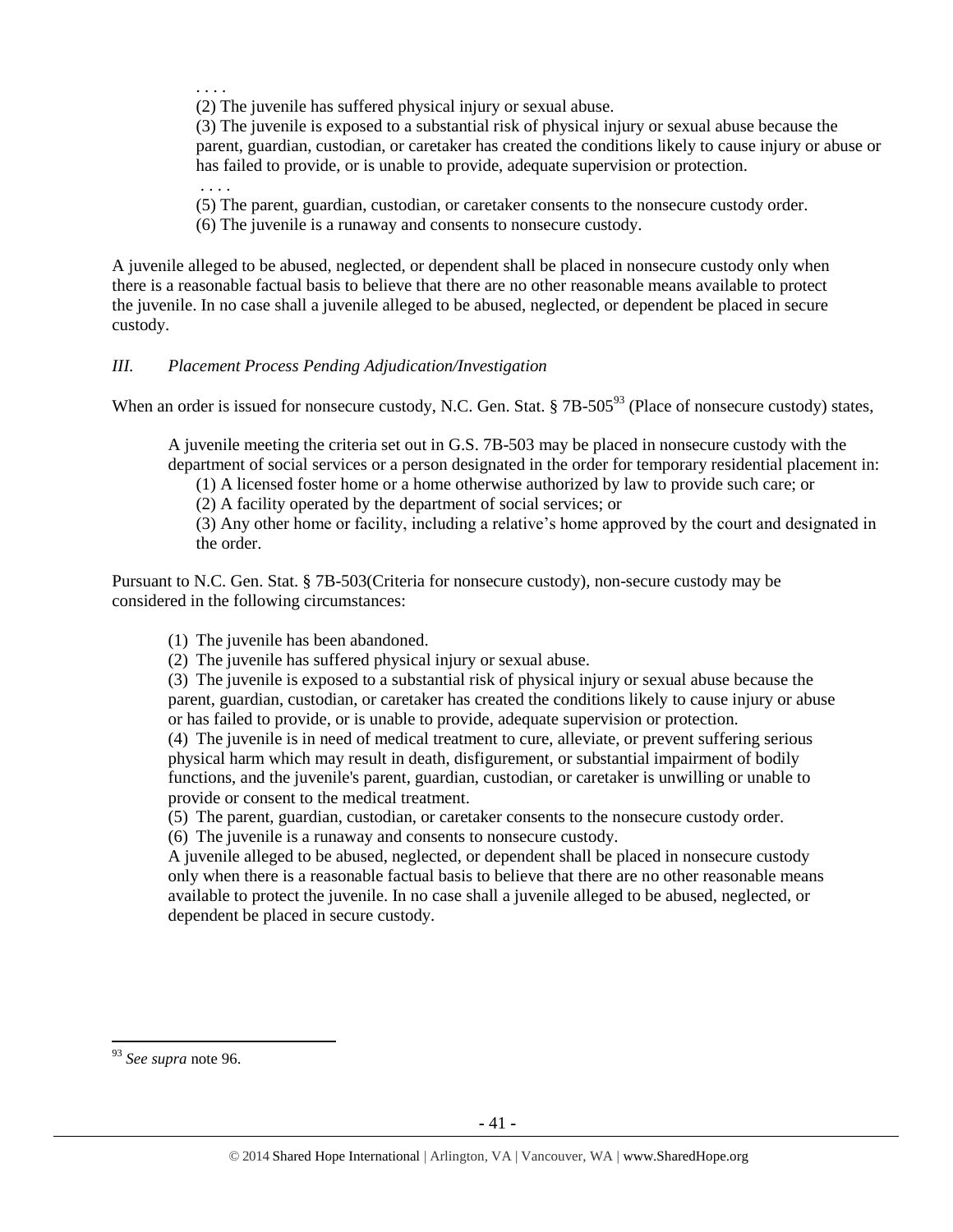## IV. *Adjudication*

Under N.C. Gen. Stat. § 7B-807 (Adjudication), at the adjudication hearing will be heard, and

. . . . [a] record of specific stipulated adjudicatory facts shall be made by either reducing the facts to a writing, signed by each party stipulating to them and submitted to the court; or by reading the facts into the record, followed by an oral statement of agreement from each party stipulating to them. If the court finds that the allegations have not been proven, the court shall dismiss the petition with prejudice, and if the juvenile is in nonsecure custody, the juvenile shall be released to the parent, guardian, custodian, or caretaker.

*V. Outcomes*

 $\overline{\phantom{a}}$ 

Pursuant to N.C. Gen. Stat. § 7B-901<sup>94</sup> (Dispositional hearing), "[t]he dispositional hearing shall take place immediately following the adjudicatory hearing and shall be concluded within 30 days of the conclusion of the adjudicatory hearing."

Several outcomes are possible at the dispositional hearing. Pursuant to N.C. Gen. Stat. § 7B-903(a) (Dispositional alternatives for abused, neglected, or dependent juvenile),

(1)The court may dismiss the case or continue the case in order to allow the parent, guardian, custodian, caretaker or others to take appropriate action.

(2)In the case of any juvenile who needs more adequate care or supervision or who needs placement, the court may:

a. Require that the juvenile be supervised in the juvenile's own home by the department of social services in the juvenile's county, or by other personnel as may be available to the court, subject to conditions applicable to the parent, guardian, custodian, or caretaker as the court may specify; or

b. Place the juvenile in the custody of a parent, relative, private agency offering placement services, or some other suitable person; or

c. Place the juvenile in the custody of the department of social services in the county of the juvenile's residence. . .the director may, unless otherwise ordered by the court, arrange for, provide, or consent to any psychiatric, psychological, educational, or other remedial evaluations or treatment for the juvenile placed by a court . . . If a juvenile is removed from the home and placed in custody or placement responsibility of a county department of social services, the director shall not allow unsupervised visitation with, or return physical custody of the juvenile to, the parent, guardian, custodian, or caretaker without a hearing at which the court finds that the juvenile will receive proper care and supervision in a safe home.

Additionally, the court may order the child be placed in the home of a relative. N.C. Gen. Stat. § 7B-903(a).

 $94$  The text of N.C. Gen. Stat. § 7B-901 included here and elsewhere in this report includes amendments made by the passage of House Bill 350 during the first session of the 2013 North Carolina Legislature. 2013-2014 Leg., 2d Reg. Sess. (N.C. 2013) (effective October 1, 2013).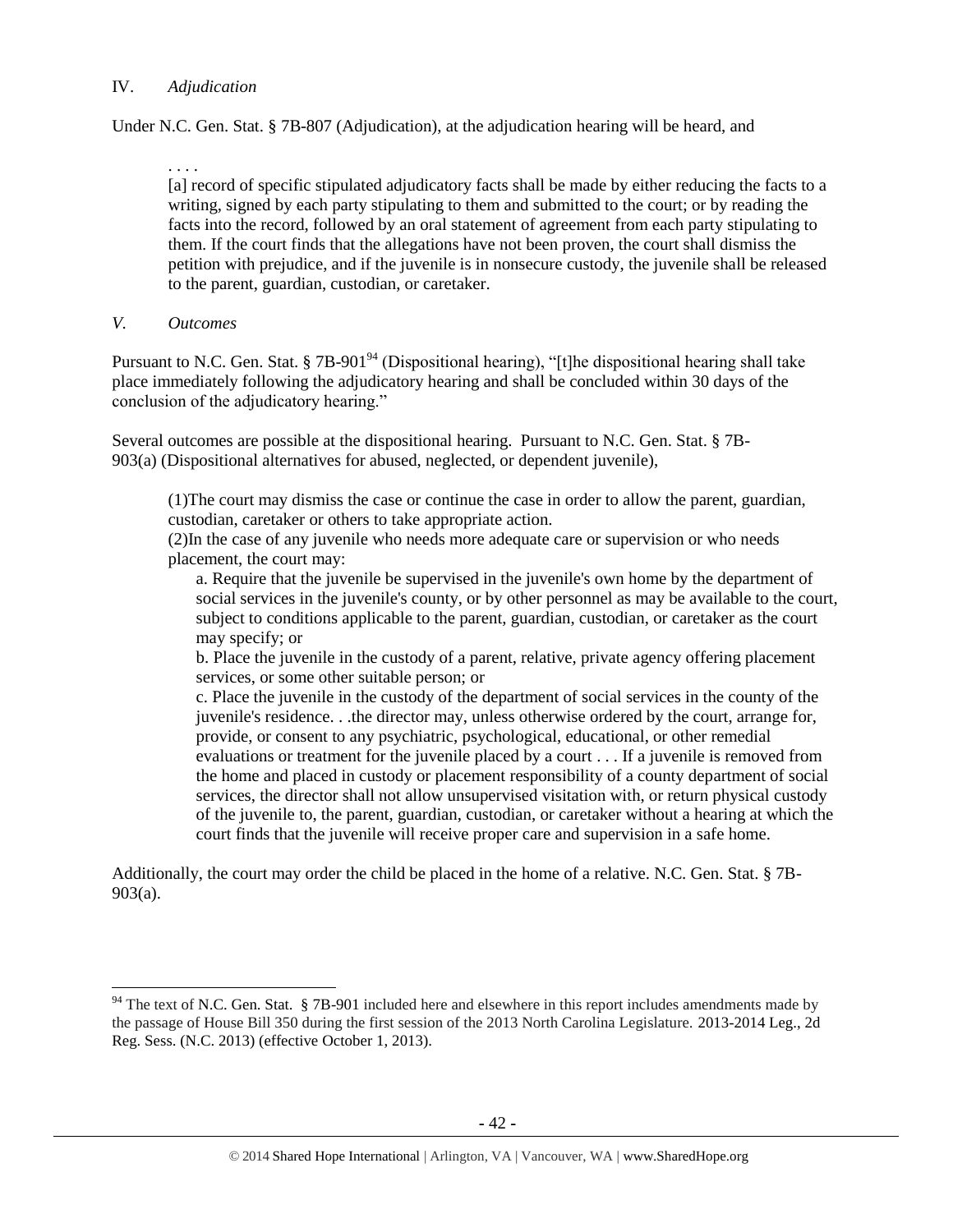Under N.C. Gen. Stat. § 7B-903(b),

When the court has found that a juvenile has suffered physical abuse and that the individual responsible for the abuse has a history of violent behavior against people, the court shall consider the opinion of the mental health professional who performed an evaluation under G.S. 7B-503(b) before returning the juvenile to the custody of that individual.

# **Child Identified as Undisciplined**

Pursuant to N.C. Gen. Stat. § 7B-1501(27) (Definitions), a domestic minor sex trafficking victim may also be treated as an "undisciplined juvenile," which is defined as

a. A juvenile who, while less than 16 years of age but at least 6 years of age, is unlawfully absent from school; or is regularly disobedient to and beyond the disciplinary control of the juvenile's parent, guardian, or custodian; or is regularly found in places where it is unlawful for a juvenile to be; or has run away from home for a period of more than 24 hours; or

b. A juvenile who is 16 or 17 years of age and who is regularly disobedient to and beyond the disciplinary control of the juvenile's parent, guardian, or custodian; or is regularly found in places where it is unlawful for a juvenile to be; or has run away from home for a period of more than 24 hours.

# *I. Initial Custody*

 $\overline{\phantom{a}}$ 

a. Authority for initial custody

Under N.C. Gen. Stat. § 7B-1900(2) (Taking a juvenile into temporary custody), "A juvenile may be taken into temporary custody without a court order . . . [b]y a law enforcement officer or a juvenile court counselor if there are reasonable grounds to believe that the juvenile is an undisciplined juvenile."

Additionally, a minor suspected of engaging in prostitution will be taken into custody as an undisciplined juvenile pursuant to N.C. Gen. Stat. § 14-204 (Prostitution) which states,

(c) Notwithstanding any other provision of this section, if it is determined, after a reasonable detention for investigative purposes, that a person suspected of or charged with a violation of this section is a minor, that person shall be immune from prosecution under this section and instead shall be taken into temporary protective custody as an undisciplined juvenile pursuant to Article 19 of Chapter 7B of the General Statutes. Pursuant to the provisions of G.S.  $7B-301<sup>95</sup>$  [Duty to report abuse, neglect, dependency, or death due to maltreatment], a law enforcement officer who takes a minor into custody under this section shall immediately report an allegation of a violation of G.S. 14-43.11 [Human trafficking] and G.S. 14-43.13 [Sexual servitude] to the director of the department of social services in the county where the minor resides or is found, as appropriate, which shall commence an initial investigation into child abuse or child neglect within 24 hours pursuant to G.S. 7B-301 [Duty to report abuse, neglect, dependency, or death due to maltreatment] and G.S. 7B-302 [Assessment by director].

<sup>&</sup>lt;sup>95</sup> The text of N.C. Gen. Stat. § 7B-301 included here and elsewhere in this report includes amendments made by the passage of House Bill 149 during the first session of the 2013 North Carolina Legislature. 2013-2014 Leg., 2d Reg. Sess. (N.C. 2013) (effective October 1, 2013).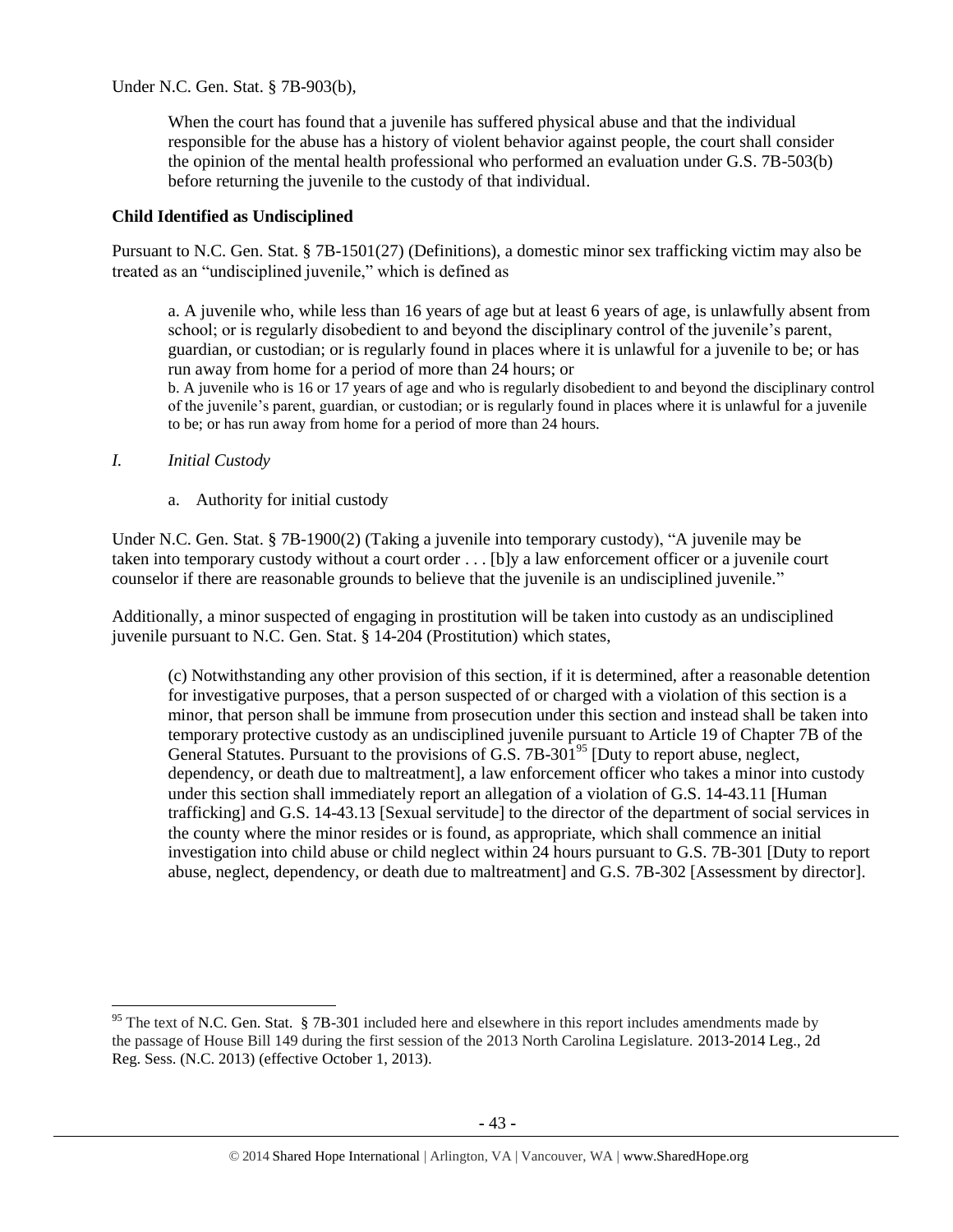b. Placement

Pursuant to N.C. Gen. Stat. § 7B-1905(a) (Place of secure or nonsecure custody), a child may be placed in nonsecure custody in the following locations:

- (1) A licensed foster home or a home otherwise authorized by law to provide such care;
- (2) A facility operated by a department of social services; or
- (3) Any other home or facility approved by the court and designated in the order.

N.C. Gen. Stat. § 7B-1903 (Criteria for secure or nonsecure custody) lays out the considerations when deciding whether a child should be placed in nonsecure custody, which include

(1) The juvenile is a runaway and consents to nonsecure custody; or

(2) The juvenile meets one or more of the criteria for secure custody, but the court finds it in the best interests of the juvenile that the juvenile be placed in a nonsecure placement.

Secured custody should be considered if the following exists, pursuant to N.C. Gen. Stat. § 7B-1905(b):

. . . .

(6) There is reasonable cause to believe the juvenile should be detained for the juvenile's own protection because the juvenile has recently suffered or attempted self-inflicted physical injury. In such case, the juvenile must have been refused admission by one appropriate hospital, and the period of secure custody is limited to 24 hours to determine the need for inpatient hospitalization. If the juvenile is placed in secure custody, the juvenile shall receive continuous supervision and a physician shall be notified immediately.

(7) The juvenile is alleged to be undisciplined by virtue of the juvenile's being a runaway and is inappropriate for nonsecure custody placement or refuses nonsecure custody, and the court finds that the juvenile needs secure custody for up to 24 hours, excluding Saturdays, Sundays, and State holidays, to evaluate the juvenile's need for medical or psychiatric treatment or to facilitate reunion with the juvenile's parents, guardian, or custodian.

(8) The juvenile is alleged to be undisciplined and has willfully failed to appear in court after proper notice; the juvenile shall be brought to court as soon as possible and in no event should be held more than 24 hours, excluding Saturdays, Sundays, and State holidays.

## *II. Process Following Initial Custody*

N.C. Gen. Stat. § 7B-1901(a) (Duties of person taking juvenile into temporary custody) requires that

(a) A person who takes a juvenile into custody without a court order under G.S. 7B-1900(1) or (2) shall proceed as follows:

(1) Notify the juvenile's parent, guardian, or custodian that the juvenile has been taken into temporary custody and advise the parent, guardian, or custodian of the right to be present with the juvenile until a determination is made as to the need for secure or nonsecure custody. Failure to notify the parent, guardian, or custodian that the juvenile is in custody shall not be grounds for release of the juvenile.

(2) Release the juvenile to the juvenile's parent, guardian, or custodian if the person having the juvenile in temporary custody decides that continued custody is unnecessary. In the case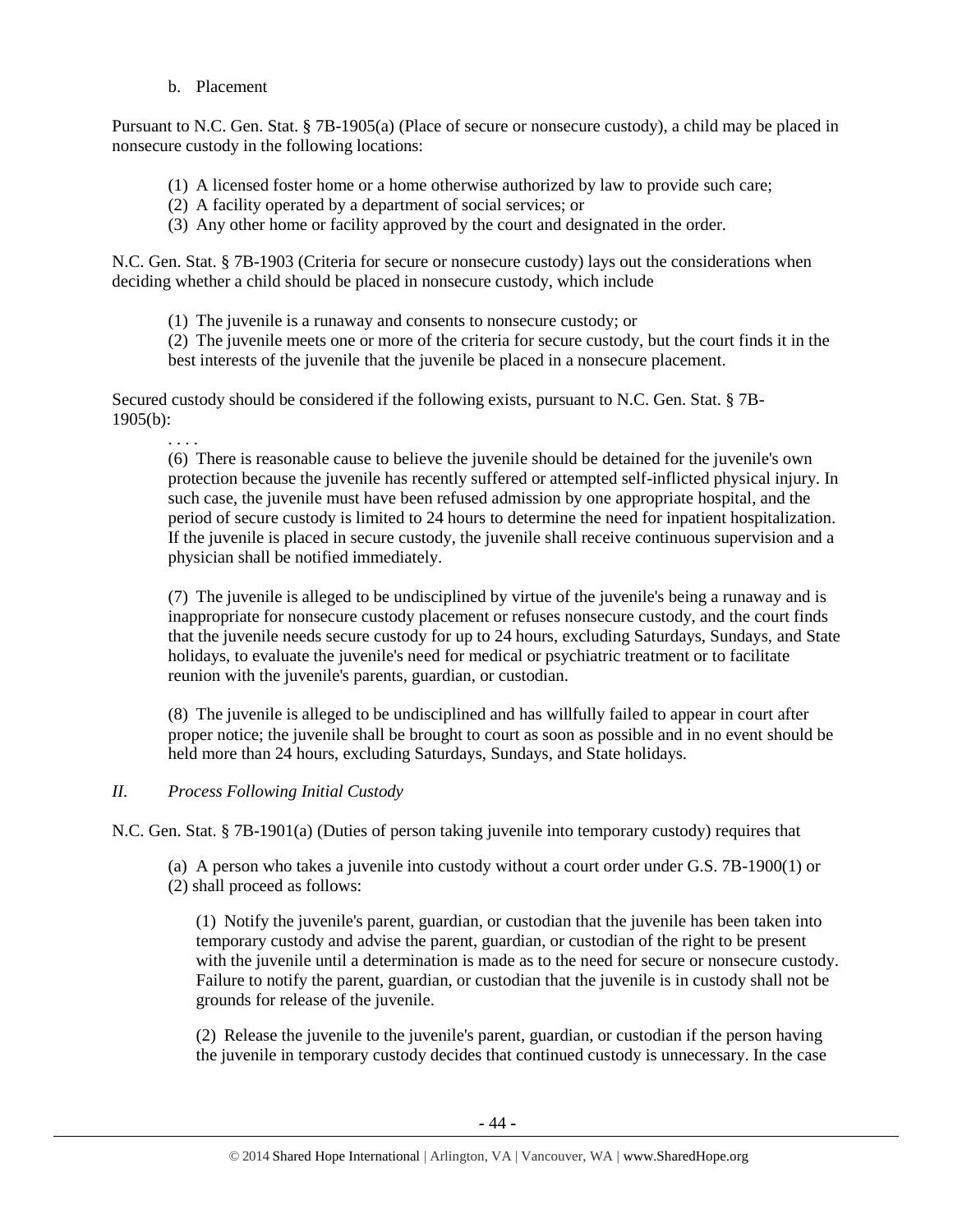of a juvenile unlawfully absent from school, if continued custody is unnecessary, the person having temporary custody may deliver the juvenile to the juvenile's school or, if the local city or county government and the local school board adopt a policy, to a place in the local school administrative unit.

(3) If the juvenile is not released, request that a petition be drawn. . . .

Timing of the hearing is established by N.C. Gen. Stat. § 7B-1901(b), which states that a child may not be held for more than 12 hours without a hearing or court order, unless the date of custody falls on a weekend or holiday. In that case, the child may not be held for more than 24 hours..

Additionally, under to N.C. Gen. Stat. § 7B-1906(a) (Secure or nonsecure custody hearings), if a child is held pursuant to a secure custody order, the child is entitled to a hearing within 5 days. If a child is held under a nonsecure order, the child is entitled to a hearing within 7 days. N.C. Gen. Stat. § 7B-1906(a).

Further, pursuant to N.C. Gen. Stat. § 7B-1906(b),

. . . .

As long as the juvenile remains in secure or nonsecure custody, further hearings to determine the need for continued secure custody shall be held at intervals of no more than 10 calendar days. A subsequent hearing on continued nonsecure custody shall be held within seven business days, excluding Saturdays, Sundays, and legal holidays when the courthouse is closed for transactions, of the initial hearing required in subsection (a) of this section and hearings thereafter shall be held at intervals of no more than 30 calendar days.

# *III. Placement Process Pending Adjudication/Investigation*

Pursuant to N.C. Gen. Stat. § 7B-1905(a) (Place of secure or nonsecure custody), a child may be placed in nonsecure custody in the following locations:

- (1) A licensed foster home or a home otherwise authorized by law to provide such care;
- (2) A facility operated by a department of social services; or
- (3) Any other home or facility approved by the court and designated in the order.

N.C. Gen. Stat. § 7B-1903 (Criteria for secure or nonsecure custody) lays out the considerations when deciding whether a child should be placed in nonsecure custody, which include

(1) The juvenile is a runaway and consents to nonsecure custody; or

(2) The juvenile meets one or more of the criteria for secure custody, but the court finds it in the best interests of the juvenile that the juvenile be placed in a nonsecure placement.

Secured custody should be considered if the following exists, pursuant to N.C. Gen. Stat. § 7B-1905(b):

(6) There is reasonable cause to believe the juvenile should be detained for the juvenile's own protection because the juvenile has recently suffered or attempted self-inflicted physical injury. In such case, the juvenile must have been refused admission by one appropriate hospital, and the period of secure custody is limited to 24 hours to determine the need for inpatient hospitalization. If the juvenile is placed in secure custody, the juvenile shall receive continuous supervision and a physician shall be notified immediately.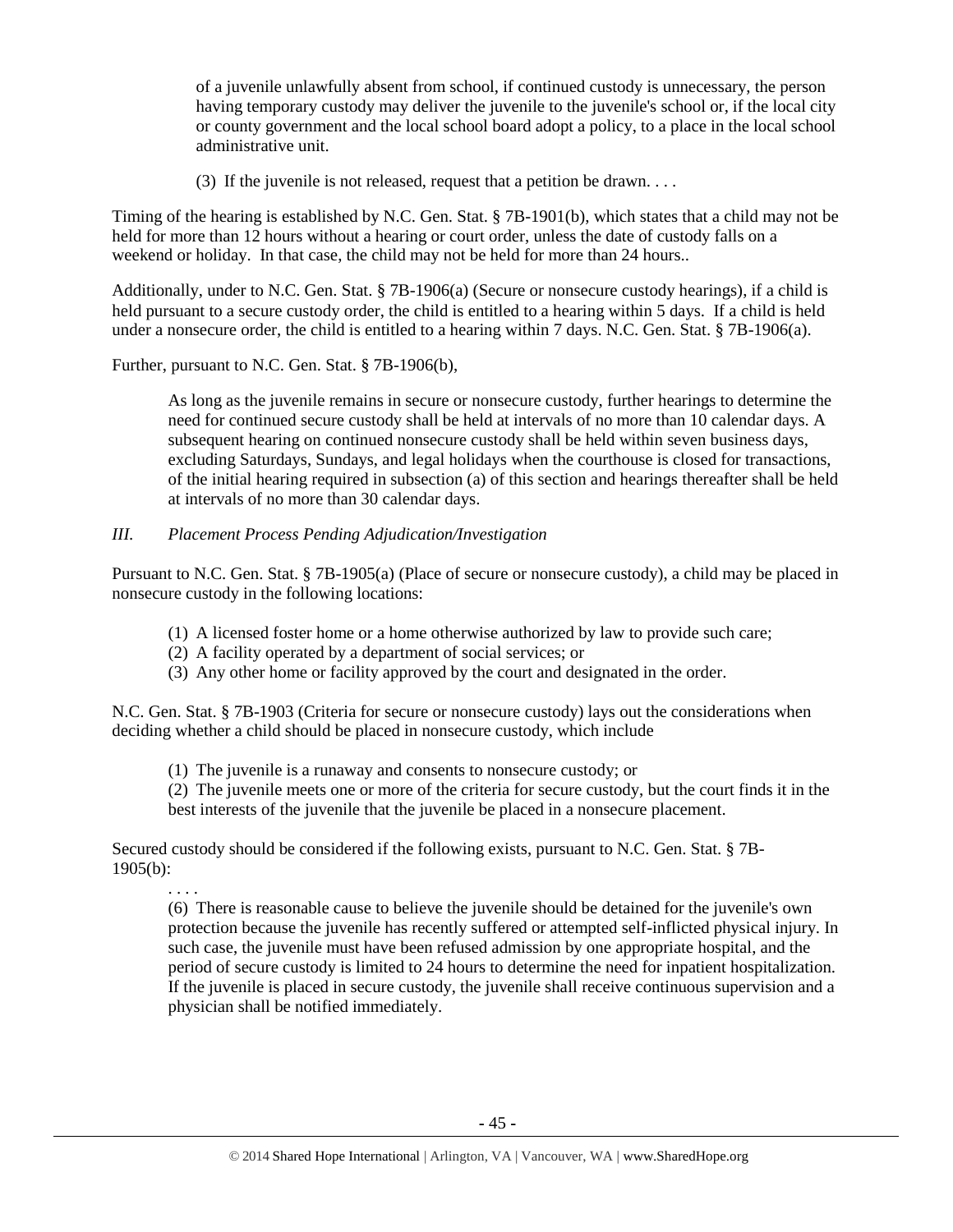(7) The juvenile is alleged to be undisciplined by virtue of the juvenile's being a runaway and is inappropriate for nonsecure custody placement or refuses nonsecure custody, and the court finds that the juvenile needs secure custody for up to 24 hours, excluding Saturdays, Sundays, and State holidays, to evaluate the juvenile's need for medical or psychiatric treatment or to facilitate reunion with the juvenile's parents, guardian, or custodian.

(8) The juvenile is alleged to be undisciplined and has willfully failed to appear in court after proper notice; the juvenile shall be brought to court as soon as possible and in no event should be held more than 24 hours, excluding Saturdays, Sundays, and State holidays.

# *IV. Adjudication or Referral to Alternate Process*

An adjudication hearing must, "be held within a reasonable time." N.C. Gen. Stat § 7B-2403 (Adjudicatory hearing). At the adjudication hearing, if the court finds that the allegation are proven, the court must issue a written order; if the court finds the allegations are not proven, the court must dismiss the petition. N.C. Gen. Stat. § 7B-2411 (Adjudication)

# *V. Outcomes*

N.C. Gen. Stat. § 7B-2503(1) (Dispositional alternatives for undisciplined juveniles) states that when a minor is classified as an "undisciplined juvenile," the minor may, among other dispositions, remain in his or her own home under supervision by the DSS, be placed "in the custody of a parent, guardian, custodian, relative, private agency offering placement services, or some other suitable person," or be placed "in the custody of a department of social services in the county of the juvenile's residence." Alternatively, the court may "[p]lace the juvenile under the protective supervision of a juvenile court counselor for a period of up to three months, with an extension of an additional three months in the discretion of the court." N.C. Gen. Stat. § 7B-2503(2).

# **Child Identified as Delinquent**

Commercially sexually exploited children could be taken into temporary custody for committing an offense related to their exploitation under North Carolina's laws and could be at risk of being placed in juvenile detention facilities. However, N.C. Gen. Stat. § 14-204 (Prostitution) makes children under 18 immune from prosecution for prostitution. With regard to the defendant's age, N.C. Gen. Stat. § 14-204 (Prostitution) states,

(c) Immunity From Prosecution for Minors. – Notwithstanding any other provision of this section, if it is determined, after a reasonable detention for investigative purposes, that a person suspected of or charged with a violation of this section is a minor, that person shall be immune from prosecution under this section and instead shall be taken into temporary protective custody as an undisciplined juvenile pursuant to Article 19 of Chapter 7B of the General Statutes. Pursuant to the provisions of G.S. 7B-301, a law enforcement officer who takes a minor into custody under this section shall immediately report an allegation of a violation of G.S. 14-43.11 and G.S. 14-43.13 to the director of the department of social services in the county where the minor resides or is found, as appropriate, which shall commence an initial investigation into child abuse or child neglect within 24 hours pursuant to G.S. 7B-301 and G.S. 7B-302.

# **Child Tried as an Adult**

Additionally juvenile sex trafficking victims and commercially sexually exploited children are at risk of being tried as an adult for crimes committed as part of their exploitation. Pursuant to N.C. Gen. Stat. § 7B-1604, in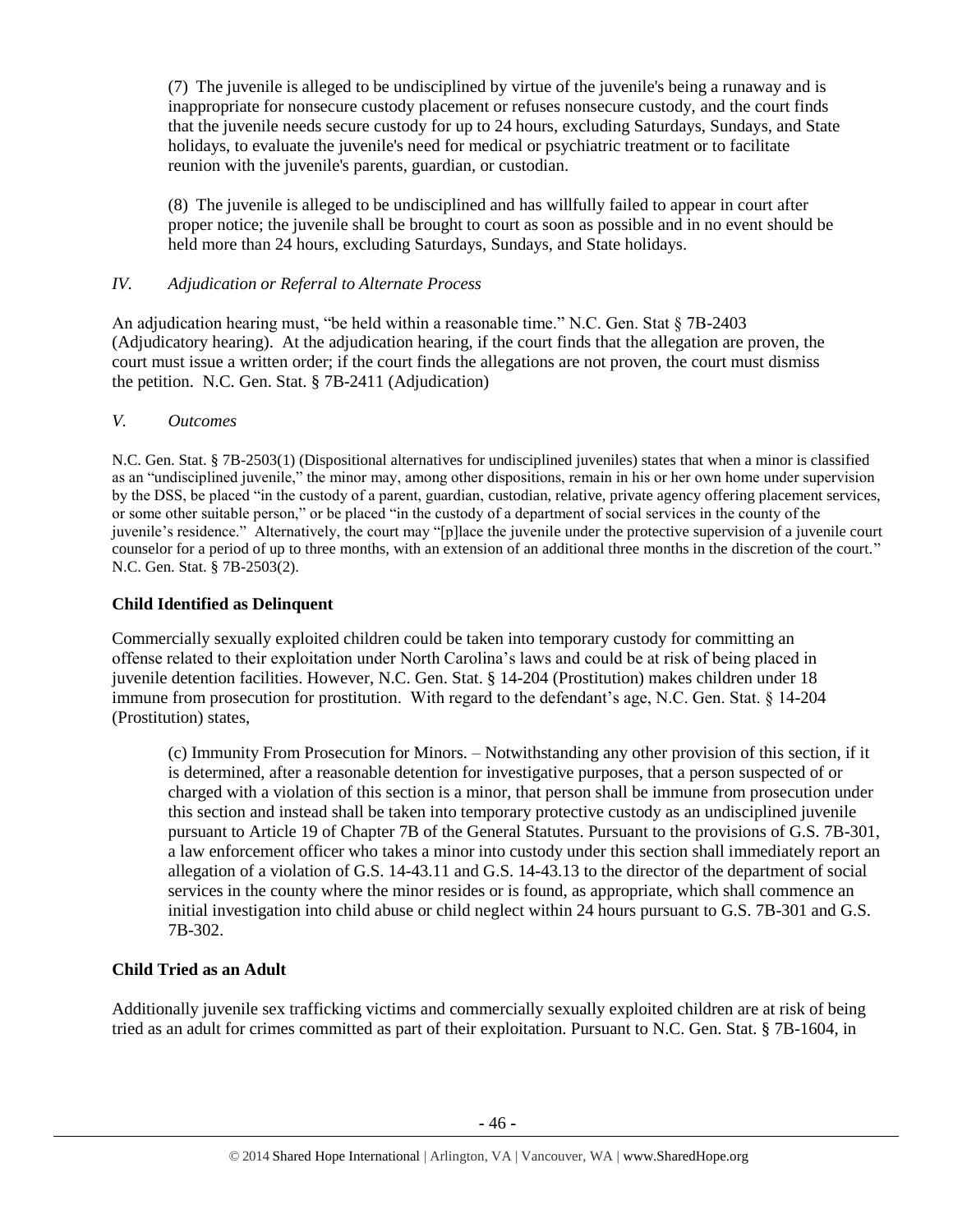North Carolina, all juveniles over 16 who commit any crimes are tried as adults. N.C. Gen. Stat. § 7B-1604 states,

(a) Any juvenile, including a juvenile who is under the jurisdiction of the court, who commits a criminal offense on or after the juvenile's sixteenth birthday is subject to prosecution as an adult. A juvenile who is emancipated shall be prosecuted as an adult for the commission of a criminal offense. (b) A juvenile who is transferred to and convicted in superior court shall be prosecuted as an adult for any criminal offense the juvenile commits after the superior court conviction.

However, N.C. Gen. Stat. § 14-204 (Prostitution) makes children under 18 immune from prosecution for prostitution. With regard to the defendant's age, N.C. Gen. Stat. § 14-204 (Prostitution) states,

(c) Immunity From Prosecution for Minors. – Notwithstanding any other provision of this section, if it is determined, after a reasonable detention for investigative purposes, that a person suspected of or charged with a violation of this section is a minor, that person shall be immune from prosecution under this section and instead shall be taken into temporary protective custody as an undisciplined juvenile pursuant to Article 19 of Chapter 7B of the General Statutes. Pursuant to the provisions of G.S. 7B-301, a law enforcement officer who takes a minor into custody under this section shall immediately report an allegation of a violation of G.S. 14-43.11 and G.S. 14-43.13 to the director of the department of social services in the county where the minor resides or is found, as appropriate, which shall commence an initial investigation into child abuse or child neglect within 24 hours pursuant to G.S. 7B-301 and G.S. 7B-302.

- 5.4.1 Recommendation: Establish specialized services and housing that are available to all victims of domestic minor sex trafficking, regardless of how they are initially identified.
- *5.5 Commercial sexual exploitation or sex trafficking is identified as a type of abuse and neglect within child protection statutes.*

Under N.C. Gen. Stat.  $§$  7B-101(1)<sup>96</sup> (Definitions),

(1) Abused juveniles.—Any juvenile less than 18 years of age whose parent, guardian, custodian, or caretaker:

a. Inflicts or allows to be inflicted upon the juvenile a serious physical injury by other than accidental means;

b. Creates or allows to be created a substantial risk of serious physical injury to the juvenile by other than accidental means;

. . .

d. Commits, permits, or encourages the commission of a violation of the following laws by, with, or upon the juvenile: first-degree rape, as provided in G.S. 14-27.2; rape of a child by an adult offender, as provided in G.S. 14-27.2A; second degree rape as provided in G.S. 14-27.3; firstdegree sexual offense, as provided in G.S. 14-27.4; sexual offense with a child by an adult offender, as provided in G.S. 14-27.4A; second degree sexual offense, as provided in G.S. 14-27.5; sexual act by a custodian, as provided in G.S. 14-27.7; unlawful sale, surrender, or purchase of a minor, as provided in G.S. 14-43.14 . . . preparation of obscene photographs, slides, or motion pictures of the juvenile, as provided in G.S. 14-190.5; employing or permitting the juvenile to assist in a violation of the obscenity laws as provided in G.S. 14-190.6; dissemination of obscene material to the juvenile as provided in G.S. 14-190.7 and G.S. 14-190.8; displaying or disseminating material

 $\overline{\phantom{a}}$ 

<sup>96</sup> *See supra* note [73.](#page-27-0)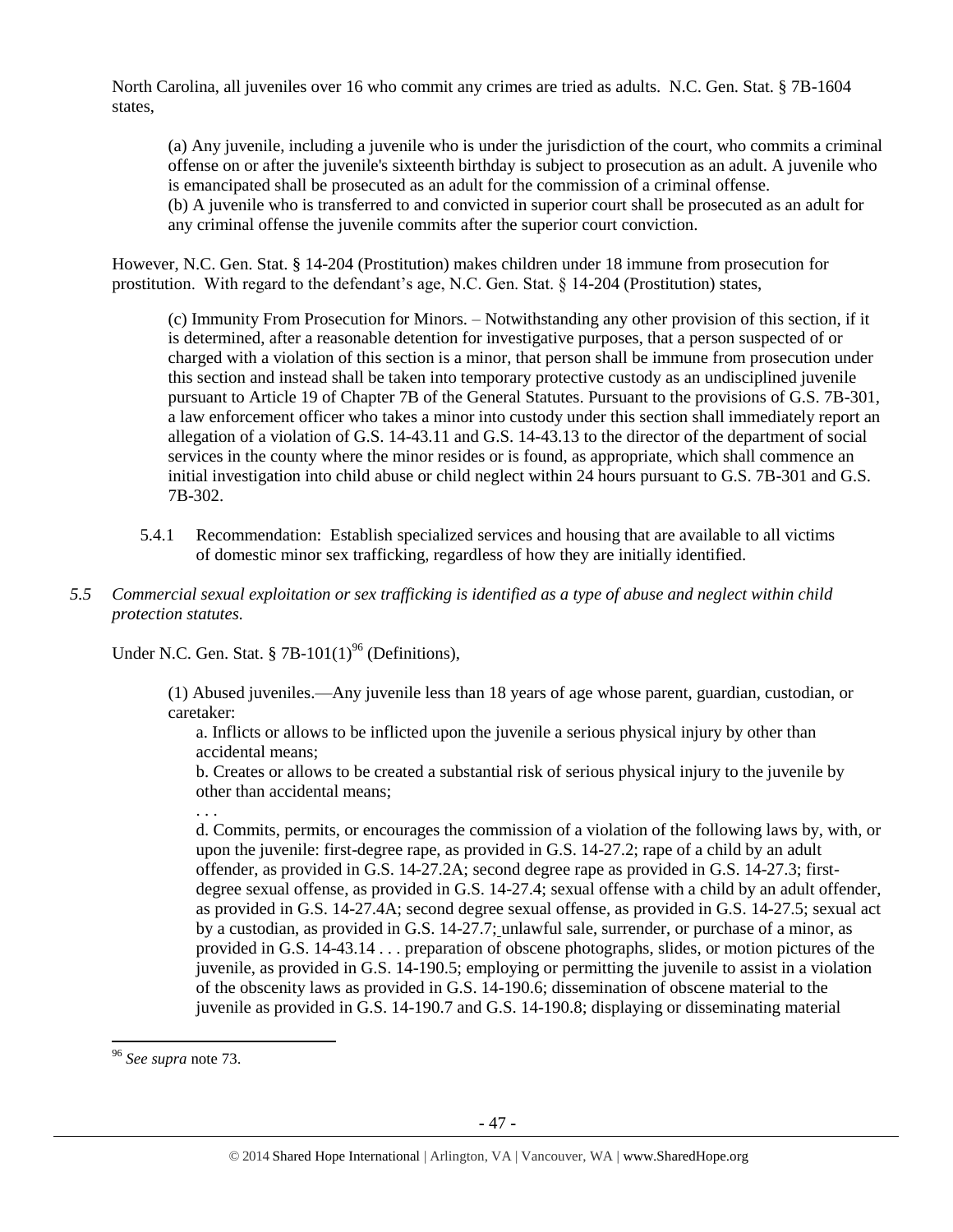harmful to the juvenile as provided in G.S. 14-190.14 and G.S. 14-190.15; first and second degree sexual exploitation of the juvenile as provided in G.S. 14-190.16 and G.S. 14-190.17; promoting the prostitution of the juvenile as provided in G.S. 14-205.3(b); and taking indecent liberties with the juvenile, as provided in G.S. 14-202.1;

e. Creates or allows to be created serious emotional damage to the juvenile; serious emotional damage is evidenced by a juvenile's severe anxiety, depression, withdrawal, or aggressive behavior toward himself or others;

f. Encourages, directs, or approves of delinquent acts involving moral turpitude committed by the juvenile; or

g. Commits or allows to be committed an offense under G.S. 14-43.11 [Human trafficking], G.S. 14-43.12 [Involuntary servitude], or G.S. 14-43.13 [Sexual servitude] against the child.

Pursuant to N.C. Gen. Stat. § 7B-101(15) (Definitions), a "neglected juvenile" is defined more generally as

[a] juvenile who does not receive proper care, supervision, or discipline from the juvenile's parent, guardian, custodian, or caretaker; or who has been abandoned; or who is not provided necessary medical care; . . . or who lives in an environment injurious to the juvenile's welfare; or who has been placed for care or adoption in violation of law. In determining whether a juvenile is a neglected juvenile, it is relevant whether that juvenile lives in a home where another juvenile has died as a result of suspected abuse or neglect or lives in a home where another juvenile has been subjected to abuse or neglect by an adult who regularly lives in the home.

While the definition of "abused juveniles" does not reference N.C. Gen. Stat. § 14-43.11 (Human trafficking), or § 14-43.13 (Sexual servitude), it does refer to North Carolina's CSEC laws and sexual offense laws. Additionally, N.C. Gen. Stat. § 14-43.14(c) provides, "A minor whose parent, guardian, or custodian has sold or attempted to sell a minor in violation of  $[Article 10A]<sup>97</sup>$  is an abused juvenile as defined by G.S. 7B - 101(1). The court may place the minor in the custody of the Department of Social Services or with such other person as is in the best interest of the minor."

*5.6 The definition of "caregiver" (or similar term) in the child welfare statutes is broad enough to include a trafficker who has custody or control of a child in order to bring a trafficked child into the protection of child protective services.*

N.C. Gen. Stat. § 7B-101(8)<sup>98</sup> (Definitions) defines "custodian" as "[t]he person or agency that has been awarded legal custody of a juvenile by a court." N.C. Gen. Stat. § 7B-101(8).

- 5.6.1 Recommendation: Clarify that child protection laws reach traffickers by amending the definition of "custodian" to include a person who has physical custody or control over a child.
- *5.7 Crime victims' compensation is specifically available to a child victim of sex trafficking or commercial sexual exploitation of children (CSEC) without regard to ineligibility factors.*

A victim of domestic minor sex trafficking is an eligible claimant for Crime Victim's Compensation pursuant to N.C. Gen. Stat. § 15B-2(2)(a).<sup>99</sup> A "victim" is defined as "[a] person who suffers personal injury or death proximately caused by criminally injurious conduct" and a "claimant" is defined to include "a person who was

 $\overline{\phantom{a}}$ <sup>97</sup> The following offenses are included under Article 10A:  $\S$  14-43.11 (Human trafficking),  $\S$  14-43.12 (Involuntary servitude), § 14-43.13 (Sexual servitude), and § 14-43.14 (Unlawful sale, surrender, or purchase of a minor).

<sup>98</sup> *See supra* note [73.](#page-27-0)

<sup>99</sup> *See supra* note [84.](#page-35-0)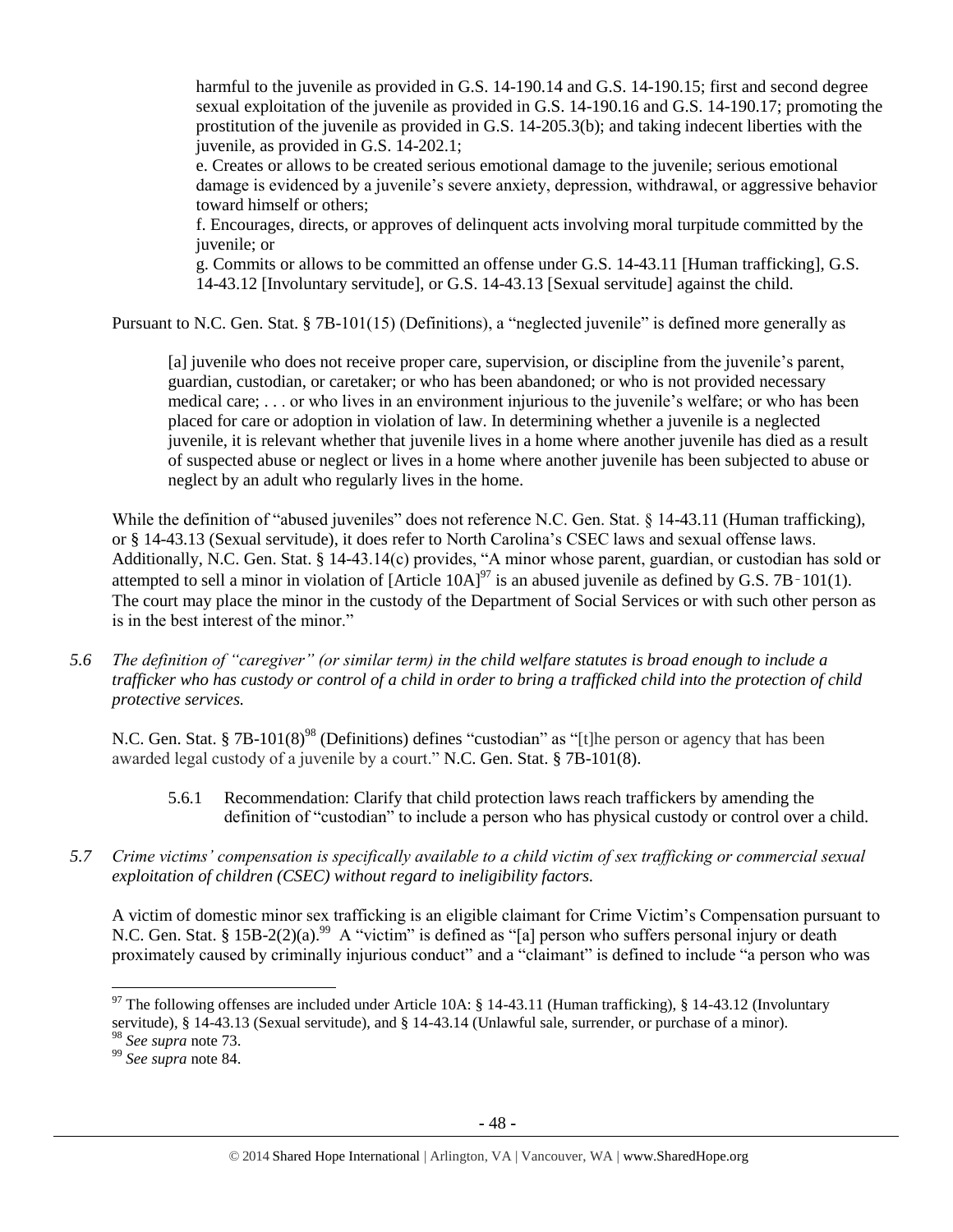convicted of a first offense under G.S. 14-204 [Prostitution] and whose participation in the offense was a result of having been a trafficking victim under G.S. 14-43.11 [Human trafficking] or G.S. 14-43.13 [Sexual servitude] or a victim of a severe form of trafficking under the federal Trafficking Victims Protection Act (22 U.S.C. § 7102(13). N.C. Gen. Stat. § 15B-2(13), (2)(e). "Criminally injurious conduct" is defined as including "[c]onduct that by its nature poses a substantial threat of personal injury or death, and is punishable by fine or imprisonment or death, or would be so punishable but for the fact that the person engaging in the conduct lacked the capacity to commit the crime under the laws of this State." N.C. Gen. Stat. § 15B-2(5). Since domestic minor sex trafficking encompasses "conduct that by its nature poses a substantial threat of personal injury or death," and the applicable crimes are punishable by imprisonment, a domestic minor sex trafficking victim falls under the definition of victim for the purposes of Crime Victim's Compensation. N.C. Gen. Stat. §  $15B-2(5)$ .

However, under N.C. Gen. Stat. § 15B-4(a) (Award of compensation), "Compensation shall only be paid for economic loss<sup>100</sup> and not for noneconomic detriment."

Even if domestic minor sex trafficking victims can recover funds, certain ineligibility factors and award reduction factors present special difficulties for domestic minor sex trafficking victims. For example, a claimant's application for an award under N.C. Gen. Stat. Chapter 15B (Crime Victims Compensation Act) can be denied if not filed "within two years after the date of the criminally injurious conduct that caused the injury or death for which the claimant seeks the award," where "[t]he criminally injurious conduct was not reported to a law enforcement officer or agency within 72 hours of its occurrence, and there was no good cause for the delay," or if "[t]he victim was participating in a felony at or about the time that the victim's injury occurred." N.C. Gen. Stat. § 15B-11(a)(1), (3), (6). An award may also be denied or reduced if it is found "that the claimant or victim, without good cause, has not fully cooperated with appropriate law enforcement agencies or in the prosecution of criminal cases with regard to the criminally injurious conduct that is the basis for the award." N.C. Gen. Stat. § 15B-11(c).

In addition, an award may be reduced if "[t]he victim was participating in a nontraffic misdemeanor at or about the time that the victim's injury occurred" or the victim "engaged in contributory misconduct." N.C. Gen. Stat. § 15B-11(b). Under subsection (b1), however, "The Commission or Director, whichever has the authority to decide a claim under G.S. 15B-10, shall exercise discretion in determining whether to deny a claim under subsection (b) of this section. In exercising discretion, the Commission or Director shall consider whether any proximate cause exists between the injury and the misdemeanor or contributory misconduct, when applicable. The Director or Commission shall deny claims upon a finding that there was contributory misconduct that is a proximate cause of becoming a victim. However, contributory misconduct that is not a proximate cause of becoming a victim shall not lead to an automatic denial of a claim."

5.7.1 Recommendation: Amend N.C. Gen. Stat. § 15B-11(a), (b) (Grounds for denial of claim or reduction of award) to establish exceptions for victims of domestic minor sex trafficking.

 $\overline{a}$ 

 $100$  Pursuant to N.C. Gen. Stat. § 15B-2(10), "economic loss" is defined as "[e]conomic detriment consisting only of allowable expense, work loss, replacement services loss, and household support loss. If criminally injurious conduct causes death, economic loss includes a dependent's economic loss and a dependent's replacement service loss. Noneconomic detriment is not economic loss, but economic loss may be caused by pain and suffering or physical impairment."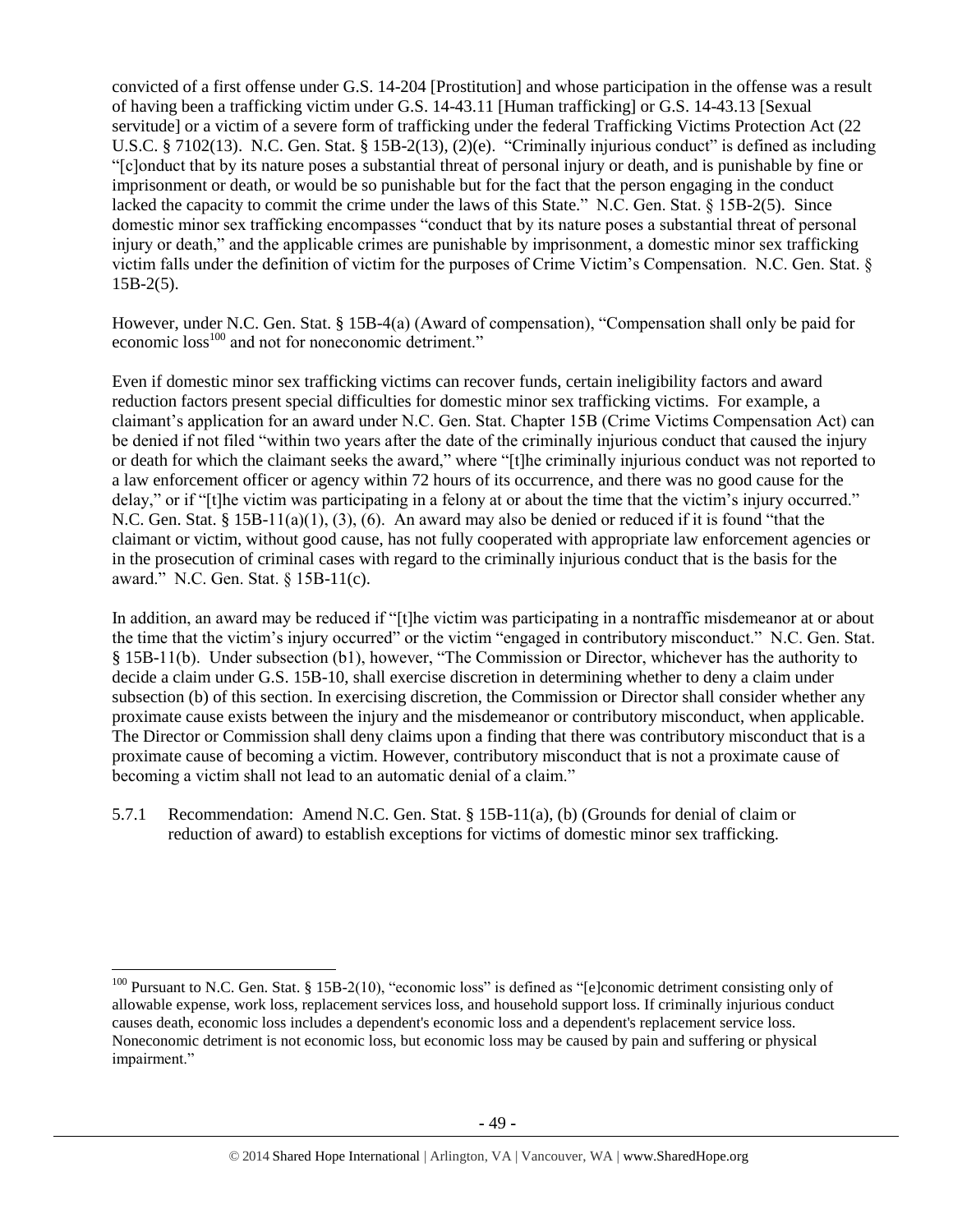# *5.8 Victim-friendly procedures and protections are provided in the trial process for minors under 18.*

In a trial for rape or sexual offenses<sup>101</sup> or attempts to commit either, "the trial judge may, during the taking of the testimony of the prosecutrix, exclude from the courtroom all persons except the officers of the court, the defendant and those engaged in the trial of the case." N.C. Gen. Stat. § 15-166.

Pursuant to N.C. Gen. Stat. § 8C-1, Rule 412 (Rape or sex offense cases; relevance of victim's past behavior), the use of reputation or opinion evidence of the past sexual behavior<sup>102</sup> of a victim of rape or a sexual offense is limited, and past sexual behavior of the victim is not to be considered during the prosecution unless certain circumstances apply. N.C. Gen. Stat. § 8C-1, Rule 412(b)-(d) states in part,

(b) Notwithstanding any other provision of law, the sexual behavior of the complainant is irrelevant to any issue in the prosecution unless such behavior:

(1) Was between the complainant and the defendant; or

(2) Is evidence of specific instances of sexual behavior offered for the purpose of showing that the act or acts charged were not committed by the defendant; or

(3) Is evidence of a pattern of sexual behavior so distinctive and so closely resembling the defendant's version of the alleged encounter with the complainant as to tend to prove that such complainant consented to the act or acts charged or behaved in such a manner as to lead the defendant reasonably to believe that the complainant consented; or

(4) Is evidence of sexual behavior offered as the basis of expert psychological or psychiatric opinion that the complainant fantasized or invented the act or acts charged.

(c) Sexual behavior otherwise admissible under this rule may not be proved by reputation or opinion. (d) Notwithstanding any other provision of law, unless and until the court determines that evidence of sexual behavior is relevant under subdivision (b), no reference to this behavior may be made in the presence of the jury and no evidence of this behavior may be introduced at any time during the trial of:

(1) A charge of rape or a lesser included offense of rape;

(2) A charge of a sex offense or a lesser included offense of a sex offense; or

(3) An offense being tried jointly with a charge of rape or a sex offense, or with a lesser included offense of rape or a sex offense.

. . . .

l

Witness remote testimony may be authorized for a child under 16 pursuant to N.C. Gen. Stat. § 15A-1225.1, which states in subsection (b), "In a criminal proceeding, a child witness who has been found competent to testify may testify, under oath or affirmation, other than in an open forum when the court determines: (1) That the child witness would suffer serious emotional distress, not by the open forum in general, but by testifying in the defendant's presence, and (2) That the child's ability to communicate with the trier of fact would be impaired." N.C. Gen. Stat. § 15A-1225.1(a)(1), (b). Additionally, while a judge may, upon motion of a party, exclude witnesses from the courtroom during a trial, "when a minor child is called as a witness the parent or guardian may be present while the child is testifying even though his parent or guardian is to be called subsequently." N.C. Gen. Stat. § 15A-1225.

<sup>&</sup>lt;sup>101</sup> "Sexual offenses" are not defined for the purpose of this statute. However, presumably it applies to N.C. Chapter 14, Article 7A (Rape and other sex offenses), which does not include N.C. Gen. Stat. § 14-43.11 (Human trafficking), § 14-43.13 (Sexual servitude), § 14-190.16 (First degree sexual exploitation of a minor), § 14-190.17 (Second degree sexual exploitation of a minor), or § 14-190.17A (Third degree sexual exploitation of a minor). <sup>102</sup> "As used in this rule, the term 'sexual behavior' means sexual activity of the complainant other than the sexual

act which is at issue in the indictment on trial." N.C. Gen. Stat. § 8C-1, Rule 412(a).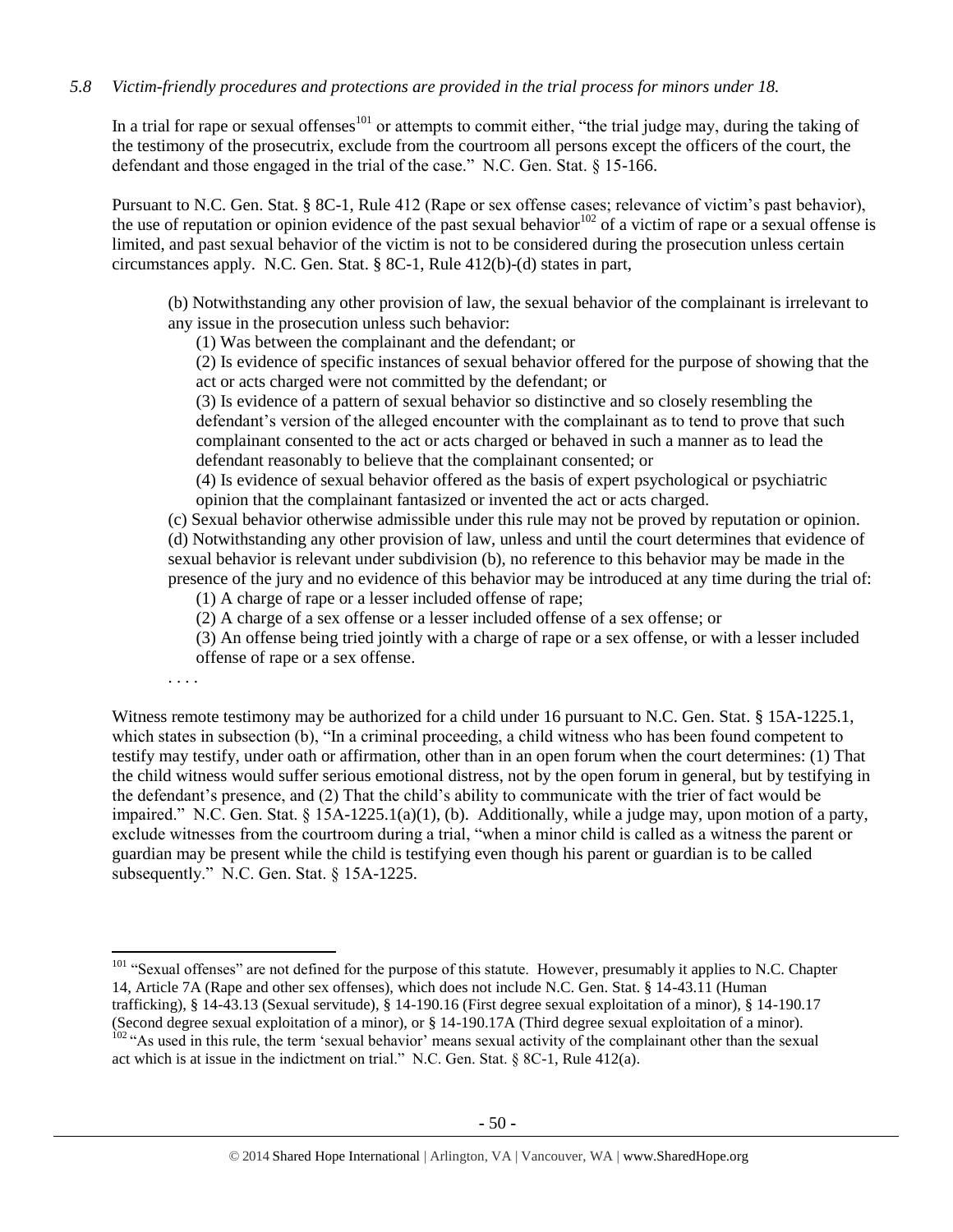5.8.1 Recommendation: Amend N.C. Gen. Stat. § 8C-1, Rule 412(d) to clarify the inclusion of N.C. Gen. Stat. § 14-43.11 (Human trafficking), § 14-205.1 (Solicitation of prostitution), § 14-205.2 (Patronizing a prostitute), § 14-205.3 (Promoting prostitution) and § 14-43.13 (Sexual servitude) as "sex offenses" for which reputation or opinion evidence of past sexual behavior for victim witnesses is inadmissible in trials.

*5.9 Expungement or sealing of juvenile delinquency records resulting from arrests or adjudications for prostitution-related offenses committed as a result of, or in the course of, the commercial sexual exploitation of a minor is available within a reasonable time after turning 18.*

Victims of human trafficking may file a petition to have their record expunged of prostitution convictions. Pursuant to N.C. Gen. Stat. § 15A-145.6(b)<sup>103</sup> (Expunctions for certain defendants convicted of prostitution) a person who has been convicted of a prostitution offense<sup>104</sup> may file a petition for expunction of the offense in the court the person was convicted provided that

(1) The person has not previously been convicted of any violent felony or violent misdemeanor under the laws of the United States or the laws of this State or any other state.

(2) The person satisfies any one of the following criteria:

a. The person's participation in the prostitution offense was a result of having been a trafficking victim under G.S. 14–43.11 (human trafficking) or G.S. 14–43.13 (sexual servitude) or a victim of a severe form of trafficking under the federal Trafficking Victims Protection Act (22 U.S.C. § 7102(13).

b. The person has no prior convictions for a prostitution offense and at least three years have passed since the date of conviction or the completion of any active sentence, period of probation, and post-release supervision, whichever occurs later.

Pursuant to N.C. Gen. Stat. § 15A-145.6(f) (Expunctions for certain defendants convicted of prostitution), the court shall order the criminal record of the victim be expunged if the court finds all of the following after a hearing:

(1) The criteria set out in subsection (b) of this section are satisfied.

 $\overline{a}$ 

(2) The petitioner has remained of good moral character and has been free of conviction of any felony or misdemeanor, other than a traffic violation, since the date of conviction of the prostitution offense in question.

(3) The petitioner has no outstanding warrants or pending criminal cases.

(4) The petitioner has no outstanding restitution orders or civil judgments representing amounts ordered for restitution entered against the petitioner.

(5) The search of the confidential records of expunctions conducted by the Administrative Office of the Courts shows that the petitioner has not been previously granted an expunction, other than an expunction for a prostitution offense.

Additionally, N.C. Gen. Stat. § 15A-1415(b) (Grounds for appropriate relief which may be asserted by defendant after verdict; limitation as to time) states that a victim convicted of prostitution may assert a motion for relief within 10 days after entry of judgment when,

 $103$  The text of N.C. Gen. Stat. § 15A-145.6 included here and elsewhere in this report includes amendments made by the passage of Senate Bill 683 during the first session of the 2013 North Carolina Legislature. 2013-2014 Leg., 2d Reg. Sess. (N.C. 2013) (effective October 1, 2013).

<sup>&</sup>lt;sup>104</sup> "Prostitution offense" is defined as "[a] conviction for (i) violation of G.S. 14–204 [Prostitution] [Repealed] or (ii) engaging in prostitution in violation of G.S.14–204(7) for an offense that occurred prior to October 1, 2013."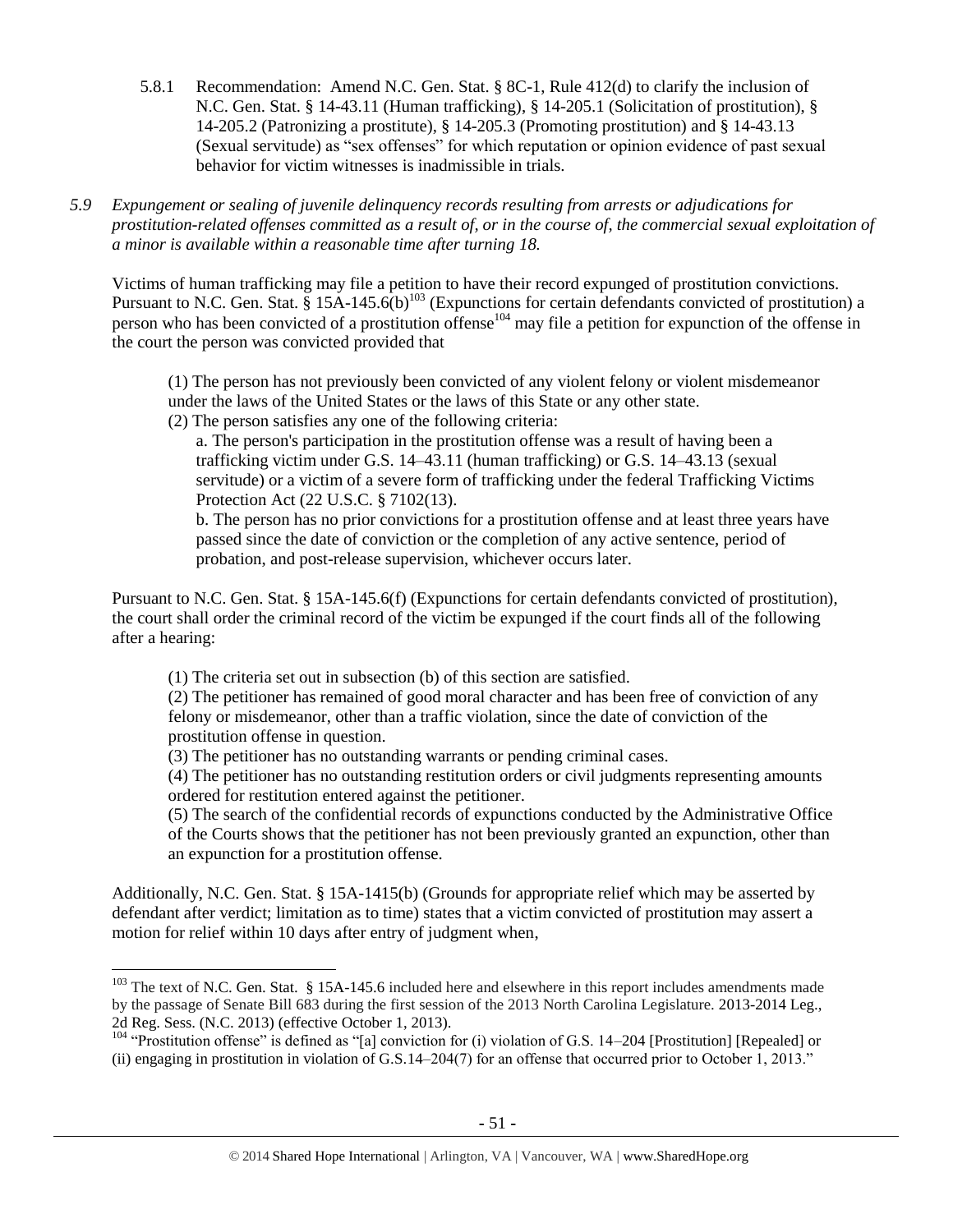The defendant was convicted of a first offense of prostitution under G.S. 14–204, and the court did not discharge the defendant and dismiss the charge pursuant to G.S. 14–204(b); the defendant's participation in the offense was a result of having been a victim of human trafficking under G.S. 14–43.11, sexual servitude under G.S. 14–43.13, or the federal Trafficking Victims Protection Act (22 U.S.C. § 7102(13)); and the defendant seeks to have the conviction vacated.

Finally, N.C. Gen. Stat. § 15A-1416.1<sup>105</sup> (Motion by the defendant to vacate prostitution convictions for sex trafficking victim) states that

(a) A motion for appropriate relief seeking to vacate a conviction for prostitution based on the grounds set out in G.S.  $15A-1415(b)(10)$  shall be filed in the court where the conviction occurred. The motion may be filed at any time following the entry of a verdict or finding of guilty under G.S. 14–204 [Prostitution]. Any motion for appropriate relief filed under this section shall state why the facts giving rise to this motion were not presented to the trial court and shall be made with due diligence after the defendant has ceased to be a victim of such trafficking or has sought services for victims of such offenses, subject to reasonable concerns for the safety of the defendant, family members of the defendant, or other victims of such trafficking that may be jeopardized by the bringing of such motion or for other reasons consistent with the purpose of this section. Reasonable notice of the motion shall be served upon the State.

(b) The court may grant the motion if, in the discretion of the court, the violation was a result of the defendant having been a victim of human trafficking or sexual servitude. Evidence of such may include any of the following documents listed in subdivisions (1) through (3) of this subsection; alternatively, the court may consider such other evidence as it deems of sufficient credibility and probative value in determining whether the defendant is a trafficking victim:

(1) Certified records of federal or State court proceedings which demonstrate that the defendant was a victim of a person charged with an offense under G.S. 14–43.11 [Human trafficking], G.S. 14–43.13 [Sexual servitude], or under 22 U.S.C. Chapter 78 [Trafficking victims protection act].

(2) Certified records of "approval notices" or "enforcement certifications" generated from federal immigration proceedings available to such victims.

(3) A sworn statement from a trained professional staff of a victim services organization, an attorney, a member of the clergy, or a medical or other professional from whom the defendant has sought assistance in addressing the trauma associated with being trafficked.

Additionally, younger minors adjudicated delinquent face a shorter waiting period for expungement of juvenile records under N.C. Gen. Stat. § 7B-3200 (Expunction of records of juveniles alleged or adjudicated delinquent and undisciplined) which states,

(a) Any person who has attained the age of 18 years may file a petition in the court where the person was adjudicated undisciplined for expunction of all records of that adjudication.

(b) Any person who has attained the age of 18 years may file a petition in the court where the person was adjudicated delinquent for expunction of all records of that adjudication provided:

(1) The offense for which the person was adjudicated would have been a crime other than a Class A, B1, B2, C, D, or E felony if committed by an adult.

 $\overline{\phantom{a}}$ 

 $105$  The text of N.C. Gen. Stat. § 15A-1416.1 included here and elsewhere in this report includes amendments made by the passage of Senate Bill 683 during the first session of the 2013 North Carolina Legislature. 2013-2014 Leg., 2d Reg. Sess. (N.C. 2013) (effective October 1, 2013).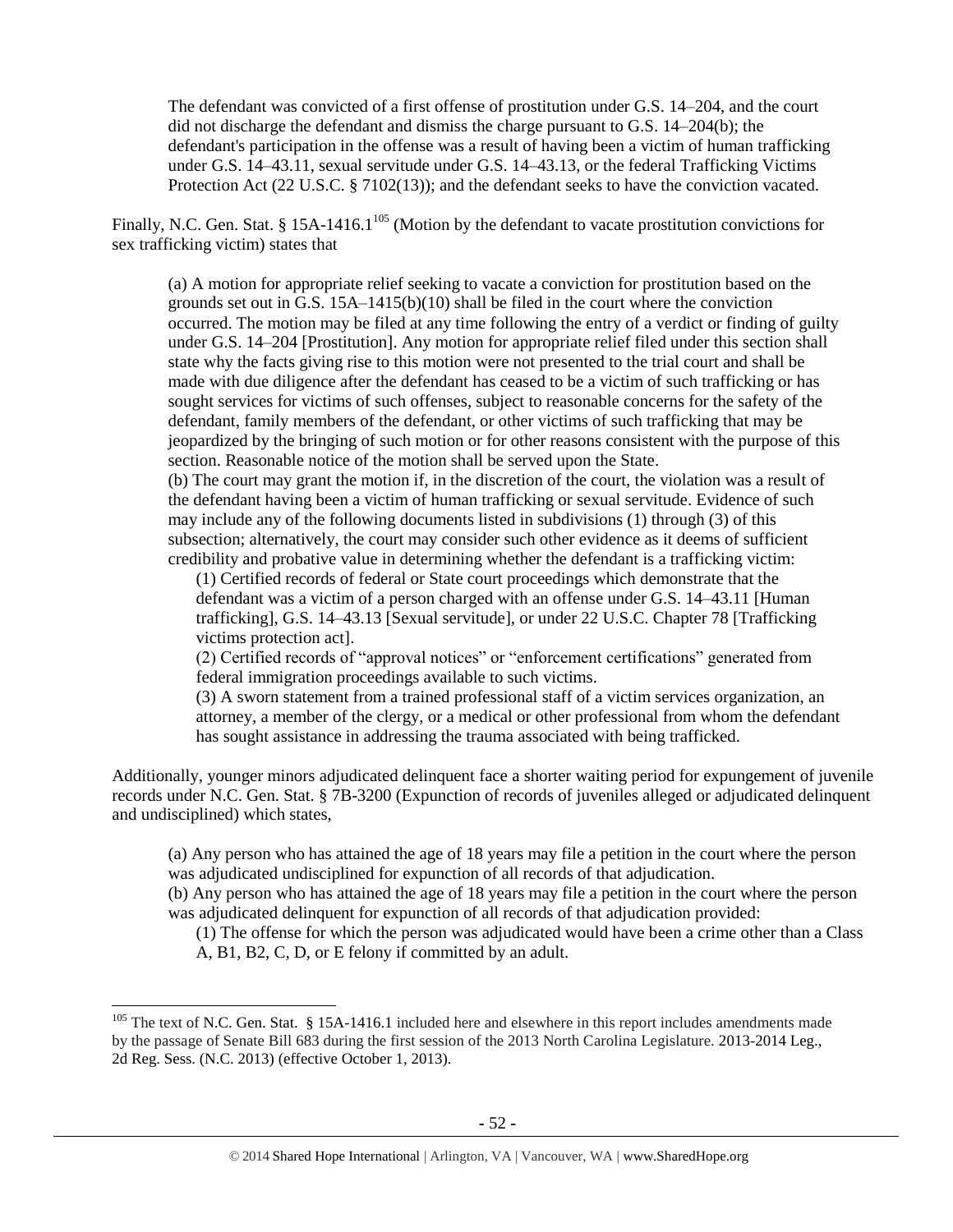(2) At least 18 months have elapsed since the person was released from juvenile court jurisdiction, and the person has not subsequently been adjudicated delinquent or convicted as an adult of any felony or misdemeanor other than a traffic violation under the laws of the United States or the laws of this State or any other state.

Records relating to an adjudication for an offense that would be a Class A, B1, B2, C, D, or E felony if committed by an adult shall not be expunged.

. . . .

*5.10 Victim restitution and civil remedies for victims of domestic minor sex trafficking or commercial sexual exploitation of children (CSEC) are authorized by law.* 

Domestic minor sex trafficking victims are entitled to mandatory restitution. N.C. Gen. Stat. § 14-43.20(a) (Mandatory restitution; victim services; forfeiture) defines "victim" as a "person subject to the practices set forth in G.S. 14-43.11 [Human trafficking], 14-43.12 [Involuntary servitude], or 14-43.13 [Sexual servitude]." N.C. Gen. Stat. § 14-43.20(b) provides that

Restitution for a victim is mandatory under this Article. At a minimum, the court shall order restitution in an amount equal to the value of the victim's labor as guaranteed under the Minimum Wage Law and overtime provisions of the Fair Labor Standards Act (FLSA). In addition, the judge may order any other amount of loss identified, including the gross income or value to the defendant of the victim's labor or services.

Additionally, a court must consider restitution following any conviction. Pursuant to N.C. Gen. Stat. § 15A-1340.34(a) (Restitution generally), "When sentencing a defendant convicted of a criminal offense, the court shall determine whether the defendant shall be ordered to make restitution to any victim of the offense in question. For purposes of this Article, the term 'victim' means a person directly and proximately harmed as a result of the defendant's commission of the criminal offense."

Subsection (b) states, "If the defendant is being sentenced for an offense for which the victim is entitled to restitution under Article 46 of this Chapter, the court shall, in addition to any penalty authorized by law, require that the defendant make restitution to the victim or the victim's estate for any injuries or damages arising directly and proximately out of the offense committed by the defendant." N.C. Gen. Stat. § 15A-834 (Restitution), which is in Article 46, states, "A victim has the right to receive restitution as ordered by the court pursuant to Article 81C of Chapter 15A of the General Statutes."

Pursuant to N.C. Gen. Stat. § 15A-830(a)(7) (Definitions–Crime Victims' Rights Act), a "victim" is defined to include, among others:

A person against whom there is probable cause to believe one of the following crimes was committed: a. A Class A, B1, B2, C, D, or E felony.<sup>106</sup>

b. A Class F felony if it is a violation of one of the following: . . . 14-43.11 [Human trafficking, where the victim is not a minor];  $14-190.17$  [Second degree sexual exploitation of a minor]; ...

. . . . e. A Class I felony if it is a violation of . . . 14-190.17A [Third degree sexual exploitation of a minor].

f. An attempt of any of the felonies listed in this subdivision if the attempted felony is punishable as a felony.

 $\overline{\phantom{a}}$ 

. . . .

<sup>106</sup> *See supra* not[e 83.](#page-34-0)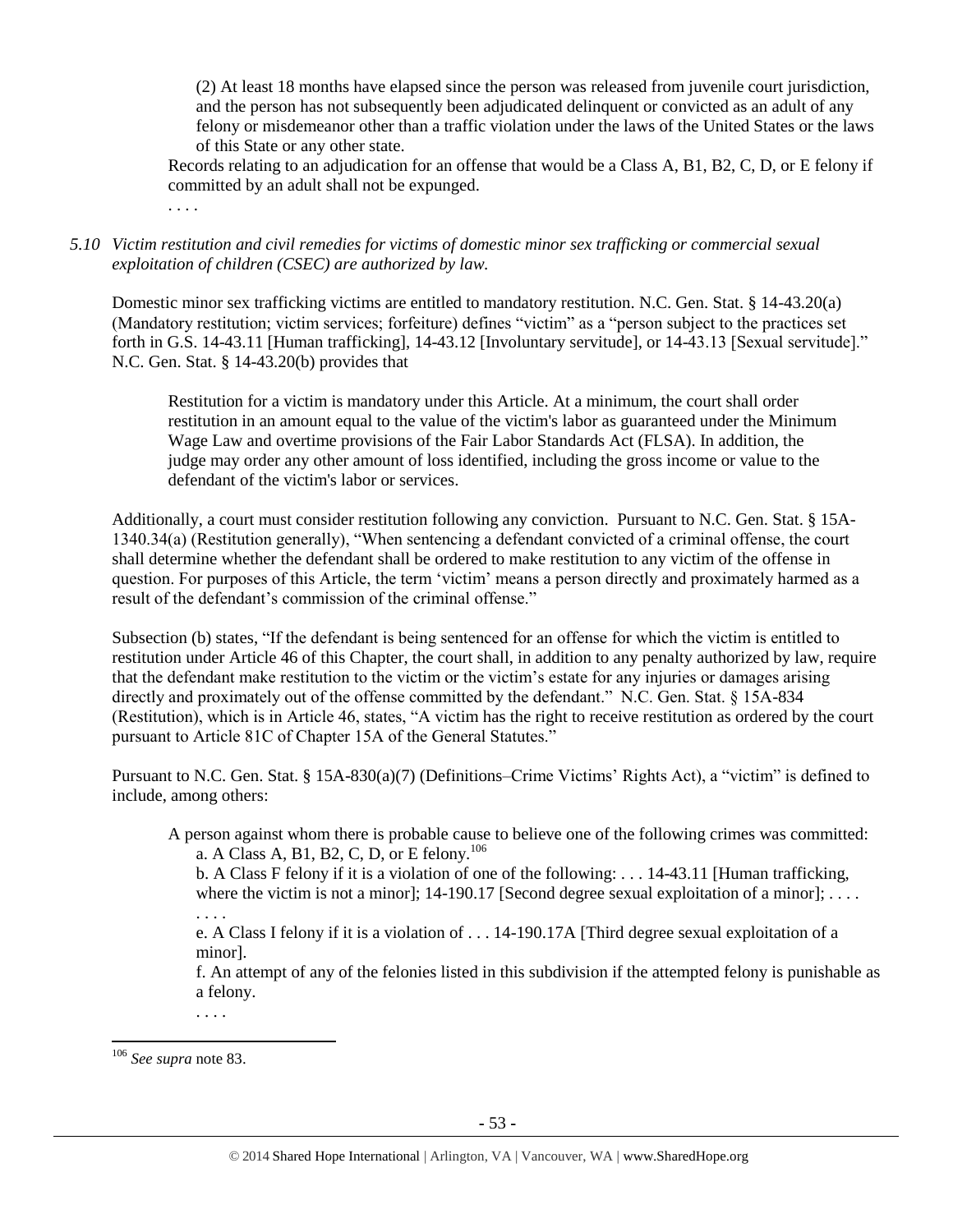Pursuant to N.C. Gen. Stat. § 15A-1340.35(a)(1) (Basis for restitution), "In determining the amount of restitution, the court shall consider," among other things, "(1) In the case of an offense resulting in bodily injury to a victim: a. The cost of necessary medical and related professional services and devices or equipment relating to physical, psychiatric, and psychological care required by the victim; b. The cost of necessary physical and occupational therapy and rehabilitation required by the victim; and c. Income lost by the victim as a result of the offense."

In addition, domestic minor sex trafficking victims may be able to pursue civil remedies under the Crime Victims Financial Recovery Assistance Act, codified at N.C. Gen. Stat. Chapter 15B Article 2. N.C. Gen. Stat. § 15B-30 (Declaration of policy and purpose) recognizes that "[n]o person who commits a crime should thereafter gain monetary profit as the result of committing the crime." N.C. Gen. Stat. § 15B-34 (Civil action to recover profits or funds; responsibilities of the Commission), codified in The Crime Victims Financial Recovery Assistance Act, authorizes a victim of a crime for which the offender was convicted, and certain other specified "eligible person[s]," to bring a civil action against the offender "for damages arising out of the offense for which the offender was convicted," subject to a three year statute of limitations. N.C. Gen. Stat. §§ 15B-30(1), 15B-34(a).

Furthermore, a trafficker may be required to pay damages due to a civil suit under the civil racketeering statute. A defendant is liable for triple damages under N.C. Gen. Stat. § 75D-8(c) (Available RICO civil remedies), which states,

Any innocent person who is injured or damaged in his business or property by reason of any violation of G.S. 75D-4 involving a pattern of racketeering activity shall have a cause of action for three times the actual damages sustained and reasonable attorneys [sic] fees. For purposes of this [provision], "pattern of racketeering activity" shall require that at least one act of racketeering activity be an act of racketeering activity other than (i) an act indictable under 18 U.S.C. § 1341 or U.S.C. § 1343, or (ii) an act which is an offense involving fraud in the sale of securities. . . . . . . .

Additionally, any injured person has "a right or claim to forfeited property or to the proceeds derived therefrom superior to any right or claim the State has in the same property or proceeds" so long as the injured person "intervene[s] in the forfeiture proceeding prior to its final disposition." N.C. Gen. Stat. § 75D-8(d).

*5.11 Statutes of limitations for civil and criminal actions for child sex trafficking or commercial sexual exploitation of children (CSEC) offenses are eliminated or lengthened sufficiently to allow prosecutors and victims a realistic opportunity to pursue criminal action and legal remedies.*

North Carolina does not have any statute of limitations for felony prosecutions.<sup>107</sup> Under N.C. Gen. Stat. § 1-52 (Three years), the following actions are included in the list of those with a 3-year limitation: "(5) For criminal conversation, or for any other injury to the person or rights of another, not arising on contract and not hereafter enumerated. . . . (19) For assault, battery, or false imprisonment." Subsection (16) states, however, "Unless otherwise provided by statute, for personal injury or physical damage to claimant's property, the cause of action, except in causes of actions referred to in G.S. 1-15(c), shall not accrue until bodily harm to the claimant or physical damage to his property becomes apparent or ought reasonably to have become apparent to the claimant, whichever event first occurs. Provided that no cause of action shall accrue more than 10 years from the last act or omission of the defendant giving rise to the cause of action." N.C. Gen. Stat. § 1-52(16). Pursuant

l

<sup>&</sup>lt;sup>107</sup> State v. Hardin, 75 (N.C. Ct. App. 1973) ("In North Carolina, there is no statute of limitations barring the prosecution of a felony.")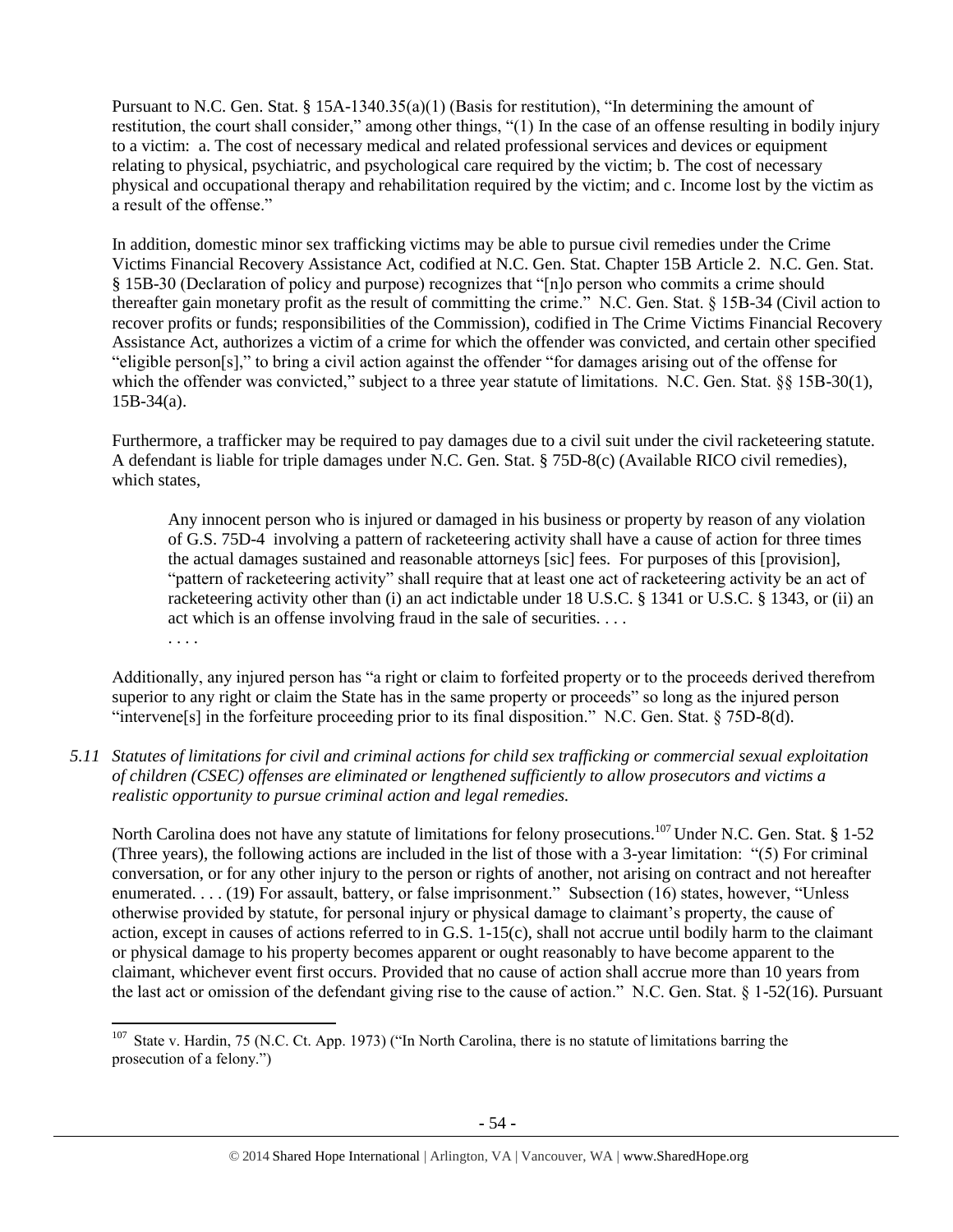to N.C. Gen. Stat. § 1-56 (All other actions, 10 years), "An action for relief not otherwise limited by this subchapter may not be commenced more than 10 years after the cause of action has accrued."

However, pursuant to N.C. Gen. Stat. §1-15.1(a) (Statutes of limitation and repose for civil actions seeking to recover damages arising out of a criminal act),

Notwithstanding any other provision of law, if a defendant is convicted of a criminal offense and is ordered by the court to pay restitution or restitution is imposed as a condition of probation, special probation, work release, or parole, then all applicable statutes of limitation and statutes of repose, except as established herein, are tolled for the period set forth in this subsection for purposes of any civil action brought by an aggrieved party against that defendant for damages arising out of the offense for which the defendant was convicted. Any statute of limitation or repose applicable in the civil action shall be tolled from the time of entry of the court order

(1) Requiring that restitution be made,

(2) Making restitution a condition of probation or special probation, or

(3) Recommending that restitution be made a condition of work release or parole, and until the defendant has paid in full the amount of restitution ordered or imposed. Except as provided in G.S. 15B-34, an action to recover damages arising out of the criminal offense shall not be commenced more than 10 years from the last act of the defendant giving rise to the cause of action.

Additionally, N.C. Gen. Stat. § 1-17(a) (Disabilities) states in part, "A person entitled to commence an action who is under a disability at the time the cause of action accrued may bring his or her action within the time limited in this Subchapter, after the disability is removed, except in an action for the recovery of real property, or to make an entry or defense founded on the title to real property, or to rents and services out of the real property, when the person must commence his or her action, or make the entry, within three years next after the removal of the disability, and at no time thereafter." Section (a) further states that "[f]or the purpose of this section" a person "within the age of 18 years" is considered to be "under a disability."

Civil actions brought under North Carolina's RICO statutes are subject to a five year statute of limitations, starting from the time that "the conduct in violation of a provision of this Chapter [RICO] terminates or the claim for relief accrues, whichever is later." N.C. Gen. Stat. § 75D-9 (Period of limitations as to civil proceedings under this chapter). However, "If a civil action is brought by the State for forfeiture or to prevent any violation of the Chapter, then the running of this period of limitations with respect to any innocent person's claim for relief which is based upon any matter complained of in such action by the State, shall be suspended during the pendency of the action by the State and for two years thereafter." N.C. Gen. Stat. § 75D-9.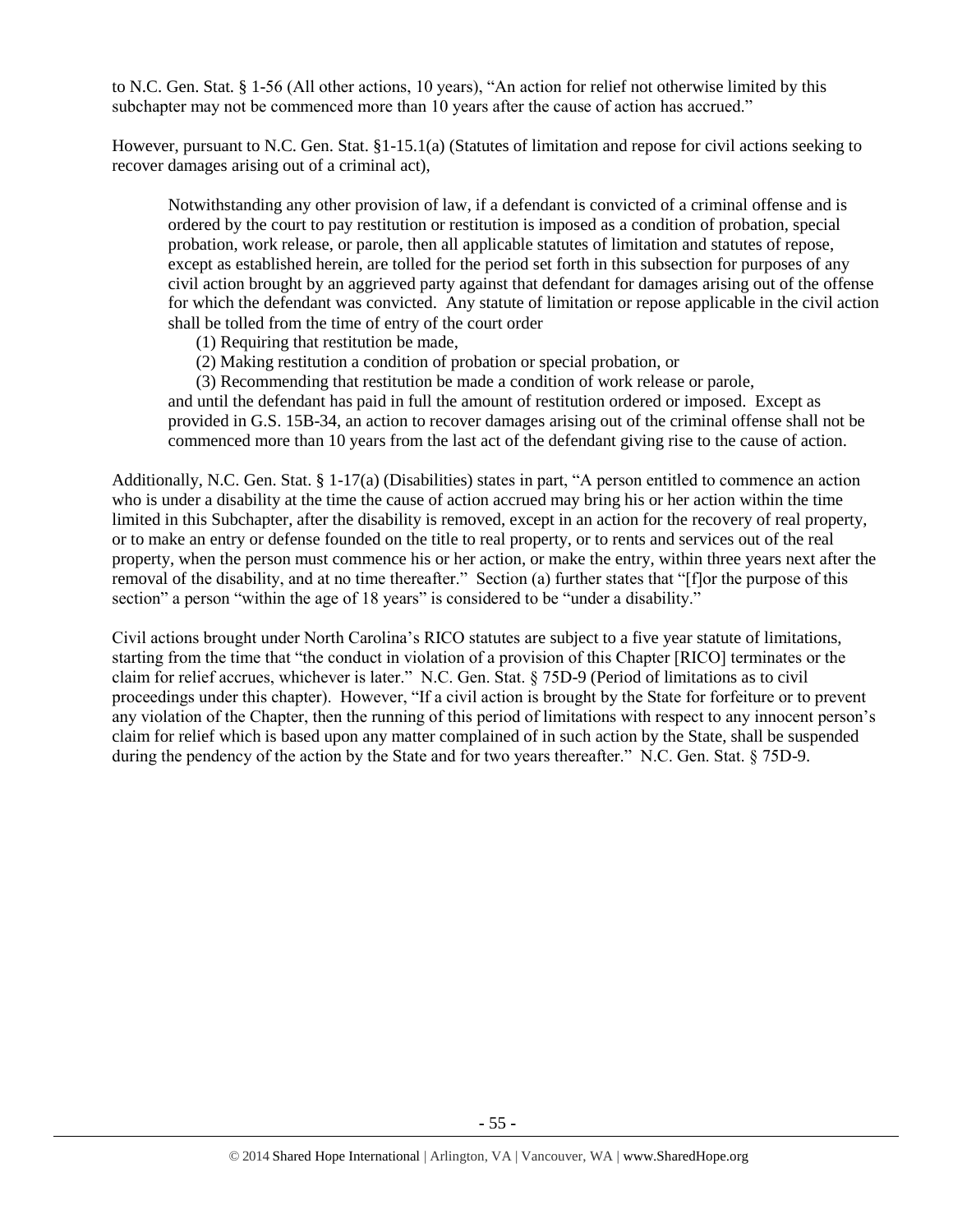#### FRAMEWORK ISSUE 6: CRIMINAL JUSTICE TOOLS FOR INVESTIGATION AND PROSECUTIONS

## *Legal Components:*

- *6.1 Training on human trafficking and domestic minor sex trafficking for law enforcement is statutorily mandated or authorized.*
- *6.2 Single party consent to audiotaping is permitted in law enforcement investigations.*
- *6.3 Wiretapping is an available tool to investigate domestic minor sex trafficking.*
- *6.4 Using a law enforcement decoy posing as a minor to investigate buying or selling of commercial sex acts is not a defense to soliciting, purchasing, or selling sex with a minor.*
- *6.5 Using the Internet to investigate buyers and traffickers is a permissible investigative technique.*
- *6.6 Law enforcement and child welfare agencies are mandated to promptly report missing and recovered children. \_\_\_\_\_\_\_\_\_\_\_\_\_\_\_\_\_\_\_\_\_\_\_\_\_\_\_\_\_\_\_\_\_\_\_\_\_\_\_\_\_\_\_\_\_\_\_\_\_\_\_\_\_\_\_\_\_\_\_\_\_\_\_\_\_\_\_\_\_\_\_\_\_\_\_\_\_\_\_\_\_\_\_\_\_\_\_\_\_\_\_\_\_\_*

## *Legal Analysis:*

 $\overline{a}$ 

*6.1 Training on human trafficking and domestic minor sex trafficking for law enforcement is statutorily mandated or authorized.*

Law enforcement training on human trafficking is authorized in North Carolina. Pursuant to 2007 Sess. Laws 547, sec.  $11$ ,<sup>108</sup> North Carolina law directs the North Carolina Justice Academy to

establish protocols suitable for the training of State and local law enforcement officers. The protocols shall be made available to all State and local law enforcement agencies so that the agencies may conduct training on:

(1) The phenomenon of human trafficking and State and federal laws on human trafficking. (2) How to recognize and identify victims of one or more of the practices set forth in G.S. 14-43.11 [Human trafficking], G.S. 14-43.12 [Involuntary servitude], or G.S. 14-43.13 [Sexual servitude]. (3) Methods for protecting trafficking victims and possible trafficking victims, and advising them of their rights.

(4) Procedures and techniques for handling specialized needs of victims who may face cultural, language, and other barriers that impede ability to request and obtain available services.

Nothing in this section shall be construed to require the North Carolina Justice Academy to conduct training of State or local law enforcement officers.

- 6.1.1 Recommendation: Enact a law mandating or authorizing training on human trafficking and domestic minor sex trafficking for State and local law enforcement officers.
- *6.2 Single party consent to audiotaping is permitted in law enforcement investigations.*

Single party consent to audiotaping is allowed in North Carolina. Under N.C. Gen. Stat. §15A-287(a) (Interception and disclosure of wire, oral, or electronic communications prohibited), the use of audiotaping and

 $108$  This provision is listed in the editor's notes to N.C. Gen. Stat. § 14-43.11, but does not appear to be codified in the North Carolina General Statutes. However, the North Carolina Justice Academy does appear to offer web-based training courses on human trafficking. North Carolina Justice Academy Online, Course Catalog, http://ncdoj.learn.com/learncenter.asp?id=178409&sessionid=3-E162BACE-AB3D-4118-94B5- E138E07B9CB2&page=4 (last visited Sept. 16, 2011).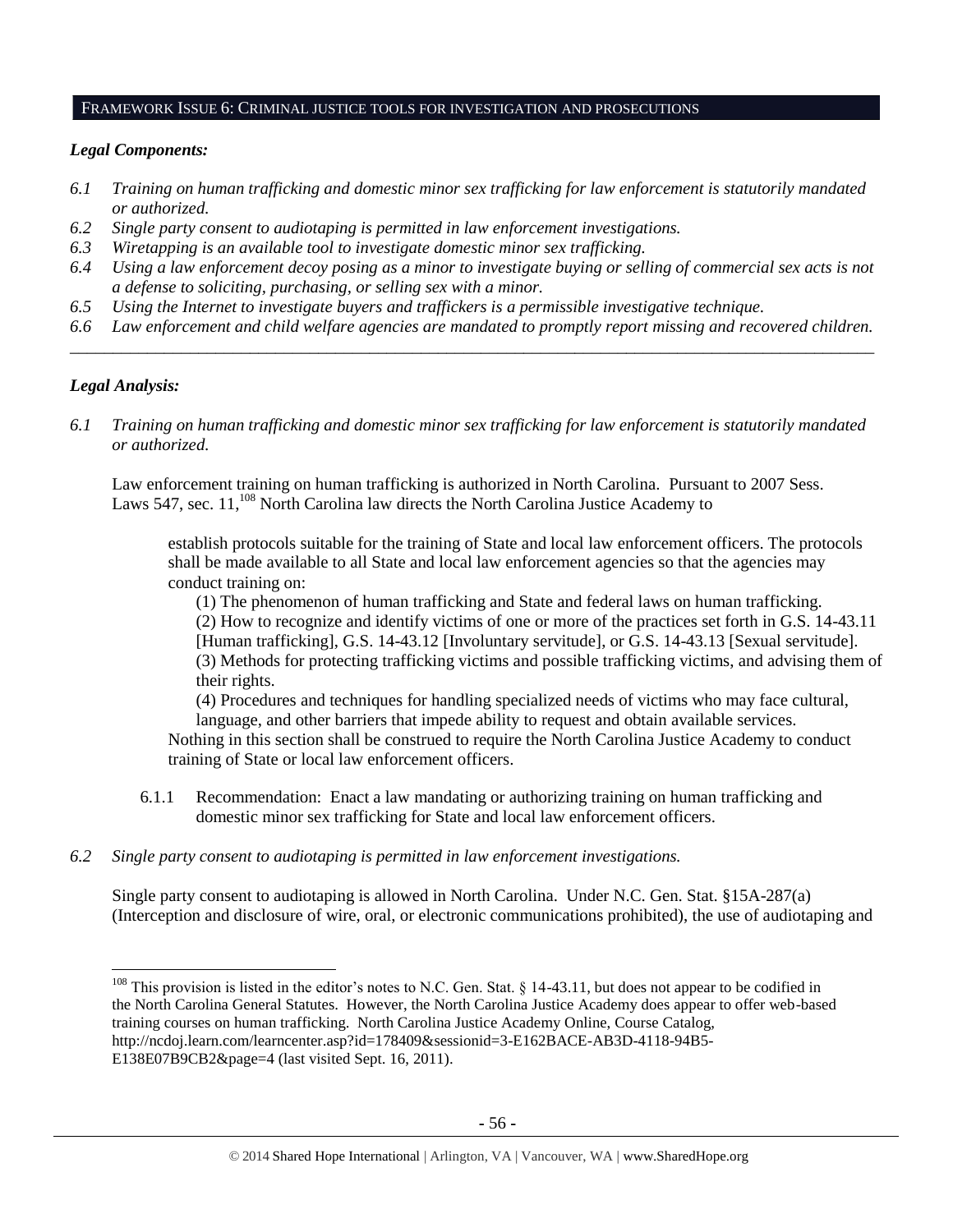other methods of intercepting an oral communication is only prohibited if occurring "without the consent of at least one party to the communication."

*6.3 Wiretapping is an available tool to investigate domestic minor sex trafficking.* 

Pursuant to N.C. Gen. Stat. §15A-290(c)(1)<sup>109</sup> (Offenses for which orders for electronic surveillance may be granted),

(c) Orders authorizing or approving the interception of wire, oral, or electronic communications may be granted, subject to the provisions of this Article and Chapter 119 of the United States Code, when the interception may provide, or has provided, evidence of any of the following offenses, or any conspiracy to commit these offenses, or when the interception may expedite the apprehension of persons indicted for the commission of these offenses:

(1) Any felony offense against a minor, including any violation of G.S. 14-27.7 (Intercourse and sexual offenses with certain victims; consent no defense), G.S. 14-41 (Abduction of children), G.S. 14-43.11 (Human trafficking), G.S. 14-43.12 (Involuntary servitude), G.S. 14-43.13 (Sexual servitude), G.S. 14-190.16 (First degree sexual exploitation of a minor), G.S. 14-190.17 (Second degree sexual exploitation of a minor), or G.S. 14-202.1 (Taking indecent liberties with children), G.S. 14-205.2(c) or (d) (Patronizing a prostitute who is a minor or a mentally disabled person), or G.S. 14-205.3(b) (Promoting prostitution of a minor or a mentally disabled person).

Violations of both N.C. Gen. Stat. § 14-43.11(b)<sup>110</sup> (Human trafficking) and N.C. Gen. Stat. § 14-43.13(b)<sup>111</sup> (Sexual servitude) are Class C felonies under N.C. Gen. Stat. § 15A-290 (Offenses for which orders for electronic surveillance may be granted) which authorize law enforcement to obtain an order for electronic surveillance in a domestic minor sex trafficking investigation.

In addition, "Orders authorizing or approving the interception of wire, oral, or electronic communications may be granted, subject to the provisions of this Article and Chapter 119 of the United States Code, when the interception may provide, or has provided, evidence of any offense that involves the commission of, or any conspiracy to commit, murder, kidnapping, hostage taking, robbery, extortion, bribery, rape, or any sexual offense, or when the interception may expedite the apprehension of persons indicted for the commission of these offenses." N.C. Gen. Stat. §15A-290(b).

If an emergency situation exists, N.C. Gen. Stat. § 15A-291(b) (Application for electronic surveillance order; judicial review panel) provides in part, "A judicial review panel is hereby authorized to grant orders valid throughout the State for the interception of wire, oral, or electronic communications. Applications for such orders may be made by the Attorney General or the Attorney General's designee. The Attorney General or the Attorney General's designee in applying for such orders, and a judicial review panel in granting such orders, shall comply with all procedural requirements of section 2518 of Chapter 119 of the United States Code. The Attorney General or the Attorney General's designee may make emergency applications as provided by section 2518 of Chapter 119 of the United States Code." Pursuant to 18 U.S.C. § 2518(7),

(7) Notwithstanding any other provision of this chapter, any investigative or law enforcement officer, specially designated by the Attorney General, the Deputy Attorney General, the Associate Attorney

 $\overline{a}$ 

 $109$  The text of N.C. Gen. Stat. § 15A-290 included here and elsewhere in this report includes amendments made by the passage of Senate Bill 683 during the first session of the 2013 North Carolina Legislature. 2013-2014 Leg., 2d Reg. Sess. (N.C. 2013) (effective October 1, 2013).

<sup>110</sup> *See supra* not[e 2.](#page-0-0)

<sup>111</sup> *See supra* not[e 3.](#page-1-0)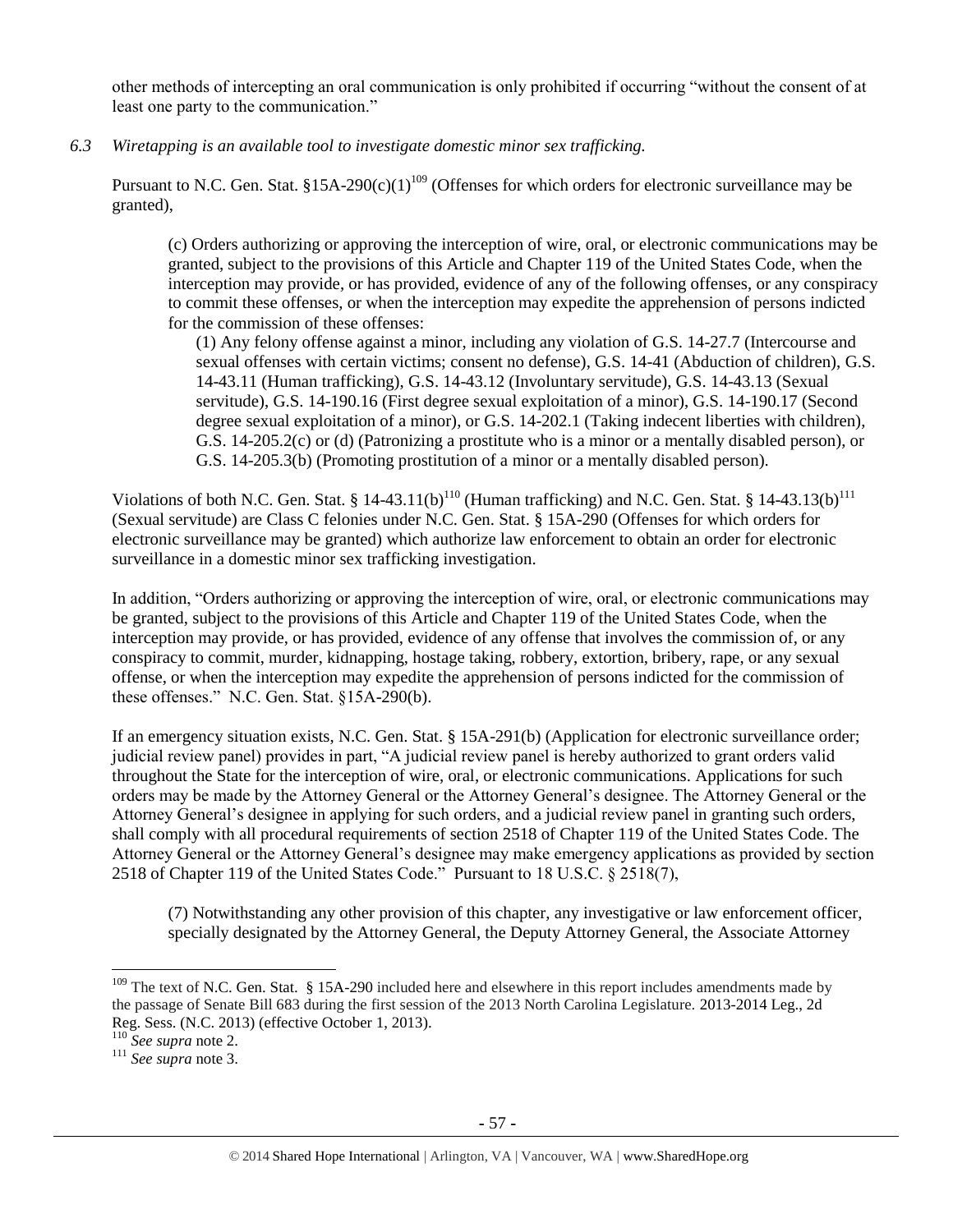General, or by the principal prosecuting attorney of any State or subdivision thereof acting pursuant to a statute of that State, who reasonably determines that—

(a) an emergency situation exists that involves—

- (i) immediate danger of death or serious physical injury to any person,
- (ii) conspiratorial activities threatening the national security interest, or
- (iii) conspiratorial activities characteristic of organized crime,

that requires a wire, oral, or electronic communication to be intercepted before an order authorizing such interception can, with due diligence, be obtained, and

(b) there are grounds upon which an order could be entered under this chapter to authorize such interception,

may intercept such wire, oral, or electronic communication if an application for an order approving the interception is made in accordance with this section within forty-eight hours after the interception has occurred, or begins to occur. In the absence of an order, such interception shall immediately terminate when the communication sought is obtained or when the application for the order is denied, whichever is earlier. In the event such application for approval is denied, or in any other case where the interception is terminated without an order having been issued, the contents of any wire, oral, or electronic communication intercepted shall be treated as having been obtained in violation of this chapter, and an inventory shall be served as provided for in subsection (d) of this section on the person named in the application.

*6.4 Using a law enforcement decoy posing as a minor to investigate buying or selling of commercial sex acts is not a defense to soliciting, purchasing, or selling sex with a minor.*

There is no specific statutory authority for law enforcement to use a decoy in investigating domestic minor sex trafficking. However, while not specifically related to CSEC, N.C. Gen. Stat. § 14-202.3(a) (Solicitation of child by computer or certain other electronic devices to commit an unlawful sex act) uses the term, "defendant believes to be a child," indicating that decoys can be used in investigating that crime.

"Entrapment" would not be a defense to purchasing sex with a minor in most cases. Specifically, "'[t]he defense of entrapment consists of two elements: (1) acts of persuasion, trickery or fraud carried out by law enforcement officers or their agents to induce a defendant to commit a crime, (2) when the criminal design originated in the minds of the government officials, rather than with the innocent defendant, such that the crime is the product of the creative activity of the law enforcement authorities."<sup>112</sup> Therefore, it is possible that a decoy could be used if the officers do not make the crime a product of their own activity or induce the defendant to commit the crime.

- 6.4.1 Recommendation: Amend N.C. Gen. Stat. § 14-43.11(a) (Human trafficking) and § 14- 43.13(a) (Sexual servitude) to specifically allow law enforcement to investigate these offenses by using decoys.
- *6.5 Using the Internet to investigate buyers and traffickers is a permissible investigative technique.*

l

While not specifically related to the commercial sexual exploitation of a child, N.C. Gen. Stat. § 14-202.3(a) (Solicitation of child by computer or certain other electronic devices to commit an unlawful sex act) criminalizes the use of a computer by a person at least 16 who

<sup>112</sup> *State v. Morse*, 671 S.E. 2d 538, 542 (N.C. Ct. App. 2009) (quoting *State v. Walker,* [246 S.E.2d 748, 749–50](http://www.lexis.com/research/buttonTFLink?_m=13e053ecddd45ea015abf329815936b6&_xfercite=%3ccite%20cc%3d%22USA%22%3e%3c%21%5bCDATA%5b194%20N.C.%20App.%20685%5d%5d%3e%3c%2fcite%3e&_butType=3&_butStat=2&_butNum=16&_butInline=1&_butinfo=%3ccite%20cc%3d%22USA%22%3e%3c%21%5bCDATA%5b153%20N.C.%20App.%2091%2c%2099%5d%5d%3e%3c%2fcite%3e&_fmtstr=FULL&docnum=1&_startdoc=1&wchp=dGLbVzS-zSkAb&_md5=9625a573a82f993126842fc01d8b3429)  [\(N.C. 1978\)\)](http://www.lexis.com/research/buttonTFLink?_m=13e053ecddd45ea015abf329815936b6&_xfercite=%3ccite%20cc%3d%22USA%22%3e%3c%21%5bCDATA%5b194%20N.C.%20App.%20685%5d%5d%3e%3c%2fcite%3e&_butType=3&_butStat=2&_butNum=16&_butInline=1&_butinfo=%3ccite%20cc%3d%22USA%22%3e%3c%21%5bCDATA%5b153%20N.C.%20App.%2091%2c%2099%5d%5d%3e%3c%2fcite%3e&_fmtstr=FULL&docnum=1&_startdoc=1&wchp=dGLbVzS-zSkAb&_md5=9625a573a82f993126842fc01d8b3429) (alteration in the original).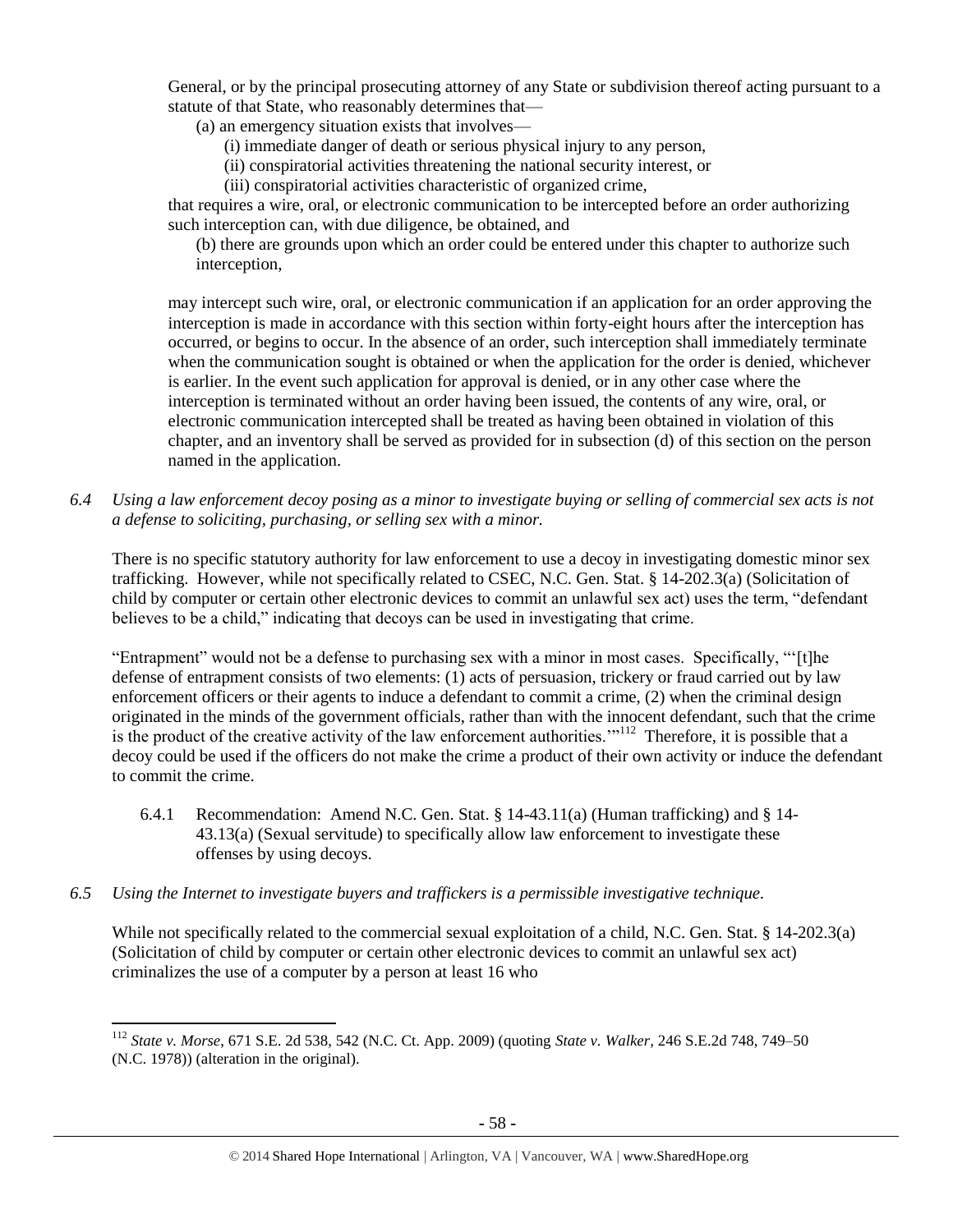knowingly, with the intent to commit an unlawful sex act, entices, advises, coerces, orders, or commands, by means of a computer or any other device capable of electronic data storage or transmission, a child who is less than 16 years of age and at least five years younger than the defendant, or a person the defendant believes to be a child who is less than 16 years of age and who the defendant believes to be at least five years younger than the defendant, to meet with the defendant or any other person for the purpose of committing an unlawful sex act. . . .

Therefore, the statutory language, "believes to be a child who is less than 16 years of age and who the defendant believes to be at least five years younger than the defendant," appears to allow for the use of the Internet to investigate domestic minor sex trafficking cases in this statute. N.C. Gen. Stat. § 14-202.3.<sup>113</sup>

*6.6 Law enforcement and child welfare agencies are mandated to promptly report missing and recovered children.*

Failure to report the disappearance of a child is a crime in North Carolina. N.C. Gen. Stat, § 14-318.5<sup>114</sup> (Failure to report the disappearance of a child to law enforcement; immunity of person reporting in good faith) establishes that

(b) A parent or any other person providing care to or supervision of a child<sup>115</sup> who knowingly or wantonly fails to report the disappearance of a child<sup>116</sup> to law enforcement is in violation of this subsection.

(c) Any person who reasonably suspects the disappearance of a child and who reasonably suspects that the child may be in danger shall report those suspicions to law enforcement within a reasonable time.

A violation of N.C. Gen. Stat. § 14-318.5(b) is a Class I felony and carries a presumptive sentence of 4–6 months imprisonment. A violation of N.C. Gen. Stat. § 14-318.5(c) is a Class 1 misdemeanor and punishable by 1–45 days imprisonment. N.C. Gen. Stat. §§ 14-318.5(b), (c), § 15A-1340.17(c), § 15A-1340.23(c)(2).

North Carolina has established the North Carolina Center for Missing Persons to serve as a "central repository for information regarding missing persons and missing children, with special emphasis on missing children." N.C. Gen. Stat. § 143B-1010. N.C. Gen. Stat. §143B-1015 requires that upon receiving a missing persons report, a law enforcement agency shall,

immediately make arrangements for the entry of data about the missing person or missing child into the national missing persons file in accordance with criteria set forth by the FBI/NCIC, immediately inform all of its on-duty law-enforcement officers of the missing person report, initiate a statewide broadcast to

l

<sup>113</sup> In *State v. Morse*, 671 S.E. 2d 538 (N.C. Ct. App. 2009), the defendant unsuccessfully attempted to assert an entrapment defense when the defendant chatted via the Internet with a person he believed to be a 14-year-old girl and initiated conversation about engaging in sexual activity with the person he believed to be 14 when in fact the "girl" was a law enforcement officer. *Id.* at 539–41.

 $114$  The text of N.C. Gen. Stat. § 14-318.5 included here and elsewhere in this report includes amendments made by the passage of House Bill 149 during the first session of the 2013 North Carolina Legislature. 2013-2014 Leg., 2d Reg. Sess. (N.C. 2013) (effective December 1, 2013).

<sup>115 &</sup>quot;Child" is defined for purposes of this subsection as "any person who is less than 16 years of age." N.C. Gen. Stat, § 14-318.5(a)(1).

<sup>&</sup>lt;sup>116</sup> "Disappearance of a child" is defined as "When the parent or other person providing supervision of a child does not know the location of the child and has not had contact with the child for a 24-hour period. N.C. Gen. Stat, § 14-318.5(a)(2).